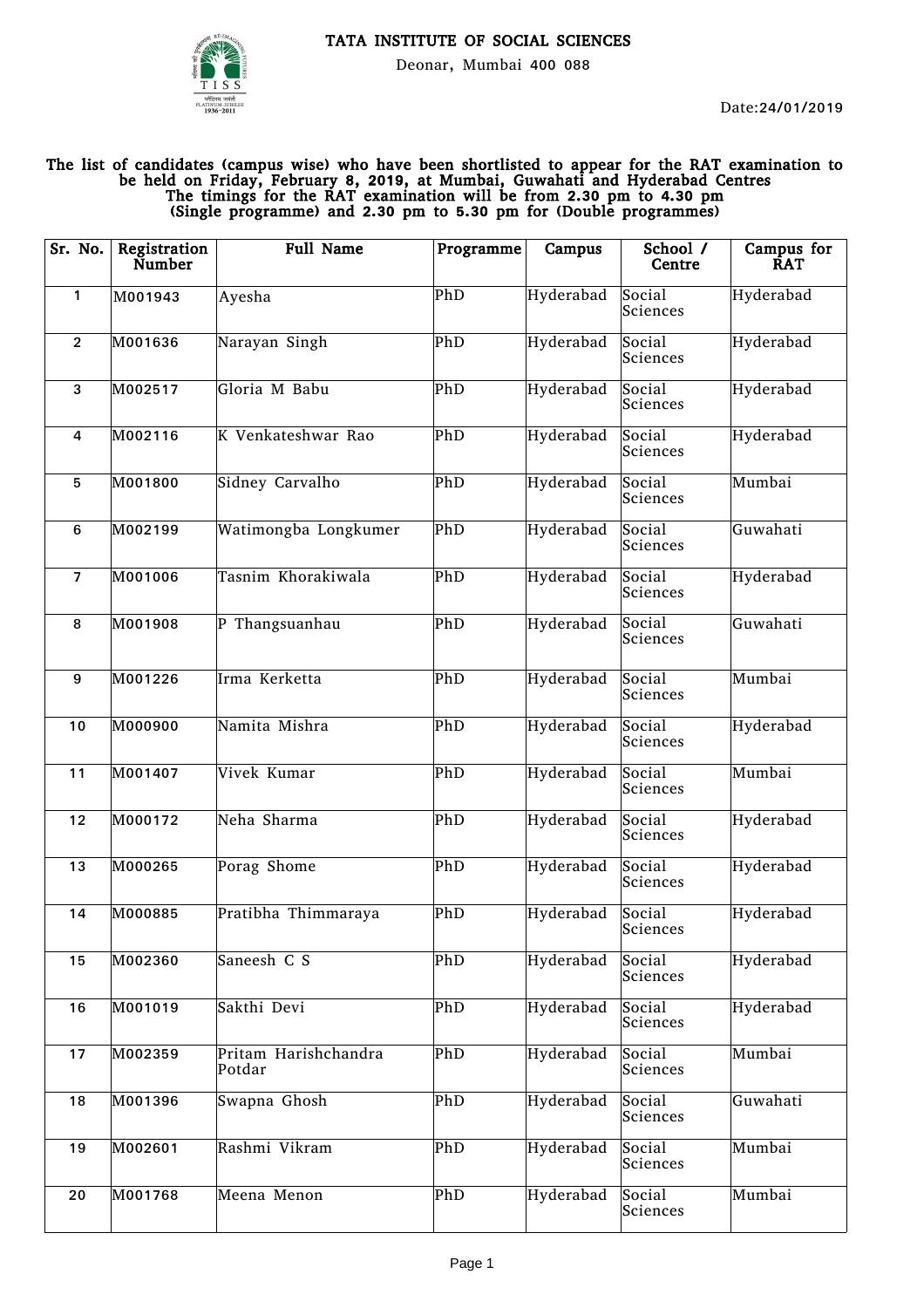| 21 | M002009 | Sandhya Shamshankar<br>Rajhans    | PhD   | Hyderabad | Social<br>Sciences | Mumbai    |
|----|---------|-----------------------------------|-------|-----------|--------------------|-----------|
| 22 | M002249 | Archana                           | PhD   | Hyderabad | Social<br>Sciences | Hyderabad |
| 23 | M001555 | Pooja Sagar                       | PhD   | Hyderabad | Social<br>Sciences | Hyderabad |
| 24 | M001689 | Anupama Souri Das                 | PhD   | Hyderabad | Social<br>Sciences | Mumbai    |
| 25 | M000788 | Siddhartha                        | PhD   | Hyderabad | Social<br>Sciences | Mumbai    |
| 26 | M002399 | Navya Ka                          | PhD   | Hyderabad | Social<br>Sciences | Hyderabad |
| 27 | M001060 | Narayan Barman                    | PhD   | Hyderabad | Social<br>Sciences | Guwahati  |
| 28 | M002374 | Nivruti Gangadevi                 | PhD   | Hyderabad | Social<br>Sciences | Mumbai    |
| 29 | M002031 | Ahalya P J                        | PhD   | Hyderabad | Social<br>Sciences | Hyderabad |
| 30 | M001312 | Probal Ghosh                      | PhD   | Hyderabad | Social<br>Sciences | Hyderabad |
| 31 | M001172 | Sangeeta Maunav                   | PhD   | Hyderabad | Social<br>Sciences | Hyderabad |
| 32 | M000728 | Sarath Chandra Gopal<br>Pabbaraju | PhD   | Hyderabad | Social<br>Sciences | Hyderabad |
| 33 | M002510 | Anurup Datta Khillare             | PhD   | Hyderabad | Social<br>Sciences | Mumbai    |
| 34 | M002023 | Laxminarayana Nandharam           | PhD   | Hyderabad | Social<br>Sciences | Hyderabad |
| 35 | M000316 | Kunchapu Shankaraiah              | PhD   | Hyderabad | Social<br>Sciences | Hyderabad |
| 36 | M001885 | Arindam Das                       | PhD   | Hyderabad | Social<br>Sciences | Hyderabad |
| 37 | M001696 | Nihal Bin Riyas Ak                | PhD   | Hyderabad | Social<br>Sciences | Hyderabad |
| 38 | M000186 | Shuvajit Chakraborty              | PhD   | Hyderabad | Social<br>Sciences | Mumbai    |
| 39 | M000772 | Archana Potsangbam                | PhD   | Hyderabad | Social<br>Sciences | Guwahati  |
| 40 | M000399 | Soumi Mukherjee                   | PhD   | Hyderabad | Social<br>Sciences | Hyderabad |
| 41 | M000124 | Yogesh Gaurishankar<br>Paylimode  | PhD   | Hyderabad | Social<br>Sciences | Hyderabad |
| 42 | M000401 | Arpita                            | MPhil | Hyderabad | Education          | Mumbai    |
| 43 | M002124 | Bidintha Narzary                  | MPhil | Hyderabad | Education          | Guwahati  |
| 44 | M000851 | Vemula Sharathbabu                | MPhil | Hyderabad | Education          | Hyderabad |
| 45 | M002541 | Kaushal Kishor Kaushal            | MPhil | Hyderabad | Education          | Guwahati  |
| 46 | M002074 | Vaibhav Vinod Kamble              | MPhil | Hyderabad | Education          | Mumbai    |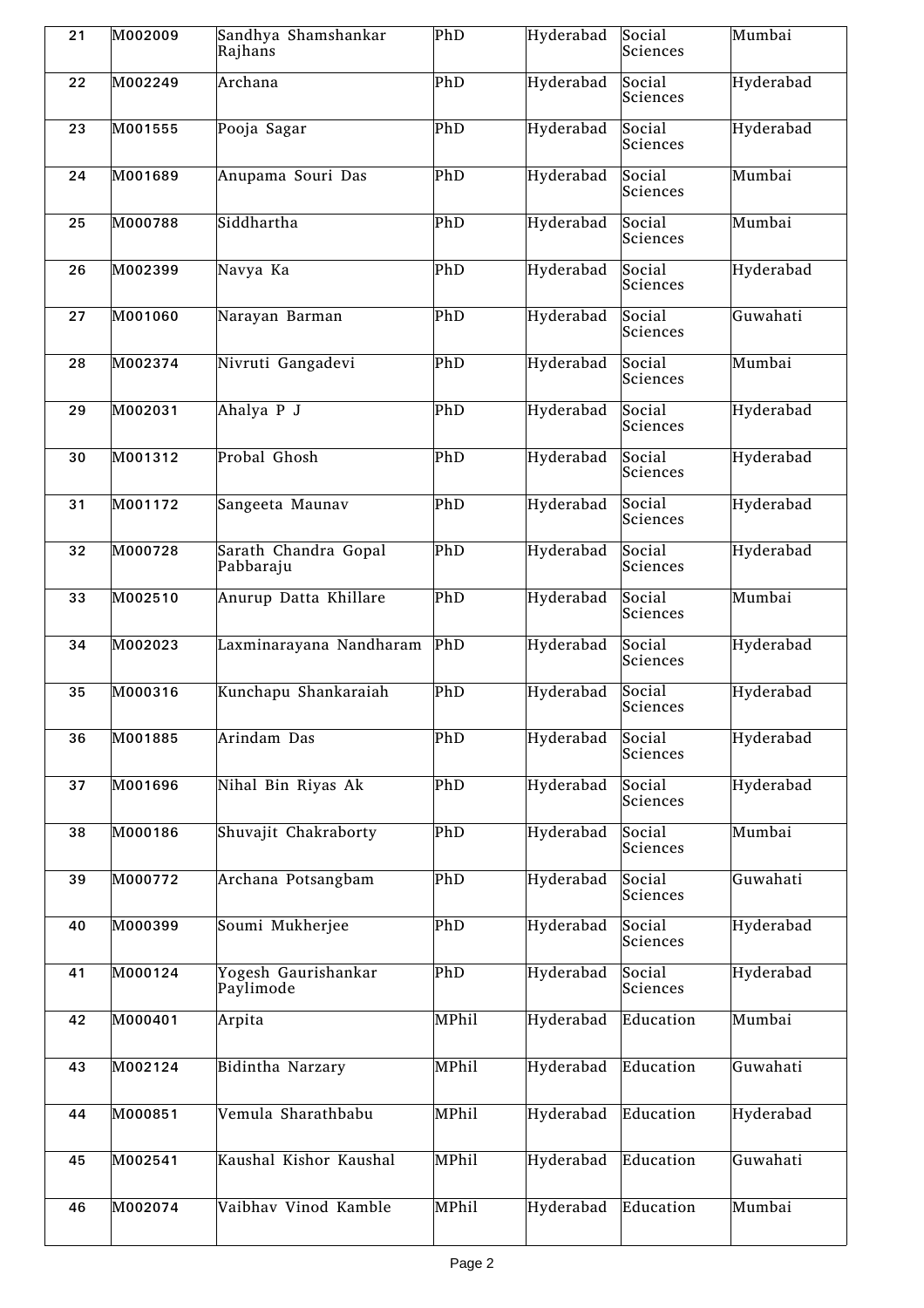| 47 | M002042 | Banashree Mondal     | MPhil | Hyderabad | Education | Hyderabad |
|----|---------|----------------------|-------|-----------|-----------|-----------|
| 48 | M000904 | Satyamma             | MPhil | Hyderabad | Education | Mumbai    |
| 49 | M000187 | Spoorthi Nidhuram    | MPhil | Hyderabad | Education | Hyderabad |
| 50 | M002036 | Sangita Bhakat       | MPhil | Hyderabad | Education | Hyderabad |
| 51 | M001534 | Ishani Banerjee      | MPhil | Hyderabad | Education | Hyderabad |
| 52 | M002561 | Urma Ansari          | MPhil | Hyderabad | Education | Hyderabad |
| 53 | M001489 | Pranshi Upadhyay     | MPhil | Hyderabad | Education | Hyderabad |
| 54 | M002050 | Ranjita Marak        | MPhil | Hyderabad | Education | Hyderabad |
| 55 | M002075 | Balappagari Devaraj  | MPhil | Hyderabad | Education | Hyderabad |
| 56 | M000002 | Nayab Parveen        | MPhil | Hyderabad | Education | Mumbai    |
| 57 | M000294 | Maitrayie Mishra     | MPhil | Hyderabad | Education | Mumbai    |
| 58 | M002141 | Debabrata Behera     | MPhil | Hyderabad | Education | Mumbai    |
| 59 | M002248 | Aman Mahajan         | MPhil | Hyderabad | Education | Mumbai    |
| 60 | M002236 | Hema Palakodeti      | MPhil | Hyderabad | Education | Hyderabad |
| 61 | M002226 | Aanchal Sharma       | MPhil | Hyderabad | Education | Hyderabad |
| 62 | M001482 | Abdullah             | MPhil | Hyderabad | Education | Hyderabad |
| 63 | M000992 | Md Harris Arqum      | MPhil | Hyderabad | Education | Hyderabad |
| 64 | M002065 | Mula Rashmitha Reddy | MPhil | Hyderabad | Education | Hyderabad |
| 65 | M000638 | Gargi Sahu           | MPhil | Hyderabad | Education | Mumbai    |
| 66 | M001756 | Aliya Fatima         | MPhil | Hyderabad | Education | Hyderabad |
| 67 | M002070 | Prithu Raj Ghosh     | MPhil | Hyderabad | Education | Hyderabad |
| 68 | M000058 | Smriti Prasad        | MPhil | Hyderabad | Education | Mumbai    |
| 69 | M002511 | Shaik Irfan Basha    | MPhil | Hyderabad | Education | Hyderabad |
| 70 | M002216 | Urasmita Ghosh       | MPhil | Hyderabad | Education | Mumbai    |
| 71 | M002003 | Debolina Mukherjee   | MPhil | Hyderabad | Education | Hyderabad |
| 72 | M000068 | Ravi Sinha           | MPhil | Hyderabad | Education | Mumbai    |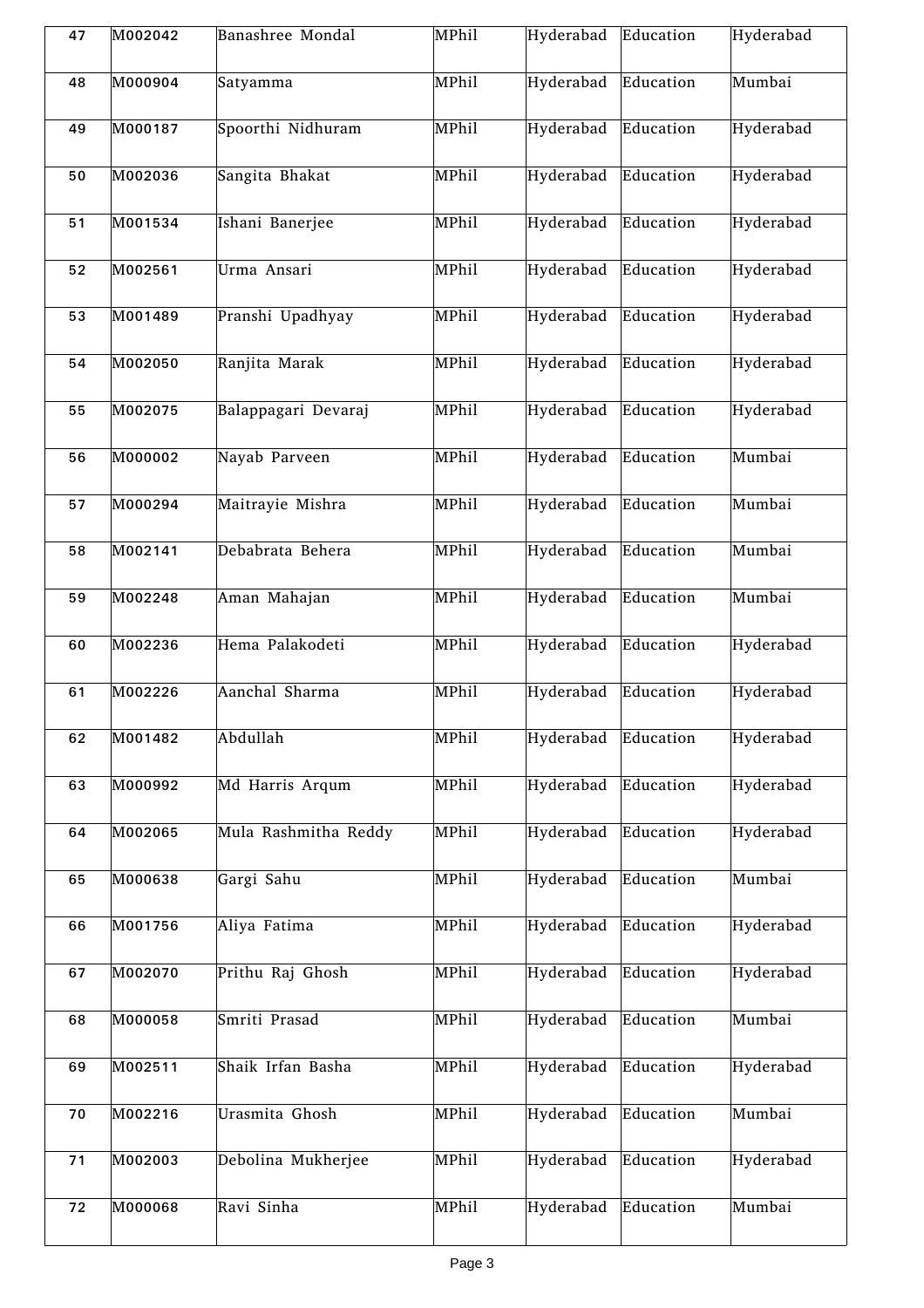| 73 | M002010 | Mohamed Shaheer                | MPhil | Hyderabad | Education                        | Hyderabad |
|----|---------|--------------------------------|-------|-----------|----------------------------------|-----------|
| 74 | M002028 | Bidhan Gantait                 | MPhil | Hyderabad | Education                        | Hyderabad |
| 75 | M002465 | Hena Brahma Chaudhury          | MPhil | Hyderabad | Education                        | Guwahati  |
| 76 | M000167 | Chirumarri Harshini Devi       | MPhil | Hyderabad | Education                        | Hyderabad |
| 77 | M001199 | Meesala Sreedhar Kumar         | MPhil | Hyderabad | Education                        | Hyderabad |
| 78 | M000394 | Reema Chahal                   | PhD   | Mumbai    | Health<br>Services<br>Management | Hyderabad |
| 79 | M000875 | Arvind Divakar Misal           | PhD   | Mumbai    | Health<br>Services<br>Management | Mumbai    |
| 80 | M001144 | Smriti Acharya                 | PhD   | Mumbai    | Health<br>Services<br>Management | Mumbai    |
| 81 | M000957 | Mala Ahuja Chandwani           | PhD   | Mumbai    | Health<br>Services<br>Management | Mumbai    |
| 82 | M002016 | Anitha T                       | PhD   | Mumbai    | Health<br>Services<br>Management | Mumbai    |
| 83 | M001579 | Kailash Tularamji Sahare       | PhD   | Mumbai    | Health<br>Services<br>Management | Mumbai    |
| 84 | M000902 | Anilkumar Shrirang<br>Khandare | PhD   | Mumbai    | Health<br>Services<br>Management | Mumbai    |
| 85 | M001971 | Babasaheb Narayan<br>Phanase   | PhD   | Mumbai    | Health<br>Services<br>Management | Mumbai    |
| 86 | M001227 | Rahul Namdeo Dongardive        | PhD   | Mumbai    | Health<br>Services<br>Management | Mumbai    |
| 87 | M001263 | Ramesh Shivanna                | PhD   | Mumbai    | Health<br>Services<br>Management | Hyderabad |
| 88 | M002158 | Rajeshwari Annappa<br>Biradar  | PhD   | Mumbai    | Health<br>Services<br>Management | Mumbai    |
| 89 | M001775 | Lino Varkey                    | PhD   | Mumbai    | Health<br>Services<br>Management | Hyderabad |
| 90 | M001175 | Monika Anurag Tandon           | PhD   | Mumbai    | Health<br>Services<br>Management | Mumbai    |
| 91 | M001011 | Manglika Tripathi              | PhD   | Mumbai    | Health<br>Services<br>Management | Mumbai    |
| 92 | M000696 | Sandeep Bhanudas Ghadage PhD   |       | Mumbai    | Health<br>Services<br>Management | Mumbai    |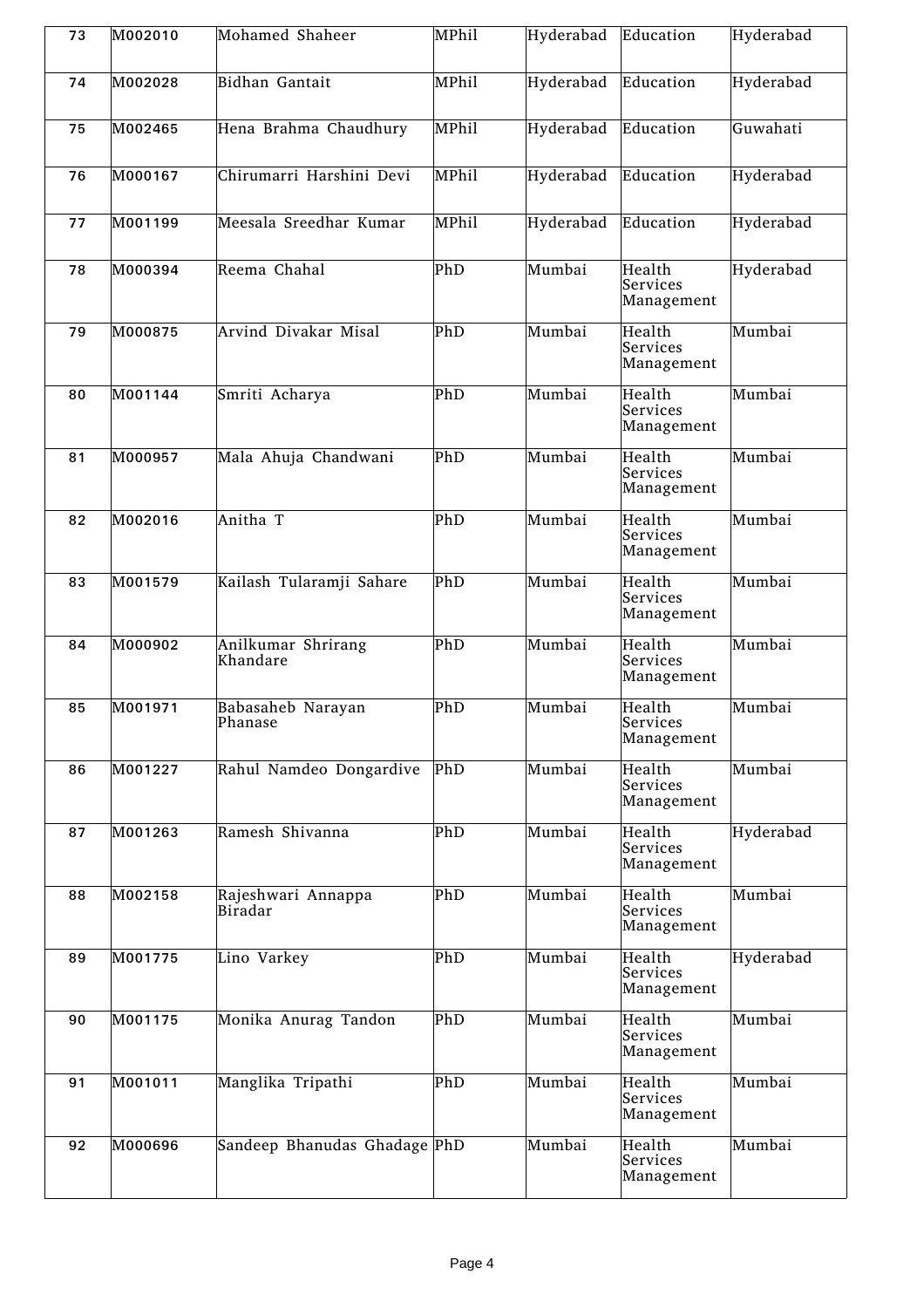| 93  | M000915 | Rupanjali Dasgupta       | PhD | Mumbai | Health<br>Services<br>Management    | Mumbai   |
|-----|---------|--------------------------|-----|--------|-------------------------------------|----------|
| 94  | M001431 | Manesh M                 | PhD | Mumbai | Health<br>Services<br>Management    | Mumbai   |
| 95  | M000276 | Neha Singhal             | PhD | Mumbai | Health<br>Services<br>Management    | Mumbai   |
| 96  | M000627 | Mithleshwar Hembrom      | PhD | Mumbai | Health<br>Services<br>Management    | Mumbai   |
| 97  | M002102 | Snehal Ramesh Narayankar | PhD | Mumbai | Health<br>Services<br>Management    | Mumbai   |
| 98  | M001229 | Ankita Chakravarty       | PhD | Mumbai | Health<br>Services<br>Management    | Mumbai   |
| 99  | M001738 | Sapna Agarwal            | PhD | Mumbai | Health<br>Services<br>Management    | Mumbai   |
| 100 | M001640 | Nitin Patil              | PhD | Mumbai | Health<br>Services<br>Management    | Mumbai   |
| 101 | M002386 | Dr Harsha Vashistha      | PhD | Mumbai | Health<br>Services<br>Management    | Mumbai   |
| 102 | M000138 | Sachin Haribhau Raje     | PhD | Mumbai | Health<br>Services<br>Management    | Mumbai   |
| 103 | M001624 | Bhavisha Kharnare        | PhD | Mumbai | Health<br>Services<br>Management    | Mumbai   |
| 104 | M001425 | Shahnaz Ansari           | PhD | Mumbai | Health<br>Services<br>Management    | Mumbai   |
| 105 | M001414 | Bapan Dan                | PhD | Mumbai | Health<br>Services<br>Management    | Guwahati |
| 106 | M001039 | Zahra Merchant           | PhD | Mumbai | Health<br>Services<br>Management    | Mumbai   |
| 107 | M000971 | Dhruv Kamlesh Mamtora    | PhD | Mumbai | Health<br>Services<br>Management    | Mumbai   |
| 108 | M001018 | Faisal Shaikh            | PhD | Mumbai | Health<br>Services<br>Management    | Mumbai   |
| 109 | M001324 | Kavita Nagpal            | PhD | Mumbai | Management<br>and Labour<br>Studies | Mumbai   |
| 110 | M000024 | Jai Mohan Pandit         | PhD | Mumbai | Management<br>and Labour<br>Studies | Mumbai   |
| 111 | M000958 | Mahesh Jayant Shinde     | PhD | Mumbai | Management<br>and Labour<br>Studies | Mumbai   |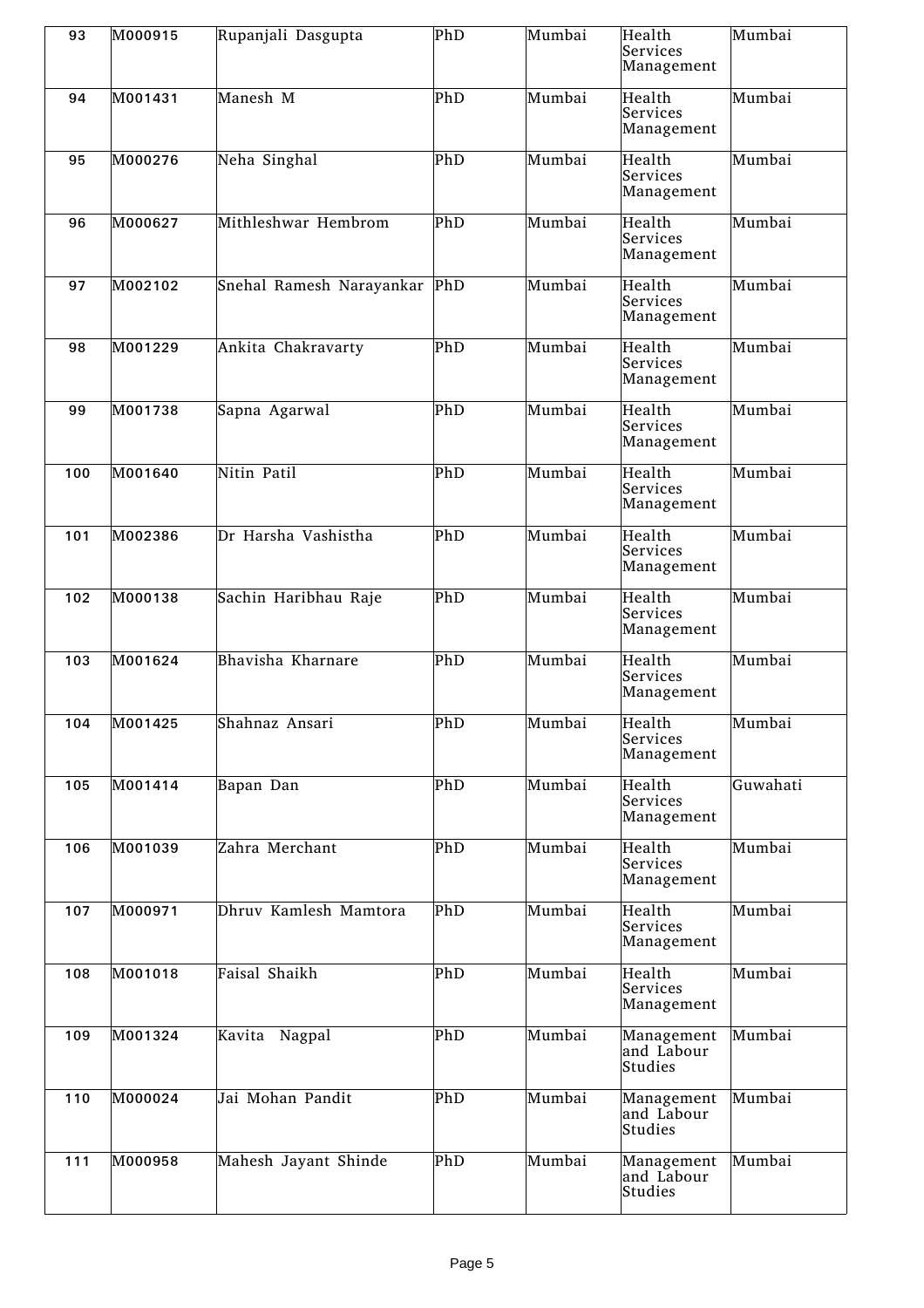| 112 | M001400 | Pankaj Kumar Choubey          | PhD | Mumbai | Management<br>and Labour<br>Studies | Mumbai    |
|-----|---------|-------------------------------|-----|--------|-------------------------------------|-----------|
| 113 | M000188 | Sanjeev Shantkumar Doshi      | PhD | Mumbai | Management<br>and Labour<br>Studies | Mumbai    |
| 114 | M000336 | Sumeet Rikhy                  | PhD | Mumbai | Management<br>and Labour<br>Studies | Mumbai    |
| 115 | M001729 | Sibi Joseph                   | PhD | Mumbai | Management<br>and Labour<br>Studies | Mumbai    |
| 116 | M001109 | D Pashupati                   | PhD | Mumbai | Management<br>and Labour<br>Studies | Mumbai    |
| 117 | M002194 | Anjali Venkata Manda          | PhD | Mumbai | Management<br>and Labour<br>Studies | Hyderabad |
| 118 | M001335 | Alka D Solanki                | PhD | Mumbai | Management<br>and Labour<br>Studies | Mumbai    |
| 119 | M002412 | N Manjunatha Shetty           | PhD | Mumbai | Management<br>and Labour<br>Studies | Mumbai    |
| 120 | M001587 | Deeki Dolma                   | PhD | Mumbai | Management<br>and Labour<br>Studies | Guwahati  |
| 121 | M002461 | Deep Sagar Verma              | PhD | Mumbai | Management<br>and Labour<br>Studies | Mumbai    |
| 122 | M001104 | Nitin Sunil Pansare           | PhD | Mumbai | Management<br>and Labour<br>Studies | Mumbai    |
| 123 | M001060 | Narayan Barman                | PhD | Mumbai | Management<br>and Labour<br>Studies | Guwahati  |
| 124 | M002039 | Kadambari Nilesh Hindurao PhD |     | Mumbai | Management<br>and Labour<br>Studies | Mumbai    |
| 125 | M002417 | Arunkumar Sartaj B Saxena PhD |     | Mumbai | Management<br>and Labour<br>Studies | Mumbai    |
| 126 | M000677 | Vasant Babanrao Bhalerao      | PhD | Mumbai | Management<br>and Labour<br>Studies | Mumbai    |
| 127 | M002159 | Vijendra Anupkumar Gadve PhD  |     | Mumbai | Management<br>and Labour<br>Studies | Mumbai    |
| 128 | M002366 | Parwaiz Ahmad Najar           | PhD | Mumbai | Management<br>and Labour<br>Studies | Mumbai    |
| 129 | M002168 | Devesh P Srivastava           | PhD | Mumbai | Management<br>and Labour<br>Studies | Mumbai    |
| 130 | M001749 | Praveen Haridas Menon         | PhD | Mumbai | Management<br>and Labour<br>Studies | Mumbai    |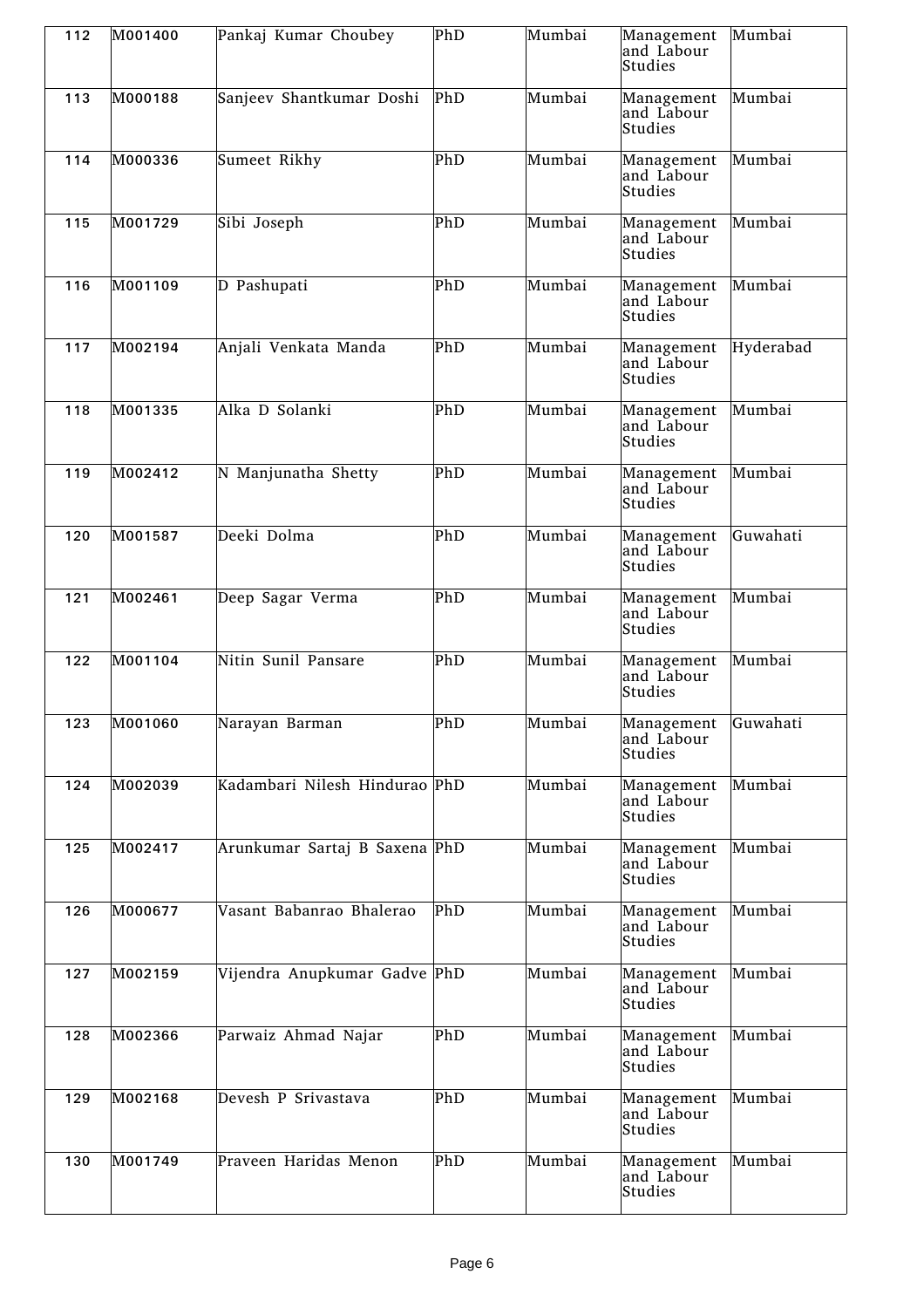| 131 | M000186 | Shuvajit Chakraborty     | PhD | Mumbai | Management<br>and Labour<br>Studies | Mumbai    |
|-----|---------|--------------------------|-----|--------|-------------------------------------|-----------|
| 132 | M001624 | Bhavisha Kharnare        | PhD | Mumbai | Management<br>and Labour<br>Studies | Mumbai    |
| 133 | M002081 | Nandita Latha Nair       | PhD | Mumbai | Management<br>and Labour<br>Studies | Mumbai    |
| 134 | M002140 | Terence                  | PhD | Mumbai | Management<br>and Labour<br>Studies | Mumbai    |
| 135 | M000344 | Ravindra Balkrishna Naik | PhD | Mumbai | Management<br>and Labour<br>Studies | Mumbai    |
| 136 | M001945 | Nikhil Anil Bhojwani     | PhD | Mumbai | Management<br>and Labour<br>Studies | Mumbai    |
| 137 | M000692 | Shalinee Giri            | PhD | Mumbai | Management<br>and Labour<br>Studies | Mumbai    |
| 138 | M000968 | Rituraj Misra            | PhD | Mumbai | Management<br>and Labour<br>Studies | Mumbai    |
| 139 | M000721 | Anandita Kumar           | PhD | Mumbai | Management<br>and Labour<br>Studies | Mumbai    |
| 140 | M001568 | Shubhashree G Naldurg    | PhD | Mumbai | Management<br>and Labour<br>Studies | Mumbai    |
| 141 | M001860 | Srikanth Rachamalla      | PhD | Mumbai | Management<br>and Labour<br>Studies | Hyderabad |
| 142 | M001513 | Sunil Babu Mekale        | PhD | Mumbai | Management<br>and Labour<br>Studies | Mumbai    |
| 143 | M001185 | Santosh Kumar Mallick    | PhD | Mumbai | Management<br>and Labour<br>Studies | Mumbai    |
| 144 | M002052 | Madhuri Kunal Kadu       | PhD | Mumbai | Management<br>and Labour<br>Studies | Mumbai    |
| 145 | M001578 | Sarita Das Mohanty       | PhD | Mumbai | Management<br>and Labour<br>Studies | Mumbai    |
| 146 | M001080 | Shreevatsa Gudi          | PhD | Mumbai | Management<br>and Labour<br>Studies | Mumbai    |
| 147 | M002060 | Renuka Arjun Tayade      | PhD | Mumbai | Management<br>and Labour<br>Studies | Mumbai    |
| 148 | M001522 | Hari Balakrishnan B      | PhD | Mumbai | Management<br>and Labour<br>Studies | Mumbai    |
| 149 | M000829 | Maya Abhijit Nikale      | PhD | Mumbai | Management<br>and Labour<br>Studies | Mumbai    |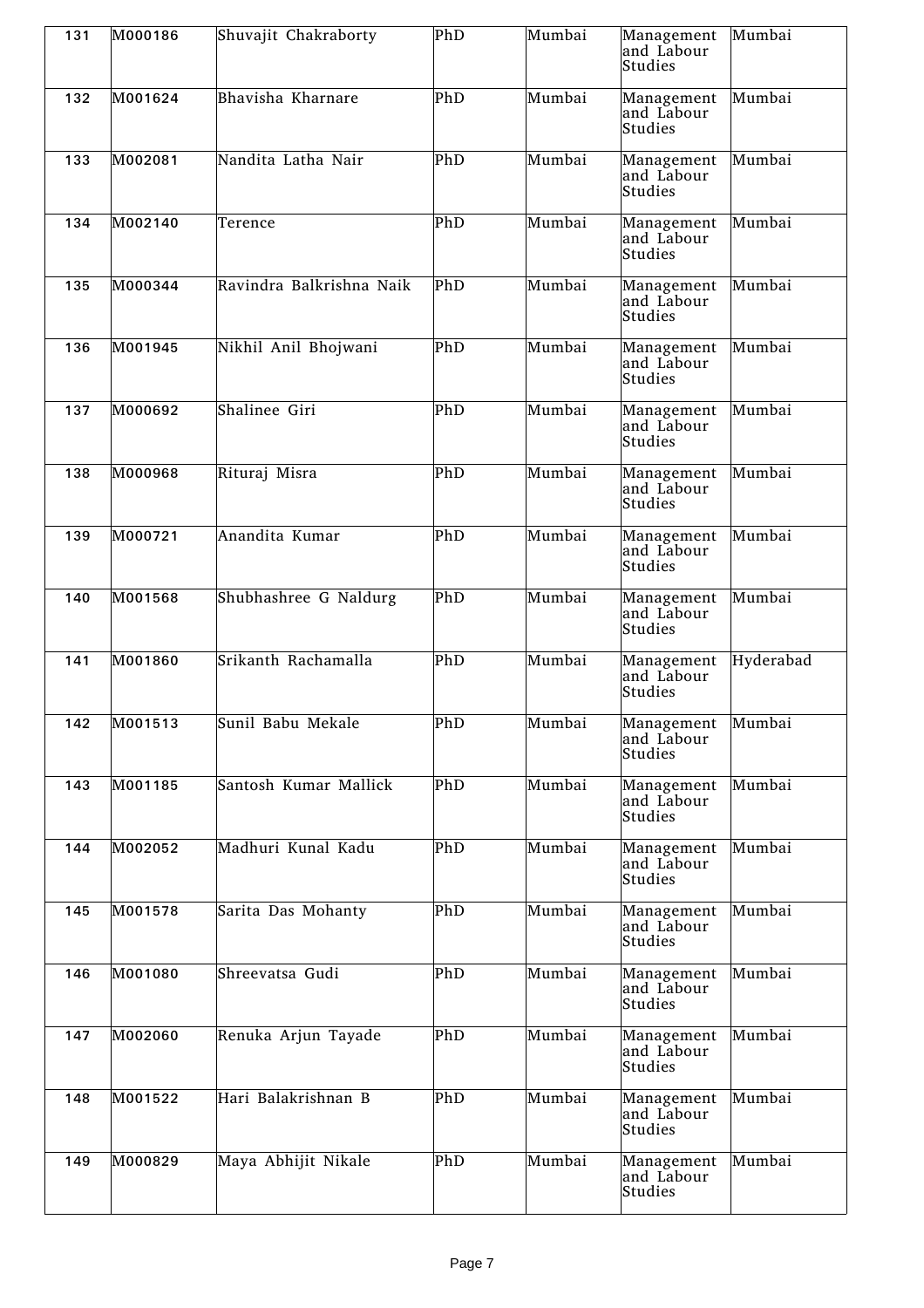| 150 | M000797 | Swapnil Ambadasji<br>Shambharkar | PhD | Mumbai | Management<br>and Labour<br>Studies           | Hyderabad |
|-----|---------|----------------------------------|-----|--------|-----------------------------------------------|-----------|
| 151 | M002601 | Rashmi Vikram                    | PhD | Mumbai | Management<br>and Labour<br>Studies           | Mumbai    |
| 152 | M001840 | Sangeet Srinivas Nyapati         | PhD | Mumbai | Management<br>and Labour<br>Studies           | Hyderabad |
| 153 | M002481 | Sarika Singh                     | PhD | Mumbai | Management<br>and Labour<br>Studies           | Mumbai    |
| 154 | M000961 | Sanjay Kumar                     | PhD | Mumbai | Management<br>and Labour<br>Studies           | Mumbai    |
| 155 | M001084 | Priyya Subhassh                  | PhD | Mumbai | Management<br>and Labour<br>Studies           | Mumbai    |
| 156 | M000654 | Abhishek De                      | PhD | Mumbai | Management<br>and Labour<br>Studies           | Hyderabad |
| 157 | M001944 | Ajeet Kumar Singh                | PhD | Mumbai | Management<br>and Labour<br>Studies           | Hyderabad |
| 158 | M000722 | Ajay Singh Negi                  | PhD | Mumbai | Management<br>and Labour<br>Studies           | Mumbai    |
| 159 | M001419 | Akshay Kala                      | PhD | Mumbai | Management<br>and Labour<br>Studies           | Mumbai    |
| 160 | M002402 | Aswathy S S                      | PhD | Mumbai | Management<br>and Labour<br>Studies           | Hyderabad |
| 161 | M002452 | Leema Priya                      | PhD | Mumbai | Management Hyderabad<br>and Labour<br>Studies |           |
| 162 | M002375 | Nrusingha Charan Dhal            | PhD | Mumbai | Management<br>and Labour<br>Studies           | Hyderabad |
| 163 | M001198 | Shouvik Adhikari                 | PhD | Mumbai | Management<br>and Labour<br>Studies           | Mumbai    |
| 164 | M002482 | Rupa Umesh Jaiswal               | PhD | Mumbai | Management<br>and Labour<br>Studies           | Mumbai    |
| 165 | M001935 | Nitendra Chandrakant<br>Shinde   | PhD | Mumbai | Management<br>and Labour<br>Studies           | Mumbai    |
| 166 | M001370 | Ashwin Ashok Kamble              | PhD | Mumbai | Management<br>and Labour<br>Studies           | Mumbai    |
| 167 | M001978 | Neeraj Kumar                     | PhD | Mumbai | Media and<br>Cultural<br>Studies              | Mumbai    |
| 168 | M002187 | Priya Nair Nandan                | PhD | Mumbai | Media and<br>Cultural<br>Studies              | Mumbai    |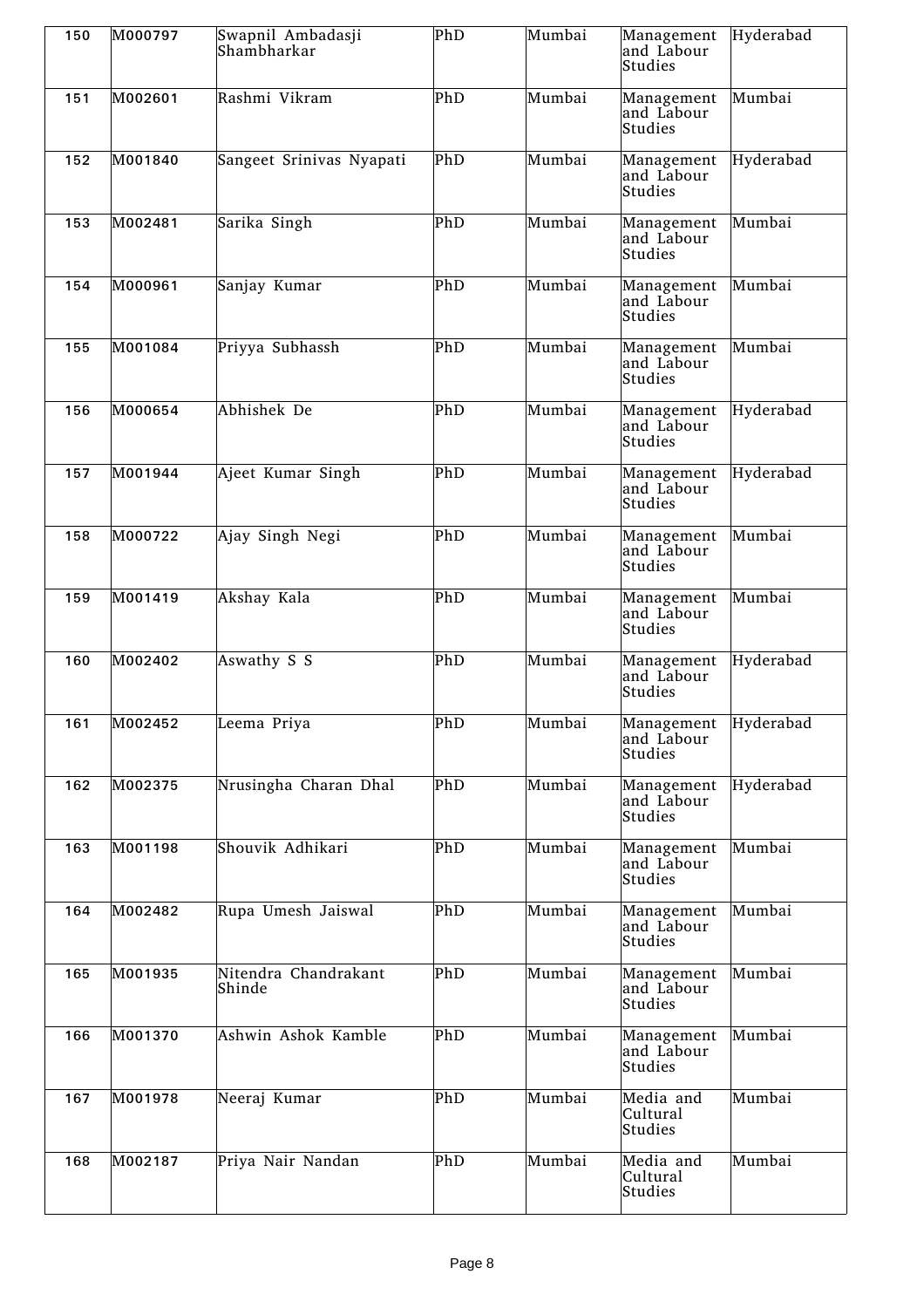| 169 | M002510 | Anurup Datta Khillare         | PhD | Mumbai | Media and<br>Cultural<br>Studies | Mumbai    |
|-----|---------|-------------------------------|-----|--------|----------------------------------|-----------|
| 170 | M002422 | Mangesh Madhukar<br>Kulkarni  | PhD | Mumbai | Media and<br>Cultural<br>Studies | Mumbai    |
| 171 | M000206 | Preethy Sajan                 | PhD | Mumbai | Media and<br>Cultural<br>Studies | Mumbai    |
| 172 | M000890 | Darshan Ramesh Shivale        | PhD | Mumbai | Media and<br>Cultural<br>Studies | Mumbai    |
| 173 | M002408 | Dolon Sarkar                  | PhD | Mumbai | Media and<br>Cultural<br>Studies | Mumbai    |
| 174 | M002264 | Arpita Sneh                   | PhD | Mumbai | Media and<br>Cultural<br>Studies | Mumbai    |
| 175 | M001575 | Navodita Mishra               | PhD | Mumbai | Media and<br>Cultural<br>Studies | Guwahati  |
| 176 | M000884 | Dipjyoti Das                  | PhD | Mumbai | Media and<br>Cultural<br>Studies | Hyderabad |
| 177 | M000966 | Preeti Kathuria               | PhD | Mumbai | Media and<br>Cultural<br>Studies | Mumbai    |
| 178 | M000055 | Prajakta Prabhakar Shete      | PhD | Mumbai | Media and<br>Cultural<br>Studies | Mumbai    |
| 179 | M002461 | Deep Sagar Verma              | PhD | Mumbai | Media and<br>Cultural<br>Studies | Mumbai    |
| 180 | M002252 | Shirish Bhaskar Dhale         | PhD | Mumbai | Media and<br>Cultural<br>Studies | Mumbai    |
| 181 | M001384 | Abhay S Sardesai              | PhD | Mumbai | Media and<br>Cultural<br>Studies | Mumbai    |
| 182 | M002135 | B J Shailendra Phani<br>Kumar | PhD | Mumbai | Media and<br>Cultural<br>Studies | Mumbai    |
| 183 | M001677 | Rishikant Kumar               | PhD | Mumbai | Media and<br>Cultural<br>Studies | Mumbai    |
| 184 | M000207 | Anand Badola                  | PhD | Mumbai | Media and<br>Cultural<br>Studies | Mumbai    |
| 185 | M001957 | Deepti Singh Apte             | PhD | Mumbai | Media and<br>Cultural<br>Studies | Mumbai    |
| 186 | M001470 | Vipra Shiladitya Banerjee     | PhD | Mumbai | Media and<br>Cultural<br>Studies | Mumbai    |
| 187 | M002013 | Gayatri Dwivedi               | PhD | Mumbai | Media and<br>Cultural<br>Studies | Mumbai    |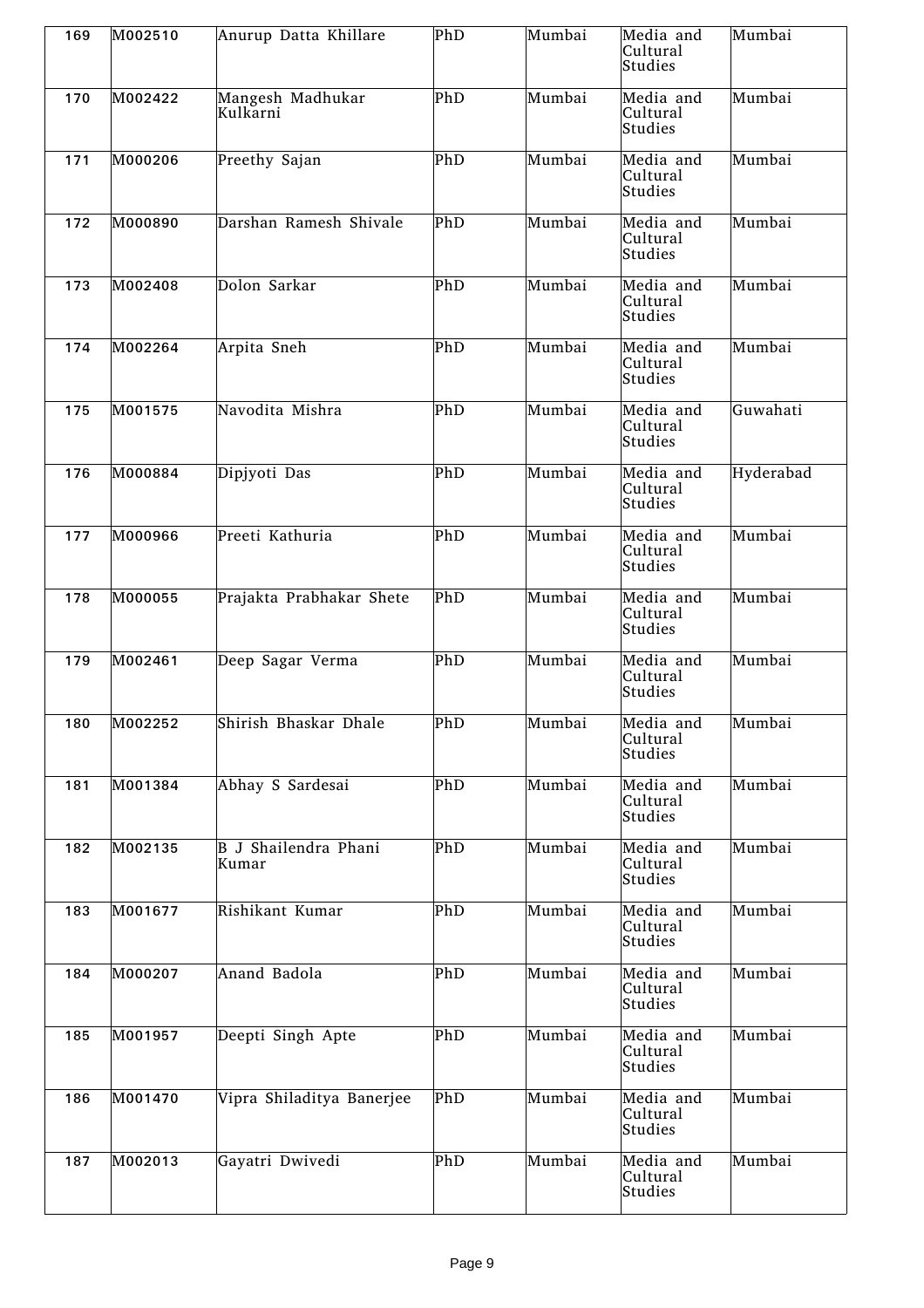| 188 | M002274 | Monu Nc                  | PhD | Mumbai | Media and<br>Cultural<br><b>Studies</b> | Mumbai |
|-----|---------|--------------------------|-----|--------|-----------------------------------------|--------|
| 189 | M002079 | Dadapatil Anandrao Lanke | PhD | Mumbai | Media and<br>Cultural<br>Studies        | Mumbai |
| 190 | M001932 | Sharmila Sameer Jajodia  | PhD | Mumbai | Media and<br>Cultural<br>Studies        | Mumbai |
| 191 | M001694 | Divya Narang Tinna       | PhD | Mumbai | Media and<br>Cultural<br>Studies        | Mumbai |
| 192 | M002031 | Ahalya P J               | PhD | Mumbai | Public Health Hyderabad                 |        |
| 193 | M001734 | Sindhu Nila              | PhD | Mumbai | Public Health Mumbai                    |        |
| 194 | M000957 | Mala Ahuja Chandwani     | PhD | Mumbai | Public Health Mumbai                    |        |
| 195 | M001958 | Shruta Amit Rawat        | PhD | Mumbai | Public Health Mumbai                    |        |
| 196 | M001244 | Chaitali Mandal          | PhD | Mumbai | Public Health Mumbai                    |        |
| 197 | M000017 | Bibudha Bijayalaxmi      | PhD | Mumbai | Public Health Hyderabad                 |        |
| 198 | M002063 | Dr Haritha Peechara      | PhD | Mumbai | Public Health Hyderabad                 |        |
| 199 | M001585 | Enem Praween Aind        | PhD | Mumbai | Public Health Mumbai                    |        |
| 200 | M002346 | Bibudha Bijayalaxmi      | PhD | Mumbai | Public Health Hyderabad                 |        |
| 201 | M001954 | Pragati Dattatraya Ubale | PhD | Mumbai | Public Health Mumbai                    |        |
| 202 | M000715 | Debarati Sen             | PhD | Mumbai | Public Health Mumbai                    |        |
| 203 | M001595 | Shivani Sayaji Gharge    | PhD | Mumbai | Public Health Mumbai                    |        |
| 204 | M001956 | Ashish Verma             | PhD | Mumbai | Public Health Mumbai                    |        |
| 205 | M001640 | Nitin Patil              | PhD | Mumbai | Public Health Mumbai                    |        |
| 206 | M002386 | Dr Harsha Vashistha      | PhD | Mumbai | Public Health Mumbai                    |        |
| 207 | M002447 | Radhika Sharma           | PhD | Mumbai | Public Health Mumbai                    |        |
| 208 | M001265 | Dr Gopalani Jaya Gopal   | PhD | Mumbai | Public Health Mumbai                    |        |
| 209 | M002102 | Snehal Ramesh Narayankar | PhD | Mumbai | Public Health Mumbai                    |        |
| 210 | M000020 | Shimy Mathew             | PhD | Mumbai | Public Health Hyderabad                 |        |
| 211 | M002294 | Ketan Sudhakar Bhamare   | PhD | Mumbai | Public Health Mumbai                    |        |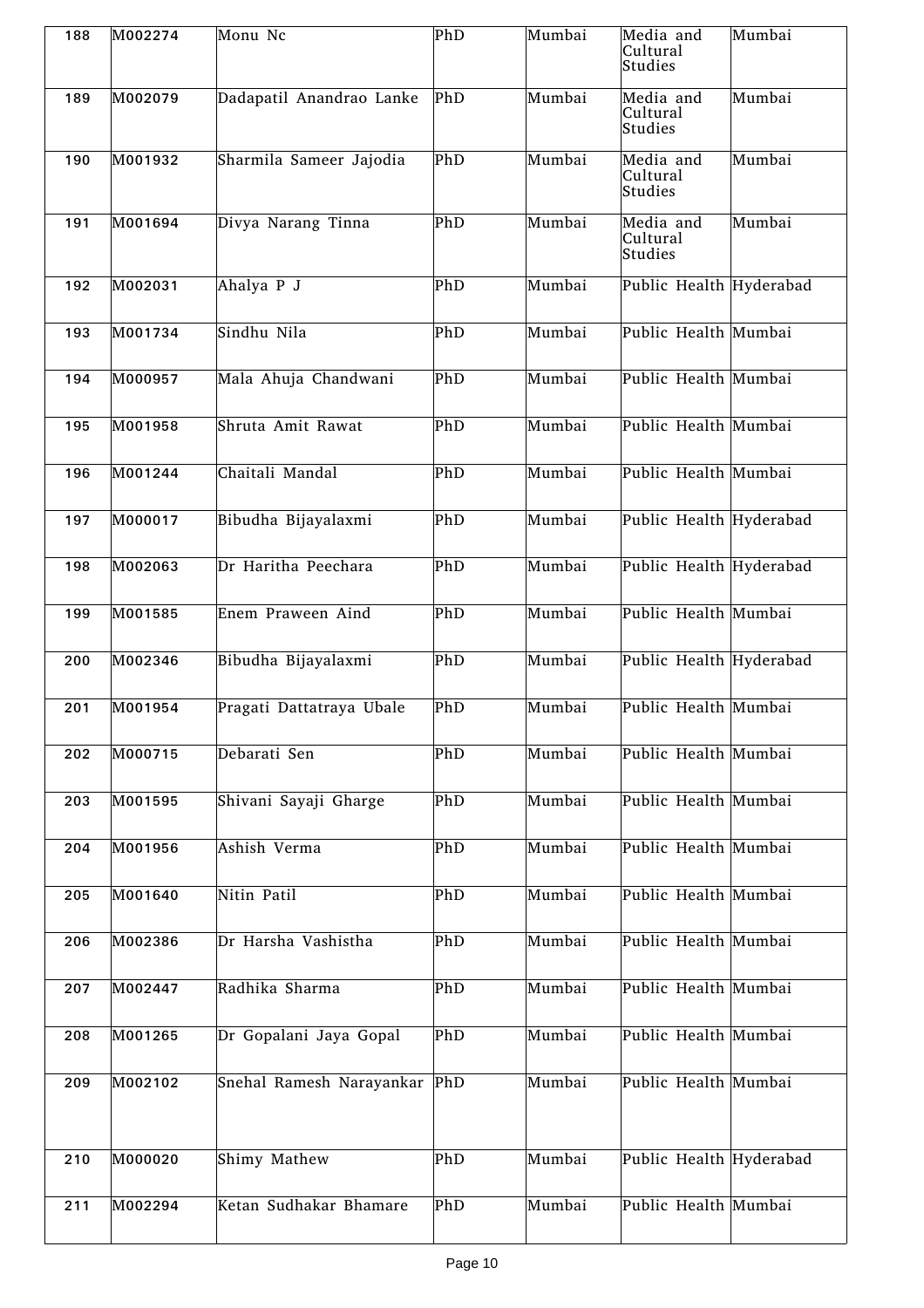| 212 | M002009 | Sandhya Shamshankar<br>Rajhans | PhD | Mumbai | Public Health Mumbai    |
|-----|---------|--------------------------------|-----|--------|-------------------------|
| 213 | M000346 | Sarita Sonwani                 | PhD | Mumbai | Public Health Mumbai    |
| 214 | M001897 | Mani Deep Govindu              | PhD | Mumbai | Public Health Hyderabad |
| 215 | M001895 | Atul Amritrao Deshmukh         | PhD | Mumbai | Public Health Mumbai    |
| 216 | M002589 | Neha Singhal                   | PhD | Mumbai | Public Health Mumbai    |
| 217 | M001421 | Sanjeev Kumar                  | PhD | Mumbai | Public Health Mumbai    |
| 218 | M001184 | Shekhar Grover                 | PhD | Mumbai | Public Health Mumbai    |
| 219 | M001229 | Ankita Chakravarty             | PhD | Mumbai | Public Health Mumbai    |
| 220 | M001175 | Monika Anurag Tandon           | PhD | Mumbai | Public Health Mumbai    |
| 221 | M002452 | Leema Priya                    | PhD | Mumbai | Public Health Hyderabad |
| 222 | M001357 | Amar Nawkar                    | PhD | Mumbai | Public Health Mumbai    |
| 223 | M001039 | Zahra Merchant                 | PhD | Mumbai | Public Health Mumbai    |
| 224 | M002158 | Rajeshwari Annappa<br>Biradar  | PhD | Mumbai | Public Health Mumbai    |
| 225 | M001628 | Baiarbha Massar                | PhD | Mumbai | Public Health Guwahati  |
| 226 | M001227 | Rahul Namdeo Dongardive        | PhD | Mumbai | Public Health Mumbai    |
| 227 | M000898 | Shripad Palsuledesai           | PhD | Mumbai | Public Health Mumbai    |
| 228 | M002177 | Manish Kumar                   | PhD | Mumbai | Public Health Mumbai    |
| 229 | M001971 | Babasaheb Narayan<br>Phanase   | PhD | Mumbai | Public Health Mumbai    |
| 230 | M001429 | Divya Agrawal                  | PhD | Mumbai | Public Health Mumbai    |
| 231 | M000394 | Reema Chahal                   | PhD | Mumbai | Public Health Hyderabad |
| 232 | M002018 | Mohammad Sajid                 | PhD | Mumbai | Public Health Mumbai    |
| 233 | M002615 | Bhavya Purani                  | PhD | Mumbai | Public Health Mumbai    |
| 234 | M000875 | Arvind Divakar Misal           | PhD | Mumbai | Public Health Mumbai    |
| 235 | M001307 | Rushikesh Premdas Khadse       | PhD | Mumbai | Public Health Mumbai    |
| 236 | M002200 | Renu Bhasin                    | PhD | Mumbai | Public Health Mumbai    |
|     |         |                                |     |        |                         |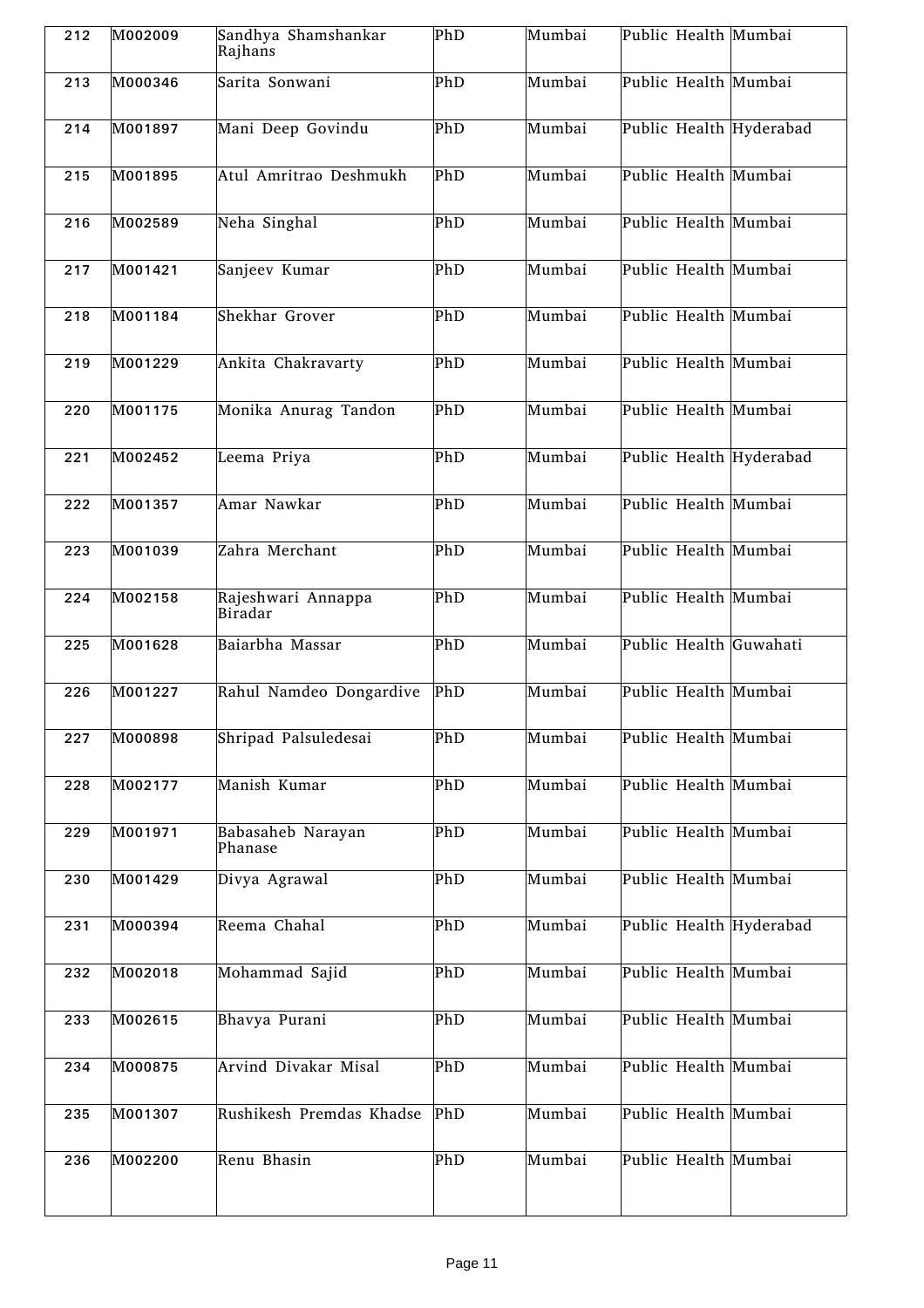| 237 | M001910 | Hema Matela                     | PhD | Mumbai | Public Health Mumbai                                     |        |
|-----|---------|---------------------------------|-----|--------|----------------------------------------------------------|--------|
| 238 | M000259 | Vikas Namdeo Kurne              | PhD | Mumbai | Public Health Mumbai                                     |        |
| 239 | M000182 | Shradhanjali Ashok<br>Tendulkar | PhD | Mumbai | Public Health Mumbai                                     |        |
| 240 | M000138 | Sachin Haribhau Raje            | PhD | Mumbai | Public Health Mumbai                                     |        |
| 241 | M001579 | Kailash Tularamji Sahare        | PhD | Mumbai | Public Health Mumbai                                     |        |
| 242 | M002286 | Dr Uday Sudhakar Barve          | PhD | Mumbai | Public Health Mumbai                                     |        |
| 243 | M000200 | Nagarajan Govindhan             | PhD | Mumbai | Public Health Hyderabad                                  |        |
| 244 | M002052 | Madhuri Kunal Kadu              | PhD | Mumbai | School of<br>Human<br>Ecology<br>(Applied<br>Psychology) | Mumbai |
| 245 | M001022 | Sukanya Ray                     | PhD | Mumbai | School of<br>Human<br>Ecology<br>(Applied<br>Psychology) | Mumbai |
| 246 | M001683 | Prattusha Badal Chatterjee      | PhD | Mumbai | School of<br>Human<br>Ecology<br>(Applied<br>Psychology) | Mumbai |
| 247 | M001844 | Piyali Misquitta                | PhD | Mumbai | School of<br>Human<br>Ecology<br>(Applied<br>Psychology) | Mumbai |
| 248 | M002067 | Hiba Siddiqui                   | PhD | Mumbai | School of<br>Human<br>Ecology<br>(Applied<br>Psychology) | Mumbai |
| 249 | M002261 | Sonali Deepak Tanksale          | PhD | Mumbai | School of<br>Human<br>Ecology<br>(Applied<br>Psychology) | Mumbai |
| 250 | M001508 | Irawati Mahajan                 | PhD | Mumbai | School of<br>Human<br>Ecology<br>(Applied<br>Psychology) | Mumbai |
| 251 | M001429 | Divya Agrawal                   | PhD | Mumbai | School of<br>Human<br>Ecology<br>(Applied<br>Psychology) | Mumbai |
| 252 | M001583 | Ambareen Abdullah               | PhD | Mumbai | School of<br>Human<br>Ecology<br>(Applied<br>Psychology) | Mumbai |
| 253 | M001181 | Sandip Ravindra Bhaise          | PhD | Mumbai | School of<br>Human<br>Ecology<br>(Applied<br>Psychology) | Mumbai |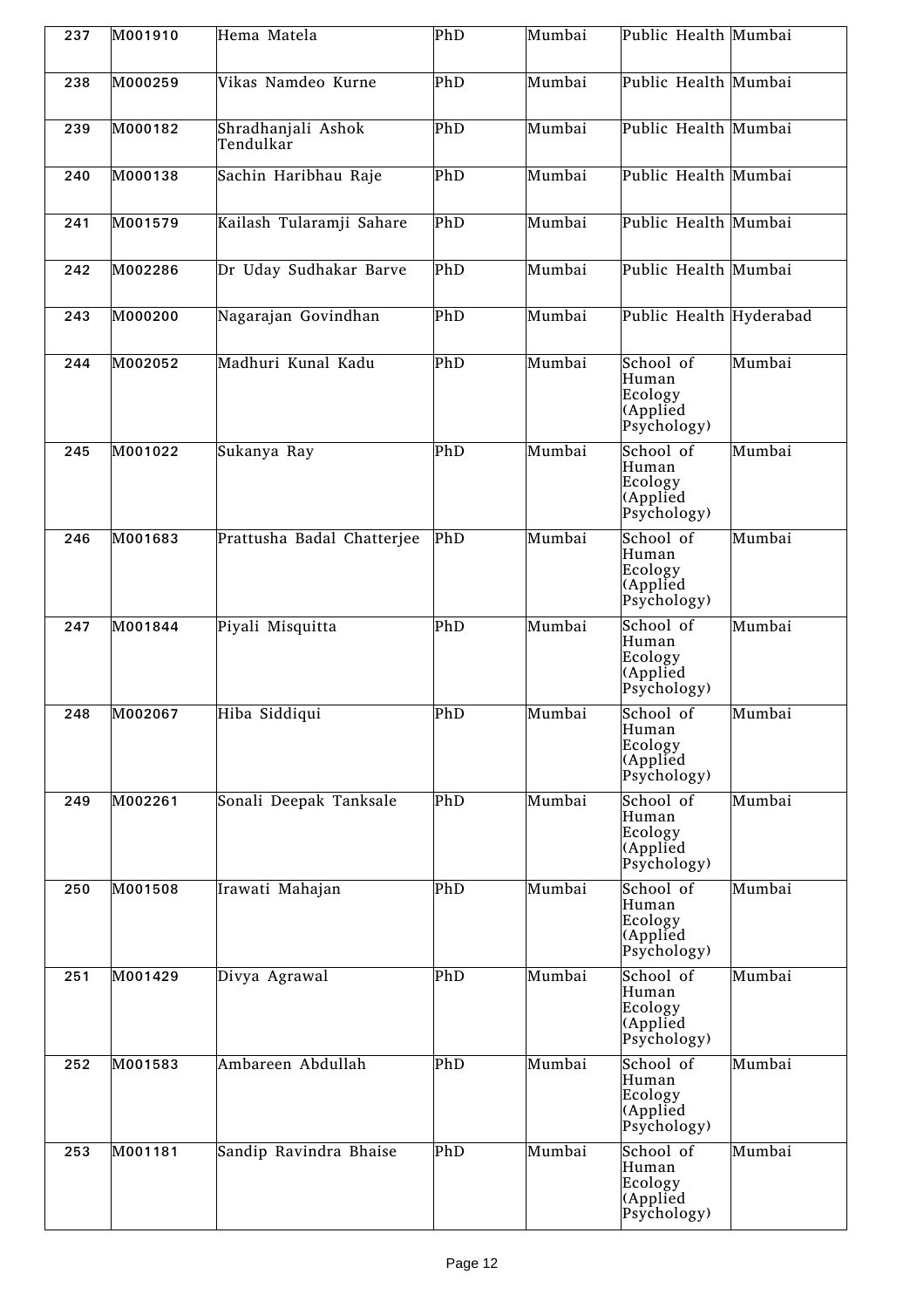| 254 | M001864 | Lakhani Sheetal Amit          | PhD | Mumbai | School of<br>Human<br>Ecology<br>(Applied<br>Psychology)   | Mumbai    |
|-----|---------|-------------------------------|-----|--------|------------------------------------------------------------|-----------|
| 255 | M000027 | Swarnima Bhargava             | PhD | Mumbai | School of<br>Human<br>Ecology<br>(Applied<br>Psychology)   | Mumbai    |
| 256 | M002240 | Krishna                       | PhD | Mumbai | School of<br>Human<br>Ecology<br>(Applied<br>Psychology)   | Mumbai    |
| 257 | M001460 | Prashant Shrirang Bhosale     | PhD | Mumbai | School of<br>Human<br>Ecology<br>(Applied<br>Psychology)   | Mumbai    |
| 258 | M001099 | Pragya Shah                   | PhD | Mumbai | School of<br>Human<br>Ecology<br>(Applied<br>Psychology)   | Mumbai    |
| 259 | M002039 | Kadambari Nilesh Hindurao PhD |     | Mumbai | Social<br>Sciences<br>(Centre for<br>Lifelong<br>Learning) | Mumbai    |
| 260 | M001836 | Anuj Prakash Ghanekar         | PhD | Mumbai | Social<br>Sciences<br>(Centre for<br>Lifelong<br>Learning) | Mumbai    |
| 261 | M002318 | Shreya Kundu                  | PhD | Mumbai | Social<br>Sciences<br>(Centre for<br>Lifelong<br>Learning) | Hyderabad |
| 262 | M001033 | Dhananjay Murlidhar Pawar PhD |     | Mumbai | Social<br>Sciences<br>(Centre for<br>Lifelong<br>Learning) | Mumbai    |
| 263 | M002240 | Krishna                       | PhD | Mumbai | Social<br>Sciences<br>(Centre for<br>Lifelong<br>Learning) | Mumbai    |
| 264 | M001953 | Robert Ramesh Babu P          | PhD | Mumbai | Social<br>Sciences<br>(Centre for<br>Lifelong<br>Learning) | Hyderabad |
| 265 | M001396 | Swapna Ghosh                  | PhD | Mumbai | Social<br>Sciences<br>(Centre for<br>Lifelong<br>Learning) | Guwahati  |
| 266 | M001006 | Tasnim Khorakiwala            | PhD | Mumbai | Social<br>Sciences<br>(Centre for<br>Lifelong<br>Learning) | Hyderabad |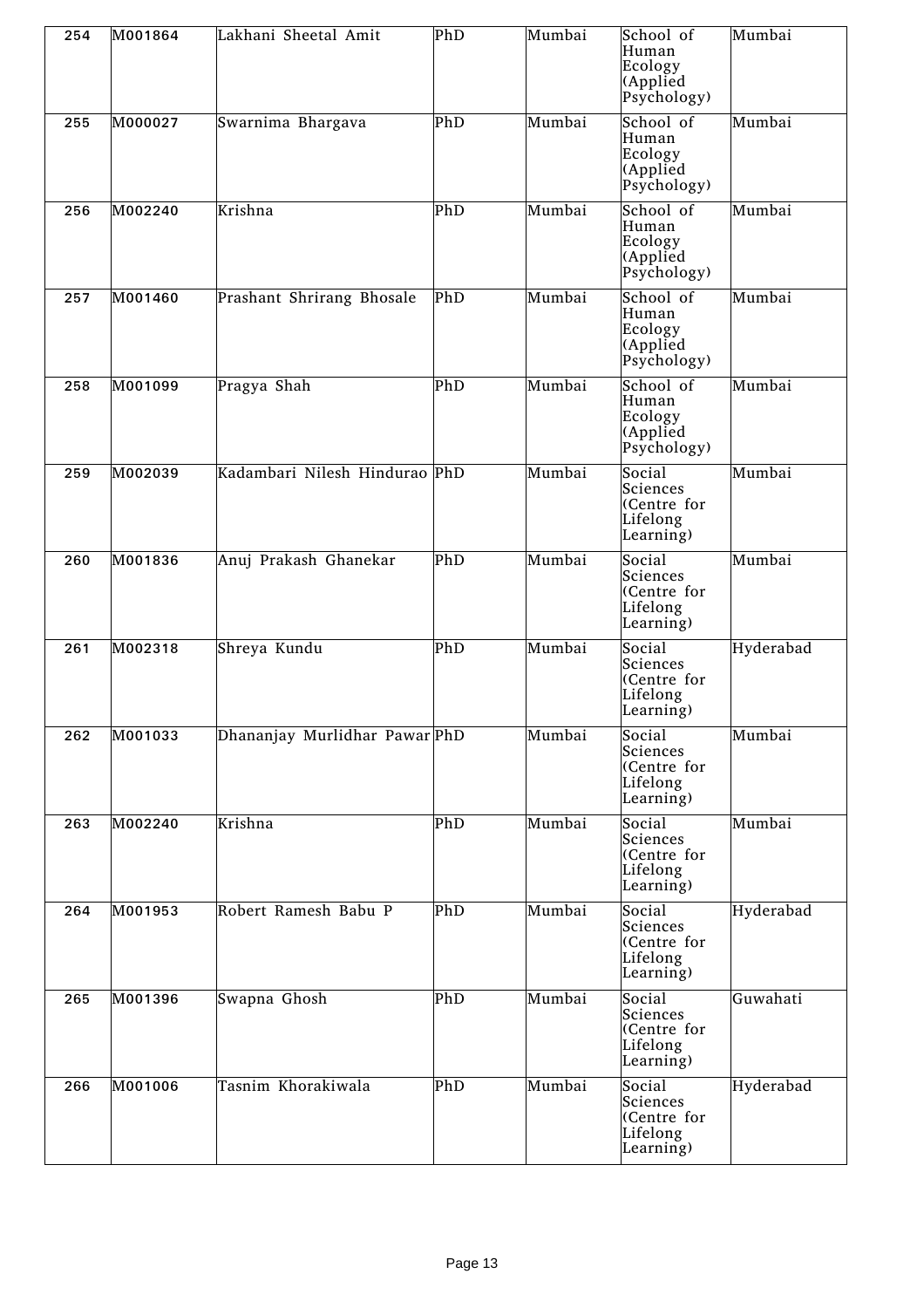| 267 | M002219 | Vandana Devrao Georaikar        | PhD | Mumbai | Social<br>Sciences<br>(Centre for<br>Lifelong<br>Learning) | Mumbai |
|-----|---------|---------------------------------|-----|--------|------------------------------------------------------------|--------|
| 268 | M001679 | Piyali Bhattacharya             | PhD | Mumbai | Social<br>Sciences<br>(Centre for<br>Lifelong<br>Learning) | Mumbai |
| 269 | M001109 | D Pashupati                     | PhD | Mumbai | Social<br>Sciences<br>(Centre for<br>Lifelong<br>Learning) | Mumbai |
| 270 | M002045 | Arpita Santosh Kumar<br>Sarkar  | PhD | Mumbai | Social<br>Sciences<br>(Centre for<br>Lifelong<br>Learning) | Mumbai |
| 271 | M001915 | Dr Niraj Kumar Jha              | PhD | Mumbai | Social<br>Sciences<br>(Centre for<br>Lifelong<br>Learning) | Mumbai |
| 272 | M000031 | Chandra Prakash Y               | PhD | Mumbai | Social<br>Sciences<br>(Centre for<br>Lifelong<br>Learning) | Mumbai |
| 273 | M001808 | Ramya Muraleedharan             | PhD | Mumbai | Social<br>Sciences<br>(Centre for<br>Lifelong<br>Learning) | Mumbai |
| 274 | M001811 | Sunita Antoinette<br>Valladares | PhD | Mumbai | Social<br>Sciences<br>(Centre for<br>Lifelong<br>Learning) | Mumbai |
| 275 | M001226 | Irma Kerketta                   | PhD | Mumbai | Social<br>Sciences<br>(Centre for<br>Lifelong<br>Learning) | Mumbai |
| 276 | M000785 | Asha Kiran                      | PhD | Mumbai | Social<br>Sciences<br>(Centre for<br>Lifelong<br>Learning) | Mumbai |
| 277 | M001407 | Vivek Kumar                     | PhD | Mumbai | Social<br>Sciences<br>(Centre for<br>Lifelong<br>Learning) | Mumbai |
| 278 | M002128 | Jyoti Hemant Batra              | PhD | Mumbai | Social<br>Sciences<br>(Centre for<br>Lifelong<br>Learning) | Mumbai |
| 279 | M002136 | Pratima Vilas Phadatare         | PhD | Mumbai | Social<br>Sciences<br>(Centre for<br>Lifelong<br>Learning) | Mumbai |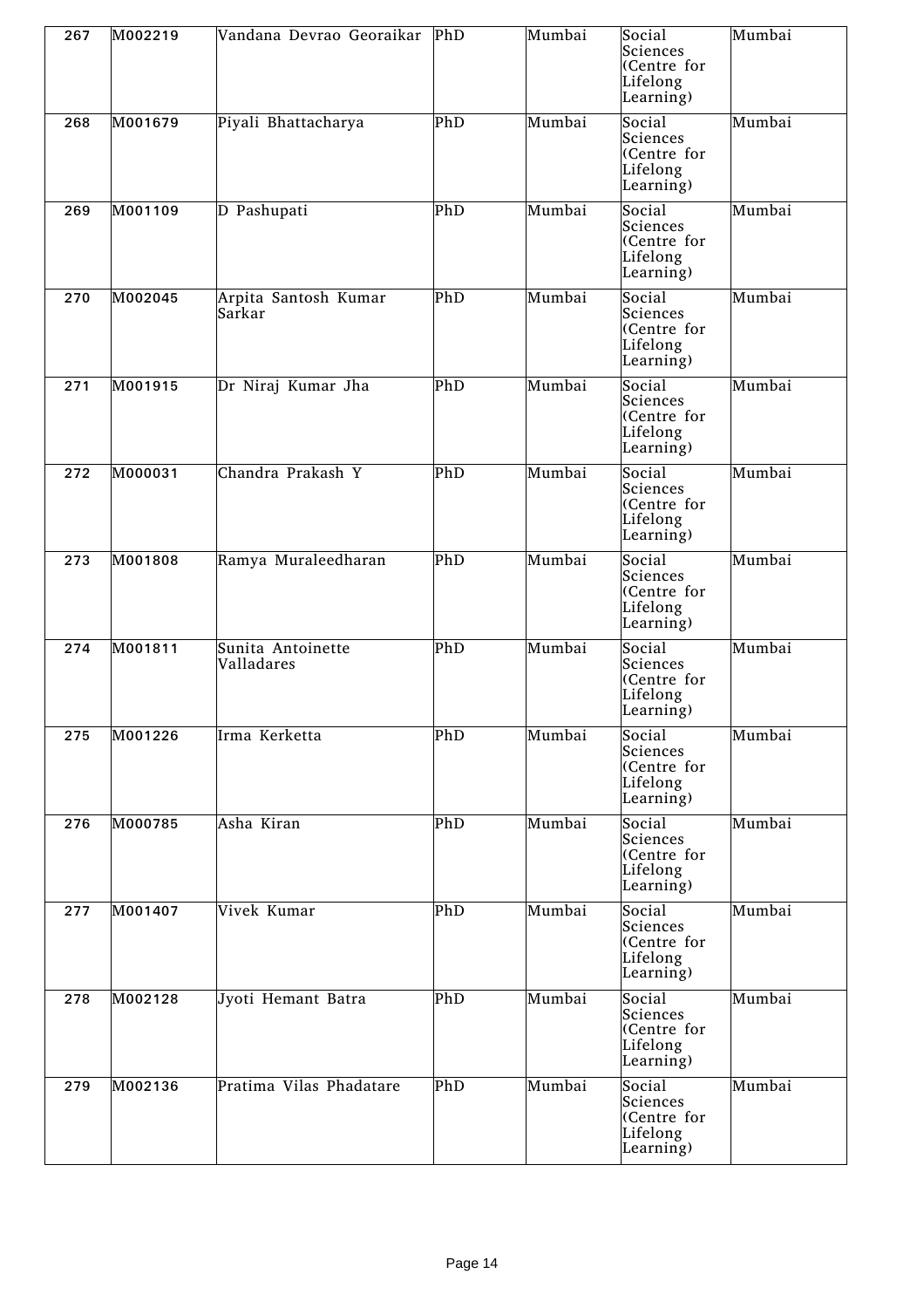| 280 | M002012 | Sk Karim                       | PhD | Mumbai | Social<br>Sciences<br>(Centre for<br>Lifelong<br>Learning) | Mumbai    |
|-----|---------|--------------------------------|-----|--------|------------------------------------------------------------|-----------|
| 281 | M001885 | Arindam Das                    | PhD | Mumbai | Social<br>Sciences<br>(Centre for<br>Lifelong<br>Learning) | Hyderabad |
| 282 | M000990 | Sarojani Santhosh Ayyapath PhD |     | Mumbai | Social<br>Sciences<br>(Centre for<br>Lifelong<br>Learning) | Mumbai    |
| 283 | M001506 | Nisha Rajkumar Butoliya        | PhD | Mumbai | Social<br>Sciences<br>(Centre for<br>Lifelong<br>Learning) | Mumbai    |
| 284 | M001447 | Bibhore Kumar Deo              | PhD | Mumbai | Social<br>Sciences<br>(Centre for<br>Lifelong<br>Learning) | Mumbai    |
| 285 | M002067 | Hiba Siddiqui                  | PhD | Mumbai | Social<br>Sciences<br>(Centre for<br>Lifelong<br>Learning) | Mumbai    |
| 286 | M001470 | Vipra Shiladitya Banerjee      | PhD | Mumbai | Social<br>Sciences<br>(Centre for<br>Lifelong<br>Learning) | Mumbai    |
| 287 | M001884 | Kshama Thomas Jayaraj          | PhD | Mumbai | Social<br>Sciences<br>(Centre for<br>Lifelong<br>Learning) | Mumbai    |
| 288 | M000953 | Manish Kumar                   | PhD | Mumbai | Social<br>Sciences<br>(Centre for<br>Lifelong<br>Learning) | Mumbai    |
| 289 | M000699 | Rashmi Pandey                  | PhD | Mumbai | Social<br>Sciences<br>(Centre for<br>Lifelong<br>Learning) | Mumbai    |
| 290 | M001689 | Anupama Souri Das              | PhD | Mumbai | Social<br>Sciences<br>(Centre for<br>Lifelong<br>Learning) | Mumbai    |
| 291 | M001873 | Rekha Badsiwal                 | PhD | Mumbai | Social<br>Sciences<br>(Centre for<br>Lifelong<br>Learning) | Mumbai    |
| 292 | M000251 | Nandini Paliyath               | PhD | Mumbai | Social Work                                                | Mumbai    |
| 293 | M000632 | Sunil Laxman Shirishkar        | PhD | Mumbai | Social Work                                                | Mumbai    |
| 294 | M000859 | Shivaji Subhash Chinchkar      | PhD | Mumbai | Social Work                                                | Mumbai    |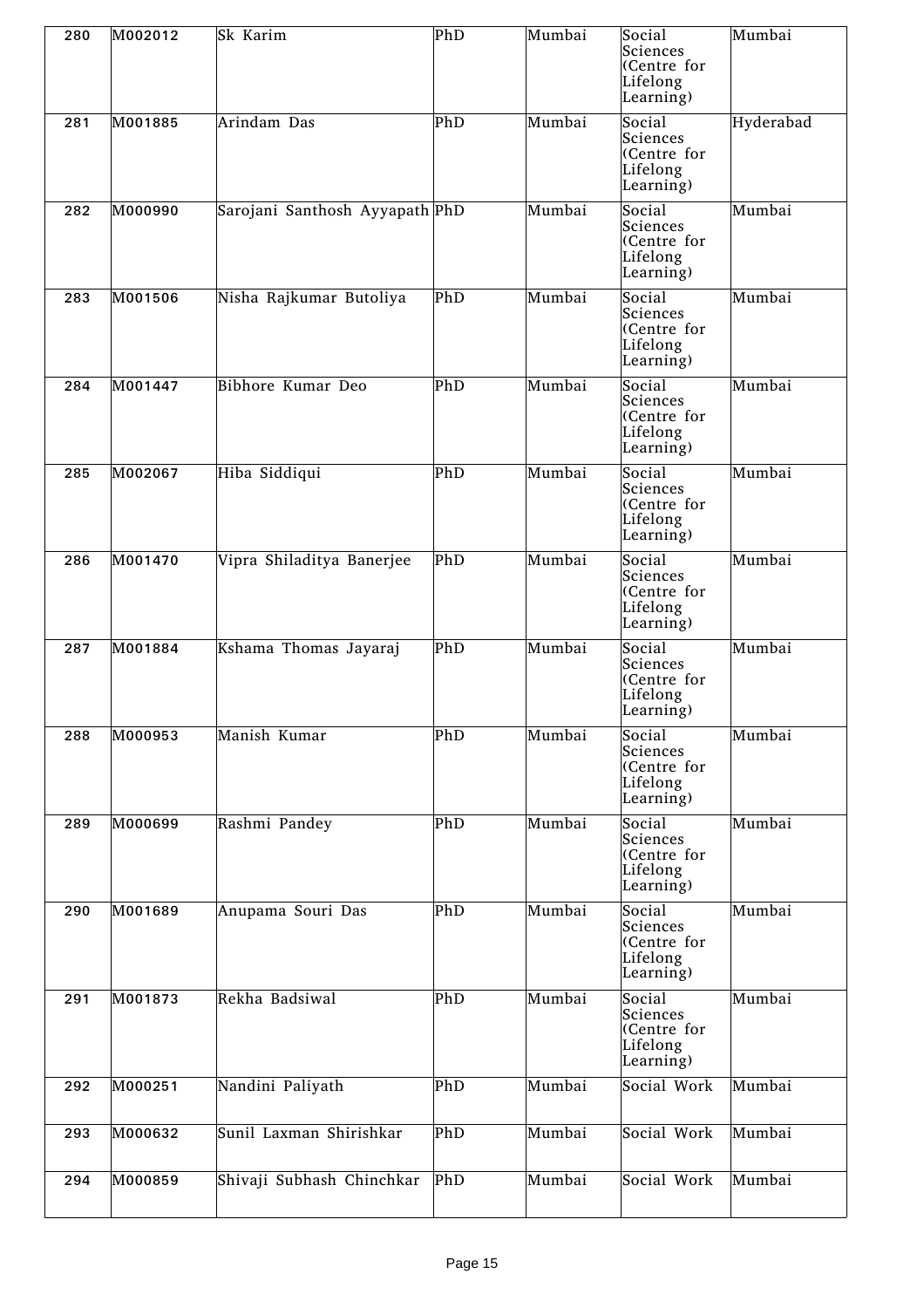| 295 | M000806 | Amol Ramakant Badgujar            | PhD         | Mumbai | Social Work | Mumbai    |
|-----|---------|-----------------------------------|-------------|--------|-------------|-----------|
| 296 | M001698 | Vibhavari Shashank Kavle          | PhD         | Mumbai | Social Work | Mumbai    |
| 297 | M001433 | Rahul Chandrashekhar<br>Kodabagi  | PhD         | Mumbai | Social Work | Mumbai    |
| 298 | M001054 | W Mawon                           | PhD         | Mumbai | Social Work | Guwahati  |
| 299 | M000296 | Digvijay Singh Rajput             | PhD         | Mumbai | Social Work | Mumbai    |
| 300 | M001033 | Dhananjay Murlidhar Pawar PhD     |             | Mumbai | Social Work | Mumbai    |
| 301 | M000346 | Sarita Sonwani                    | PhD         | Mumbai | Social Work | Mumbai    |
| 302 | M001953 | Robert Ramesh Babu P              | PhD         | Mumbai | Social Work | Hyderabad |
| 303 | M002358 | Pravin Kumar                      | PhD         | Mumbai | Social Work | Guwahati  |
| 304 | M001858 | Abdul Fathah N                    | PhD         | Mumbai | Social Work | Mumbai    |
| 305 | M001144 | Smriti Acharya                    | PhD         | Mumbai | Social Work | Mumbai    |
| 306 | M001548 | Faisal Kk                         | PhD         | Mumbai | Social Work | Mumbai    |
| 307 | M000942 | Lay Smrity Guria                  | PhD         | Mumbai | Social Work | Mumbai    |
| 308 | M000248 | Ileshkumar Rajendrabhai<br>Dharek | $\bar{P}hD$ | Mumbai | Social Work | Mumbai    |
| 309 | M001176 | Asha Lobo                         | PhD         | Mumbai | Social Work | Mumbai    |
| 310 | M000854 | Manjula Ku                        | PhD         | Mumbai | Social Work | Mumbai    |
| 311 | M001583 | Ambareen Abdullah                 | PhD         | Mumbai | Social Work | Mumbai    |
| 312 | M002156 | Lay Smrity Guria                  | PhD         | Mumbai | Social Work | Mumbai    |
| 313 | M001778 | Bobichan George                   | PhD         | Mumbai | Social Work | Mumbai    |
| 314 | M000982 | Sunitha Vg                        | PhD         | Mumbai | Social Work | Mumbai    |
| 315 | M001529 | Prerit Bathri                     | PhD         | Mumbai | Social Work | Mumbai    |
| 316 | M001642 | Thaku Baburao Pujari              | PhD         | Mumbai | Social Work | Mumbai    |
| 317 | M001800 | Sidney Carvalho                   | PhD         | Mumbai | Social Work | Mumbai    |
| 318 | M000937 | Bibin C T                         | PhD         | Mumbai | Social Work | Hyderabad |
| 319 | M001908 | P Thangsuanhau                    | PhD         | Mumbai | Social Work | Guwahati  |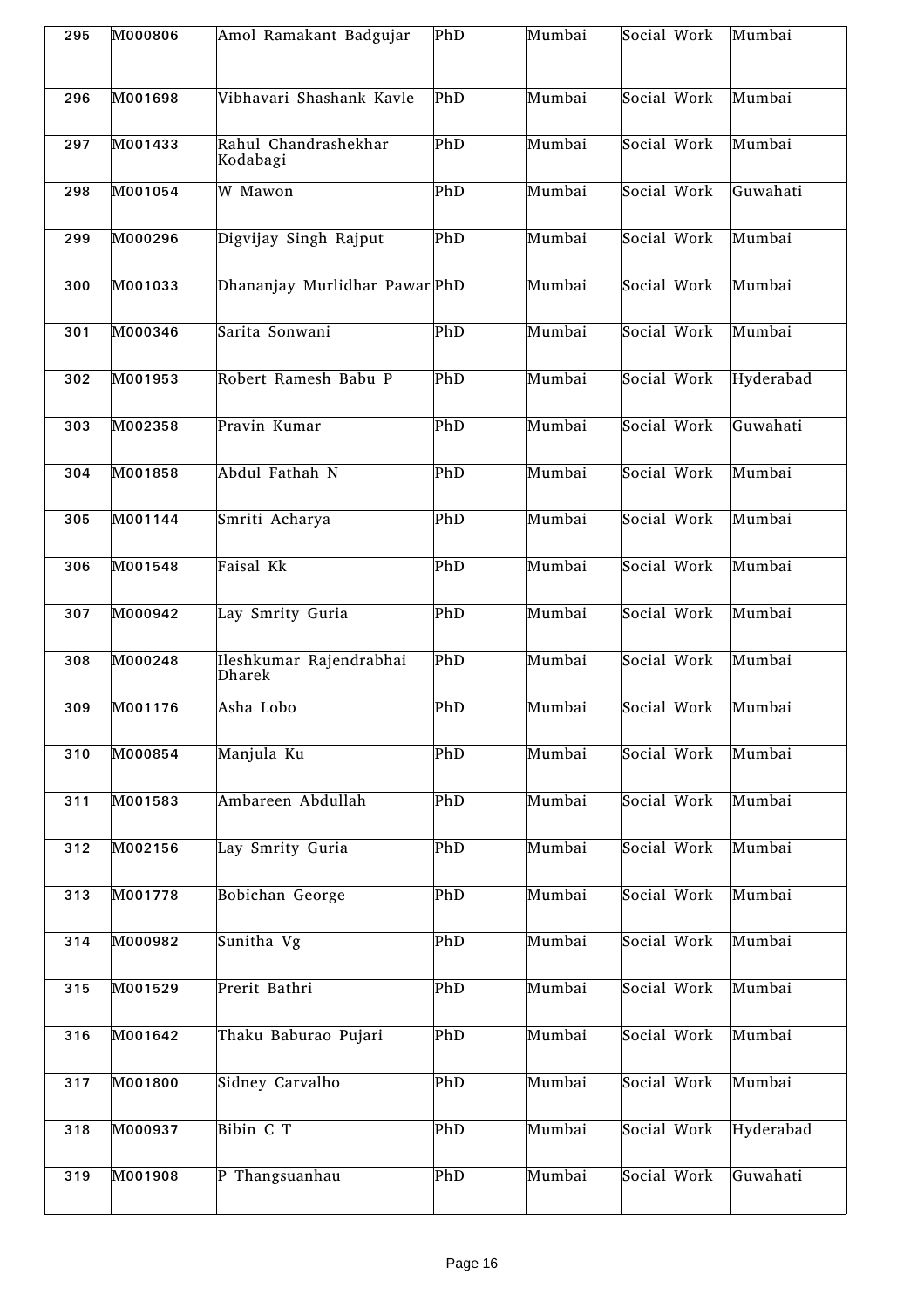| 320 | M000978 | Sadik Gulab Shaikh            | PhD | Mumbai | Social Work | Mumbai    |
|-----|---------|-------------------------------|-----|--------|-------------|-----------|
| 321 | M001334 | Rajan Prakash                 | PhD | Mumbai | Social Work | Mumbai    |
| 322 | M001975 | Wilson Hasda                  | PhD | Mumbai | Social Work | Guwahati  |
| 323 | M002199 | Watimongba Longkumer          | PhD | Mumbai | Social Work | Guwahati  |
| 324 | M001513 | Sunil Babu Mekale             | PhD | Mumbai | Social Work | Mumbai    |
| 325 | M002097 | Tarun                         | PhD | Mumbai | Social Work | Mumbai    |
| 326 | M001492 | Diptty Joseph                 | PhD | Mumbai | Social Work | Hyderabad |
| 327 | M001996 | Chayanlal Ramchand Pardhi PhD |     | Mumbai | Social Work | Mumbai    |
| 328 | M001460 | Prashant Shrirang Bhosale     | PhD | Mumbai | Social Work | Mumbai    |
| 329 | M000222 | Peter Floriano Borges         | PhD | Mumbai | Social Work | Mumbai    |
| 330 | M001922 | Ramani Ranjan Sethi           | PhD | Mumbai | Social Work | Mumbai    |
| 331 | M001603 | Mandeep Singh                 | PhD | Mumbai | Social Work | Mumbai    |
| 332 | M001849 | Milind Bhalchandra Patil      | PhD | Mumbai | Social Work | Mumbai    |
| 333 | M000225 | Sandip Nandkumar Kharat       | PhD | Mumbai | Social Work | Mumbai    |
| 334 | M001956 | Ashish Verma                  | PhD | Mumbai | Social Work | Mumbai    |
| 335 | M000170 | Vineeth Koshy                 | PhD | Mumbai | Social Work | Mumbai    |
| 336 | M002429 | Vivek Anand                   | PhD | Mumbai | Social Work | Mumbai    |
| 337 | M002136 | Pratima Vilas Phadatare       | PhD | Mumbai | Social Work | Mumbai    |
| 338 | M001530 | Sujit Kumar Sahu              | PhD | Mumbai | Social Work | Mumbai    |
| 339 | M002159 | Vijendra Anupkumar Gadve PhD  |     | Mumbai | Social Work | Mumbai    |
| 340 | M002490 | Smriti Rashmi Parhi           | PhD | Mumbai | Social Work | Mumbai    |
| 341 | M001959 | Chris Shenoy Mathew           | PhD | Mumbai | Social Work | Mumbai    |
| 342 | M001197 | Pratishtha Rambhau Kale       | PhD | Mumbai | Social Work | Mumbai    |
| 343 | M002089 | Boban Gheevarghese            | PhD | Mumbai | Social Work | Hyderabad |
| 344 | M001447 | Bibhore Kumar Deo             | PhD | Mumbai | Social Work | Mumbai    |
| 345 | M001507 | Tansa K A                     | PhD | Mumbai | Social Work | Mumbai    |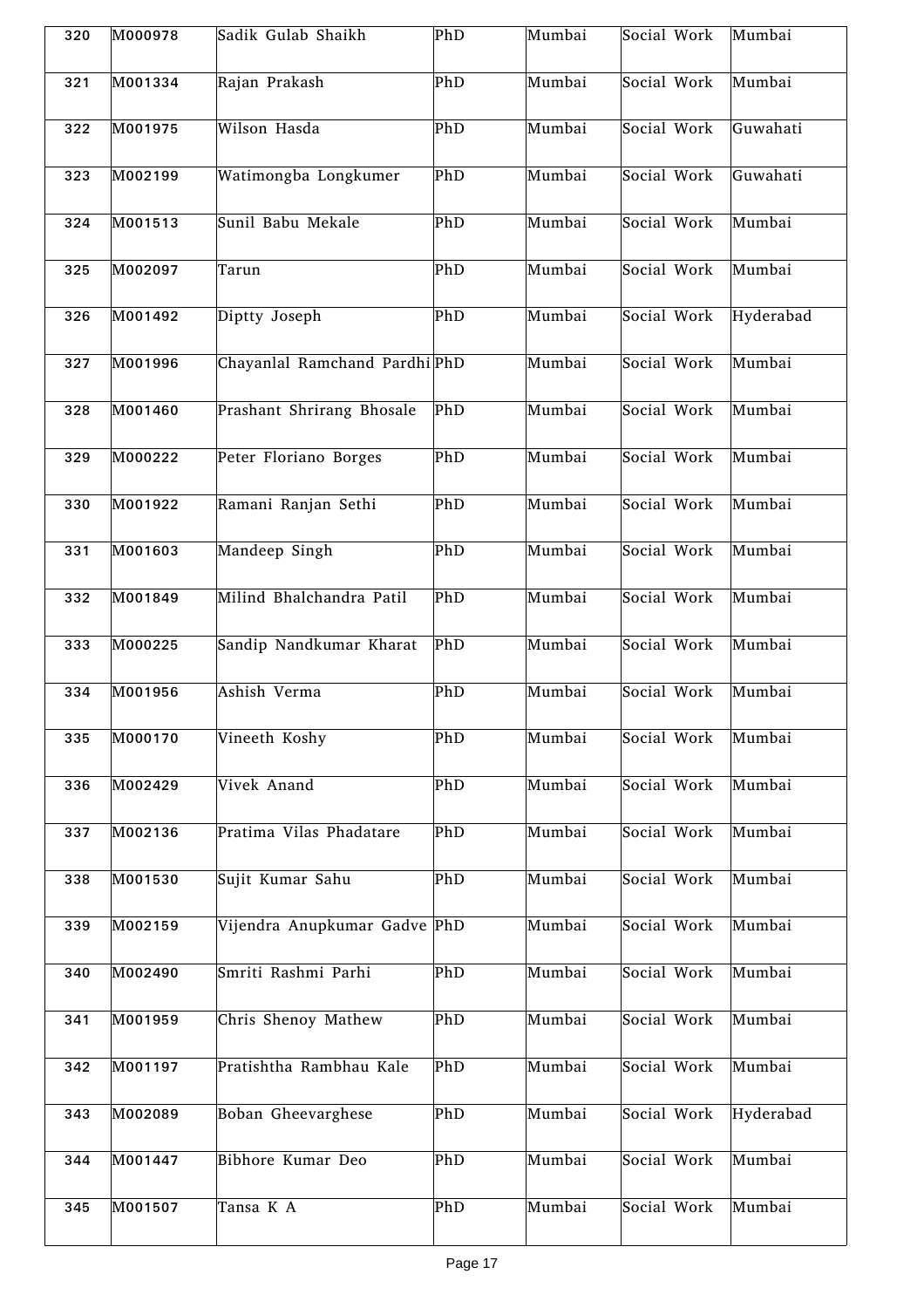| 346 | M000974 | Sophia Khumukcham              | PhD                     | Mumbai | Social Work                          | Mumbai    |
|-----|---------|--------------------------------|-------------------------|--------|--------------------------------------|-----------|
| 347 | M001834 | Mahendra Manohar Dhore         | PhD                     | Mumbai | Social Work                          | Mumbai    |
| 348 | M002439 | Wankmenlang Kharbuli           | PhD                     | Mumbai | Social Work                          | Guwahati  |
| 349 | M000865 | Praveen Naik Bellampalli       | PhD                     | Mumbai | Social Work                          | Mumbai    |
| 350 | M002283 | Raveen Bhatnagar               | PhD                     | Mumbai | Social Work                          | Mumbai    |
| 351 | M000342 | Arpan Amrutlal Nayak           | PhD                     | Mumbai | Social Work                          | Mumbai    |
| 352 | M000698 | Jay Datt Bhatt                 | PhD                     | Mumbai | Social Work                          | Mumbai    |
| 353 | M001279 | Manoharan C                    | PhD                     | Mumbai | Social Work                          | Mumbai    |
| 354 | M001415 | Cicil R Vasanthra              | PhD                     | Mumbai | Social Work                          | Hyderabad |
| 355 | M001825 | Hemant Tigga                   | PhD                     | Mumbai | Social Work                          | Guwahati  |
| 356 | M001687 | Pritam Harishchandra<br>Potdar | PhD                     | Mumbai | Social Work                          | Mumbai    |
| 357 | M001920 | Kavita Prakash Chandekar       | PhD                     | Mumbai | Social Work                          | Mumbai    |
| 358 | M002289 | Debayan Dutta                  | PhD                     | Mumbai | Social Work                          | Mumbai    |
| 359 | M002218 | Nikam Santosh Sambhaji         | PhD                     | Mumbai | Social Work                          | Mumbai    |
| 360 | M002529 | Ibansara Mylliemngap           | PhD                     | Mumbai | Social Work                          | Guwahati  |
| 361 | M001955 | Minu P K                       | $\overline{\text{PhD}}$ | Mumbai | Social Work                          | Mumbai    |
| 362 | M002033 | Sivi Varghese Edakkalathur PhD |                         | Mumbai | Social Work                          | Mumbai    |
| 363 | M001638 | Mrittika Bhattacharya          | MPhil                   | Mumbai | Development<br><b>Studies</b>        | Mumbai    |
| 364 | M002258 | Sooraj S                       | MPhil                   | Mumbai | Development Hyderabad<br>Studies     |           |
| 365 | M001048 | Suyash Garg                    | MPhil                   | Mumbai | Development Mumbai<br><b>Studies</b> |           |
| 366 | M002078 | Ashish Thakur                  | MPhil                   | Mumbai | Development Mumbai<br>Studies        |           |
| 367 | M001868 | Pooja Sharma                   | MPhil                   | Mumbai | Development Mumbai<br><b>Studies</b> |           |
| 368 | M002231 | Nevin Sulthan Sn               | MPhil                   | Mumbai | Development Mumbai<br>Studies        |           |
| 369 | M000010 | Prerna Yadav                   | MPhil                   | Mumbai | Development Mumbai<br><b>Studies</b> |           |
| 370 | M002100 | Vaishali Rawat                 | MPhil                   | Mumbai | Development Mumbai<br>Studies        |           |
| 371 | M000306 | Akash Lonkar                   | MPhil                   | Mumbai | Development Mumbai<br><b>Studies</b> |           |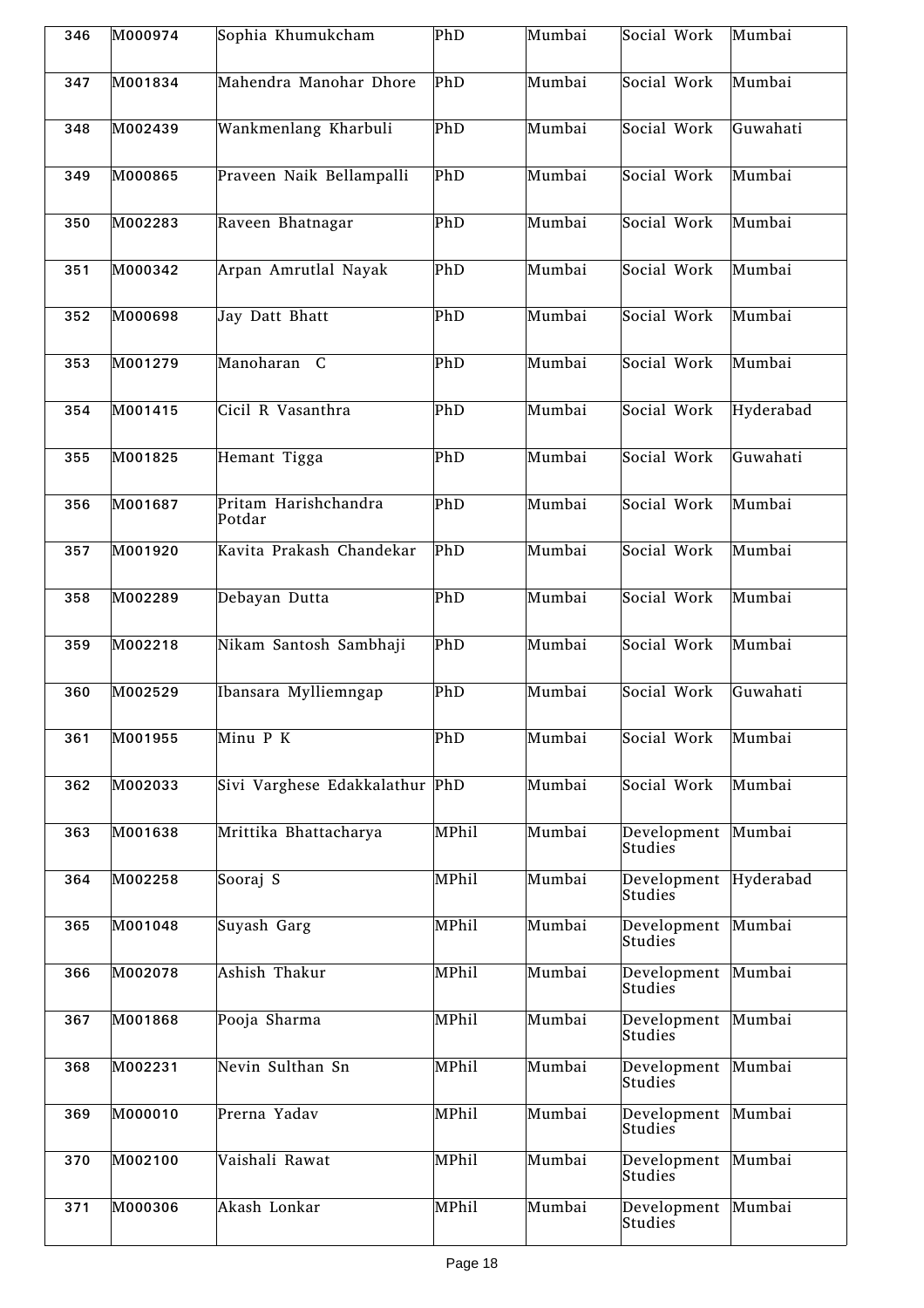| 372 | M001724 | Lucky Yadav                     | MPhil | Mumbai | Development Mumbai<br>Studies        |           |
|-----|---------|---------------------------------|-------|--------|--------------------------------------|-----------|
| 373 | M001612 | Shashwat Naresh Doshetti        | MPhil | Mumbai | Development<br>Studies               | Mumbai    |
| 374 | M001526 | Ashitha C M                     | MPhil | Mumbai | Development<br>Studies               | Hyderabad |
| 375 | M001150 | Krishna Mech                    | MPhil | Mumbai | Development<br>Studies               | Guwahati  |
| 376 | M000258 | Radnyi Pramod Godase            | MPhil | Mumbai | Development<br>Studies               | Mumbai    |
| 377 | M002235 | Pooja Khari                     | MPhil | Mumbai | Development<br>Studies               | Mumbai    |
| 378 | M001151 | Arjun Mukherjee                 | MPhil | Mumbai | Development<br>Studies               | Hyderabad |
| 379 | M001733 | Jianpuangliu                    | MPhil | Mumbai | Development<br>Studies               | Guwahati  |
| 380 | M001919 | Gita Naik                       | MPhil | Mumbai | Development<br>Studies               | Mumbai    |
| 381 | M001839 | Viraj Devidas Godage            | MPhil | Mumbai | Development<br>Studies               | Mumbai    |
| 382 | M002338 | Shinjini Chowdhury              | MPhil | Mumbai | Development Mumbai<br>Studies        |           |
| 383 | M002118 | Priyanka Akshay Birwadkar MPhil |       | Mumbai | Development<br>Studies               | Mumbai    |
| 384 | M001963 | Harikrishnan K S                | MPhil | Mumbai | Development Hyderabad<br>Studies     |           |
| 385 | M001562 | Pallavi Pralhad Wardhan         | MPhil | Mumbai | Development Mumbai<br>Studies        |           |
| 386 | M002221 | Krantisen Manoj Kashinath       | MPhil | Mumbai | Development Mumbai<br>Studies        |           |
| 387 | M002379 | Hari R                          | MPhil | Mumbai | Development Mumbai<br><b>Studies</b> |           |
| 388 | M001991 | Koena Sardar                    | MPhil | Mumbai | Development Mumbai<br>Studies        |           |
| 389 | M000039 | Kiran Johnson                   | MPhil | Mumbai | Development Hyderabad<br>Studies     |           |
| 390 | M000013 | Vikrant Bhaik                   | MPhil | Mumbai | Development Mumbai<br>Studies        |           |
| 391 | M002210 | Subhodeep Basu                  | MPhil | Mumbai | Development<br><b>Studies</b>        | Mumbai    |
| 392 | M001891 | Srishti Minocha                 | MPhil | Mumbai | Development<br>Studies               | Mumbai    |
| 393 | M001147 | Diksha Jha                      | MPhil | Mumbai | Development<br>Studies               | Mumbai    |
| 394 | M000986 | Mayur Palji Helia               | MPhil | Mumbai | Development Mumbai<br>Studies        |           |
| 395 | M001702 | Varsha Poddar                   | MPhil | Mumbai | Development<br>Studies               | Mumbai    |
| 396 | M001876 | Srija Mitra                     | MPhil | Mumbai | Development<br>Studies               | Guwahati  |
| 397 | M001046 | Supriya Durgesh Sonar           | MPhil | Mumbai | Development<br><b>Studies</b>        | Mumbai    |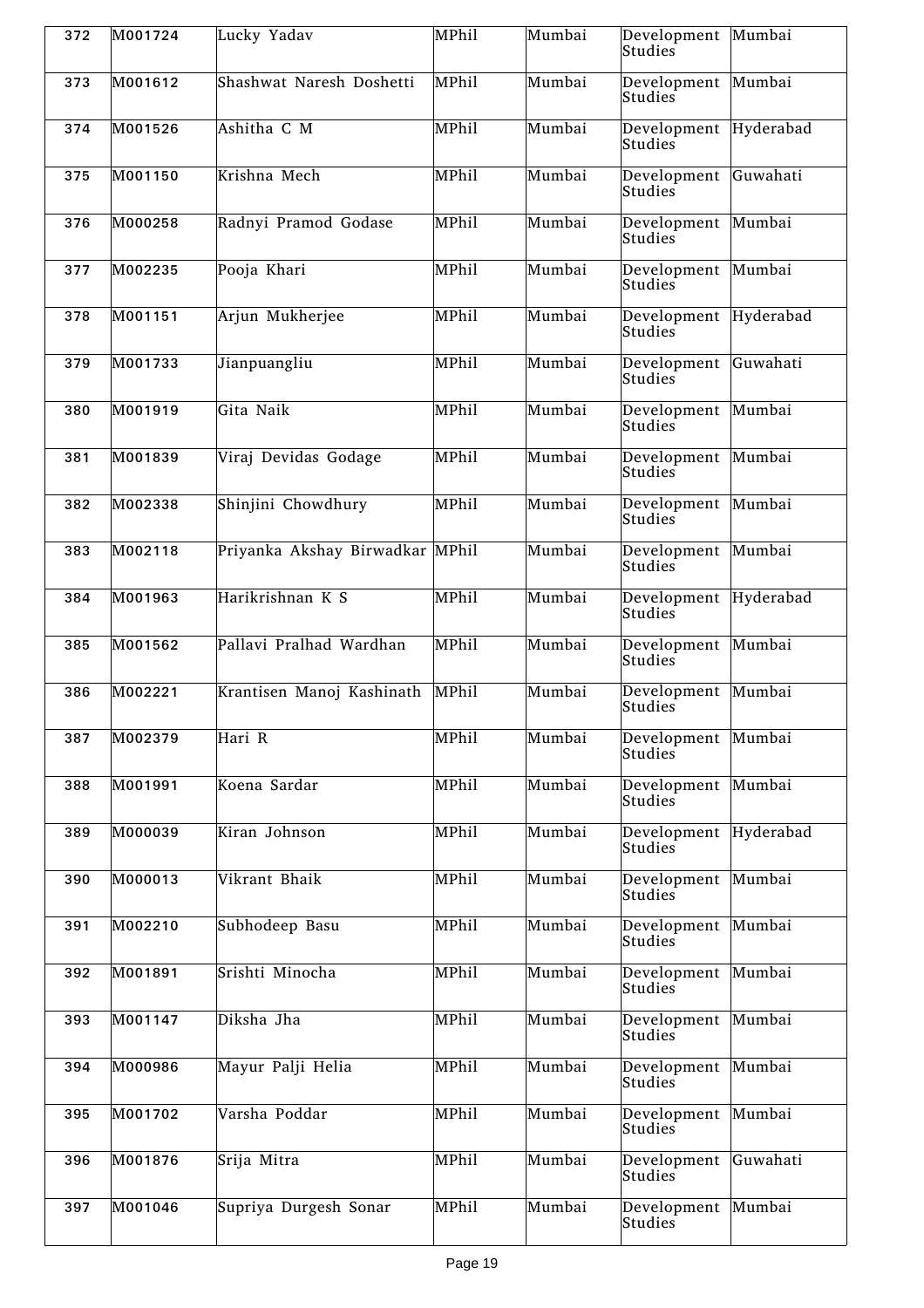| 398 | M001381 | Ananya Sadhukhan              | MPhil | Mumbai | Development Hyderabad<br>Studies |           |
|-----|---------|-------------------------------|-------|--------|----------------------------------|-----------|
| 399 | M000146 | Jonayed Rousan Mandal         | MPhil | Mumbai | Development<br>Studies           | Guwahati  |
| 400 | M001690 | Ramesh Kumar Rajak            | MPhil | Mumbai | Development Mumbai<br>Studies    |           |
| 401 | M002581 | Anurag Babu                   | MPhil | Mumbai | Development<br>Studies           | Hyderabad |
| 402 | M000118 | Remigius                      | MPhil | Mumbai | Development<br>Studies           | Hyderabad |
| 403 | M001456 | Aayushi Bengani               | MPhil | Mumbai | Development<br>Studies           | Mumbai    |
| 404 | M001124 | Shubham Sharma                | MPhil | Mumbai | Development<br>Studies           | Mumbai    |
| 405 | M001044 | Vinod Kumar                   | MPhil | Mumbai | Development<br>Studies           | Mumbai    |
| 406 | M002061 | Abhijeet Anand Ahiwle         | MPhil | Mumbai | Development<br>Studies           | Mumbai    |
| 407 | M001476 | S Nandita                     | MPhil | Mumbai | Development<br>Studies           | Mumbai    |
| 408 | M001020 | Rameshwar Gupta               | MPhil | Mumbai | Development<br>Studies           | Mumbai    |
| 409 | M001771 | Md Perwez Alam                | MPhil | Mumbai | Development<br>Studies           | Mumbai    |
| 410 | M000025 | Meena Shamchandra<br>Shrimali | MPhil | Mumbai | Development<br>Studies           | Mumbai    |
| 411 | M001113 | Shnehal Soni                  | MPhil | Mumbai | Development<br>Studies           | Mumbai    |
| 412 | M002186 | Pankaj Thapa                  | MPhil | Mumbai | Development<br>Studies           | Mumbai    |
| 413 | M000899 | Sridatta Gupta                | MPhil | Mumbai | Development Mumbai<br>Studies    |           |
| 414 | M001461 | Shivani Khati                 | MPhil | Mumbai | Development Mumbai<br>Studies    |           |
| 415 | M000688 | Jadab Munda                   | MPhil | Mumbai | Development<br>Studies           | Mumbai    |
| 416 | M001871 | Balashem Kshiar               | MPhil | Mumbai | Development Mumbai<br>Studies    |           |
| 417 | M001928 | Vishal Anand                  | MPhil | Mumbai | Development<br>Studies           | Mumbai    |
| 418 | M001347 | Farha Naaz                    | MPhil | Mumbai | Development<br>Studies           | Hyderabad |
| 419 | M001123 | Saifuddin Ahmed               | MPhil | Mumbai | Development<br><b>Studies</b>    | Mumbai    |
| 420 | M002450 | Aditya Jyothi                 | MPhil | Mumbai | Development<br>Studies           | Mumbai    |
| 421 | M002125 | Sumit Kumar                   | MPhil | Mumbai | Development<br>Studies           | Mumbai    |
| 422 | M002021 | Lynda Nianghauching           | MPhil | Mumbai | Development<br>Studies           | Hyderabad |
| 423 | M000103 | Mayur Jeevan Kamble           | MPhil | Mumbai | Development<br>Studies           | Mumbai    |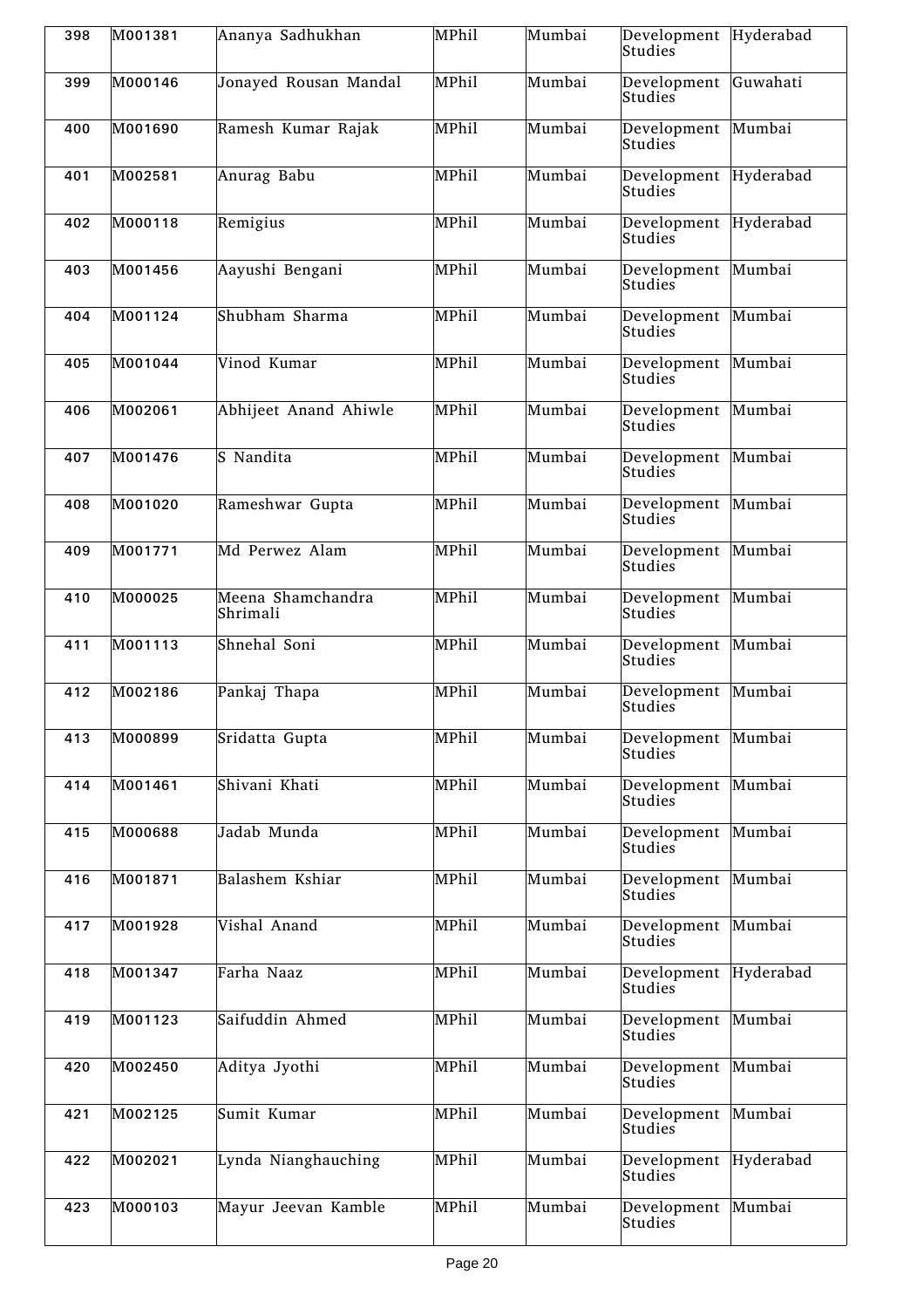| 424 | M002184 | Divya Khurana                 | MPhil | Mumbai | Development Mumbai<br>Studies   |           |
|-----|---------|-------------------------------|-------|--------|---------------------------------|-----------|
| 425 | M002203 | Somnath Govind Nirmal         | MPhil | Mumbai | Development Mumbai<br>Studies   |           |
| 426 | M001558 | Nidhi Tewari                  | MPhil | Mumbai | Development Mumbai<br>Studies   |           |
| 427 | M000071 | Shabab Pm                     | MPhil | Mumbai | Development Mumbai<br>Studies   |           |
| 428 | M001967 | Rohan Prasad                  | MPhil | Mumbai | Development Guwahati<br>Studies |           |
| 429 | M000808 | Yogesh Raghunathrao<br>Jadhao | MPhil | Mumbai | Development Mumbai<br>Studies   |           |
| 430 | M001464 | Pintu Kumar Patwa             | MPhil | Mumbai | Development Mumbai<br>Studies   |           |
| 431 | M001174 | Isha Sharma                   | MPhil | Mumbai | Development Mumbai<br>Studies   |           |
| 432 | M000057 | Ashwini Kirti                 | MPhil | Mumbai | Development<br>Studies          | Mumbai    |
| 433 | M001228 | Yashasvika Yadav              | MPhil | Mumbai | Development<br>Studies          | Mumbai    |
| 434 | M002630 | Asmita Raju Gudadhe           | MPhil | Mumbai | Development<br>Studies          | Mumbai    |
| 435 | M002139 | Ankita Kailas Kanse           | MPhil | Mumbai | Development<br>Studies          | Mumbai    |
| 436 | M001982 | Shourya Patel                 | MPhil | Mumbai | Development<br>Studies          | Mumbai    |
| 437 | M001878 | Mohammad Zoheb                | MPhil | Mumbai | Development Mumbai<br>Studies   |           |
| 438 | M002574 | Jaya Jagdishwari Aditya       | MPhil | Mumbai | Development<br>Studies          | Mumbai    |
| 439 | M000022 | Sapna V S                     | MPhil | Mumbai | Development Mumbai<br>Studies   |           |
| 440 | M001691 | Debaleena Mukherjee           | MPhil | Mumbai | Development<br>Studies          | Mumbai    |
| 441 | M001796 | Aniket Gautam Ovhal           | MPhil | Mumbai | Development<br><b>Studies</b>   | Mumbai    |
| 442 | M001685 | Ashingmei Gangmei             | MPhil | Mumbai | Development<br>Studies          | Guwahati  |
| 443 | M001732 | Anupam Borkar                 | MPhil | Mumbai | Development<br><b>Studies</b>   | Mumbai    |
| 444 | M001718 | Priyanandini                  | MPhil | Mumbai | Development<br>Studies          | Mumbai    |
| 445 | M002107 | Ruhi Ram Marne                | MPhil | Mumbai | Education                       | Mumbai    |
| 446 | M001569 | Prayas Kumar Sutar            | MPhil | Mumbai | Education                       | Mumbai    |
| 447 | M002070 | Prithu Raj Ghosh              | MPhil | Mumbai | Education                       | Hyderabad |
| 448 | M001816 | Rupali                        | MPhil | Mumbai | Education                       | Mumbai    |
| 449 | M002003 | Debolina Mukherjee            | MPhil | Mumbai | Education                       | Hyderabad |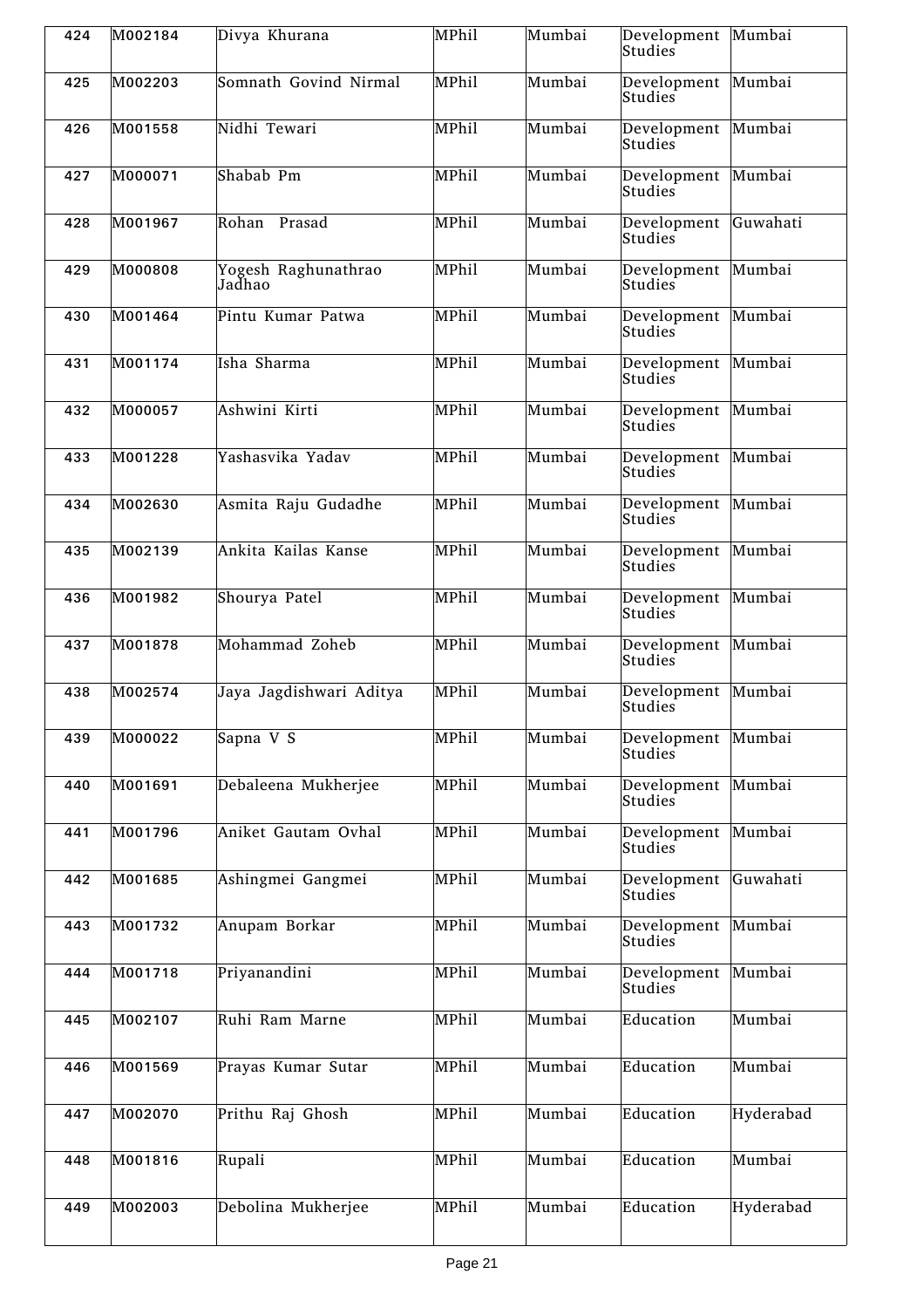| 450 | M002141 | Debabrata Behera              | MPhil | Mumbai | Education          | Mumbai    |
|-----|---------|-------------------------------|-------|--------|--------------------|-----------|
| 451 | M002234 | Rajender Singh                | MPhil | Mumbai | Education          | Mumbai    |
| 452 | M000185 | Geetha M                      | MPhil | Mumbai | Education          | Hyderabad |
| 453 | M002541 | Kaushal Kishor Kaushal        | MPhil | Mumbai | Education          | Guwahati  |
| 454 | M000021 | Ajit Kumar Yadav              | MPhil | Mumbai | Education          | Guwahati  |
| 455 | M002084 | Neha                          | MPhil | Mumbai | Education          | Mumbai    |
| 456 | M000894 | Ramaa Muthukumaran            | MPhil | Mumbai | Education          | Mumbai    |
| 457 | M002074 | Vaibhav Vinod Kamble          | MPhil | Mumbai | Education          | Mumbai    |
| 458 | M001892 | Vinitha Mariappa Casaba       | MPhil | Mumbai | Education          | Hyderabad |
| 459 | M001509 | Neejwm Mushahary              | MPhil | Mumbai | Education          | Hyderabad |
| 460 | M002029 | Dipa Sunil Narvekar           | MPhil | Mumbai | Education          | Mumbai    |
| 461 | M001730 | Ria Banerjee                  | MPhil | Mumbai | Education          | Mumbai    |
| 462 | M000084 | Emaya Kannamma                | MPhil | Mumbai | Education          | Mumbai    |
| 463 | M001236 | Pooja Shukla                  | MPhil | Mumbai | Education          | Mumbai    |
| 464 | M001482 | Abdullah                      | MPhil | Mumbai | Education          | Hyderabad |
| 465 | M000011 | Sandeep Dubey                 | MPhil | Mumbai | Education          | Mumbai    |
| 466 | M002150 | Utkarsh Kumar Mishra          | MPhil | Mumbai | Education          | Mumbai    |
| 467 | M001983 | Roshan Rahul Gajbhiye         | MPhil | Mumbai | Education          | Mumbai    |
| 468 | M000684 | Gaurav Kumar Singh            | MPhil | Mumbai | Education          | Mumbai    |
| 469 | M000068 | Ravi Sinha                    | MPhil | Mumbai | Education          | Mumbai    |
| 470 | M001965 | Sriranjani Ranganathan        | MPhil | Mumbai | Education          | Hyderabad |
| 471 | M000808 | Yogesh Raghunathrao<br>Jadhao | MPhil | Mumbai | Habitat<br>Studies | Mumbai    |
| 472 | M002203 | Somnath Govind Nirmal         | MPhil | Mumbai | Habitat<br>Studies | Mumbai    |
| 473 | M001598 | Adwaita Banerjee              | MPhil | Mumbai | Habitat<br>Studies | Mumbai    |
| 474 | M000882 | Jayant                        | MPhil | Mumbai | Habitat<br>Studies | Mumbai    |
| 475 | M001695 | Anandi Yadav                  | MPhil | Mumbai | Habitat<br>Studies | Mumbai    |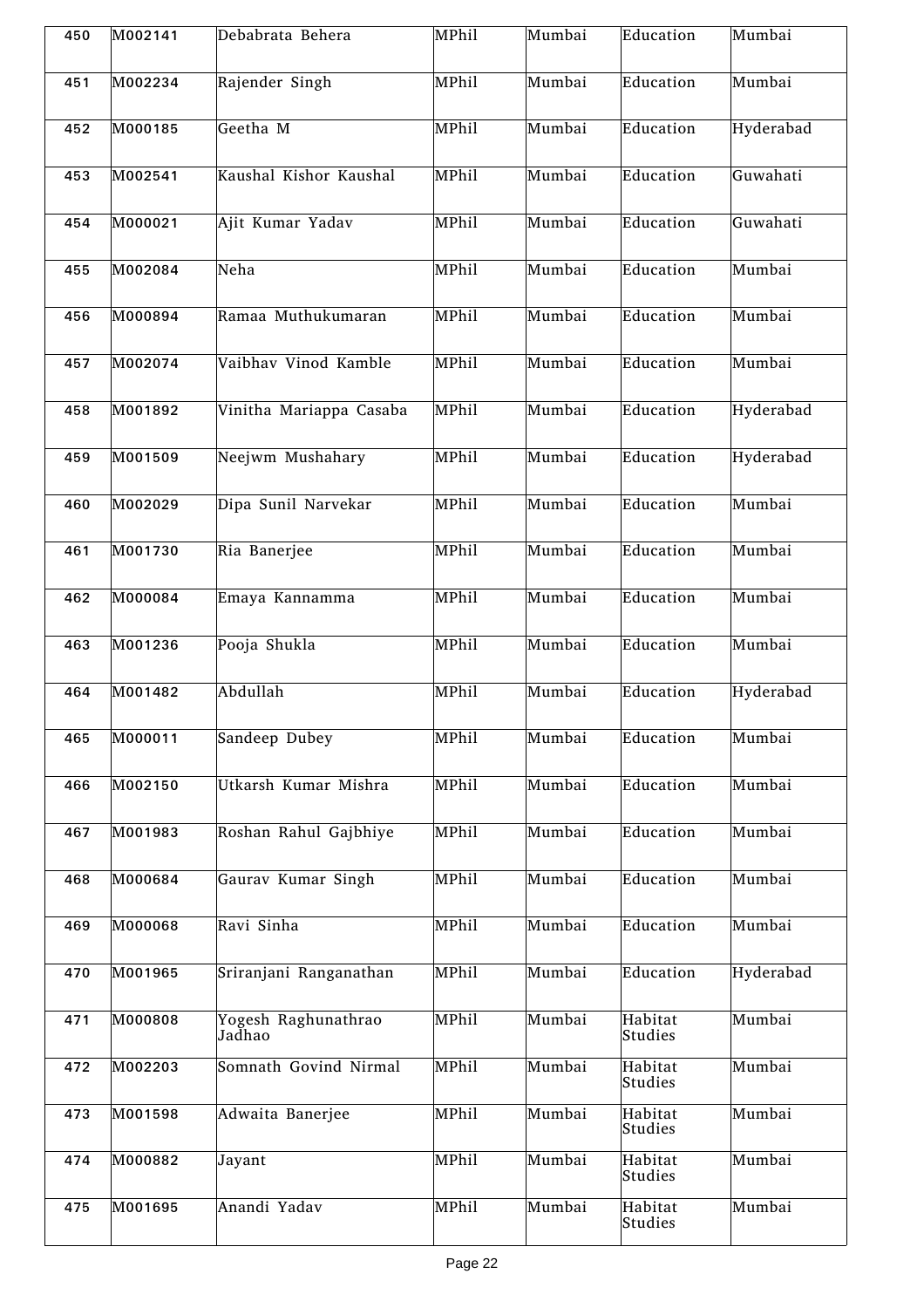| 476 | M000010 | Prerna Yadav                 | MPhil | Mumbai | Habitat<br>Studies               | Mumbai    |
|-----|---------|------------------------------|-------|--------|----------------------------------|-----------|
| 477 | M000223 | Ambrish Pandurang<br>Bombade | MPhil | Mumbai | Habitat<br>Studies               | Mumbai    |
| 478 | M001886 | Aditi Vasant Deshmukh        | MPhil | Mumbai | Habitat<br>Studies               | Mumbai    |
| 479 | M000300 | Eric Kevin Dkhar             | MPhil | Mumbai | Habitat<br>Studies               | Guwahati  |
| 480 | M001732 | Anupam Borkar                | MPhil | Mumbai | Habitat<br>Studies               | Mumbai    |
| 481 | M001487 | Paul Sylvester Fernandes     | MPhil | Mumbai | Habitat<br>Studies               | Mumbai    |
| 482 | M000788 | Siddhartha                   | MPhil | Mumbai | Habitat<br>Studies               | Mumbai    |
| 483 | M001456 | Aayushi Bengani              | MPhil | Mumbai | Habitat<br>Studies               | Mumbai    |
| 484 | M002394 | Shreyas Dilip Pannase        | MPhil | Mumbai | Habitat<br>Studies               | Mumbai    |
| 485 | M000886 | Shruti Menon                 | MPhil | Mumbai | Habitat<br>Studies               | Mumbai    |
| 486 | M001435 | Rajendra Kumar Prajapati     | MPhil | Mumbai | Habitat<br>Studies               | Mumbai    |
| 487 | M000066 | Sudha G                      | MPhil | Mumbai | Habitat<br>Studies               | Mumbai    |
| 488 | M001785 | Anish Shekhar Tore           | MPhil | Mumbai | Habitat<br>Studies               | Mumbai    |
| 489 | M001247 | Nisha Subramanian            | MPhil | Mumbai | Habitat<br>Studies               | Hyderabad |
| 490 | M001635 | Anamika Das                  | MPhil | Mumbai | Habitat<br>Studies               | Mumbai    |
| 491 | M000697 | Merlyn Maria Antony          | MPhil | Mumbai | Habitat<br>Studies               | Guwahati  |
| 492 | M001891 | Srishti Minocha              | MPhil | Mumbai | Habitat<br>Studies               | Mumbai    |
| 493 | M001145 | Somnath Govind Nirmal        | MPhil | Mumbai | Habitat<br>Studies               | Mumbai    |
| 494 | M001712 | Anita                        | MPhil | Mumbai | Health<br>Services<br>Management | Mumbai    |
| 495 | M001292 | Anoop Tripathi               | MPhil | Mumbai | Health<br>Services<br>Management | Mumbai    |
| 496 | M000014 | Aakash Paul                  | MPhil | Mumbai | Health<br>Services<br>Management | Hyderabad |
| 497 | M001837 | Chandra Shekhar Mahato       | MPhil | Mumbai | Health<br>Services<br>Management | Mumbai    |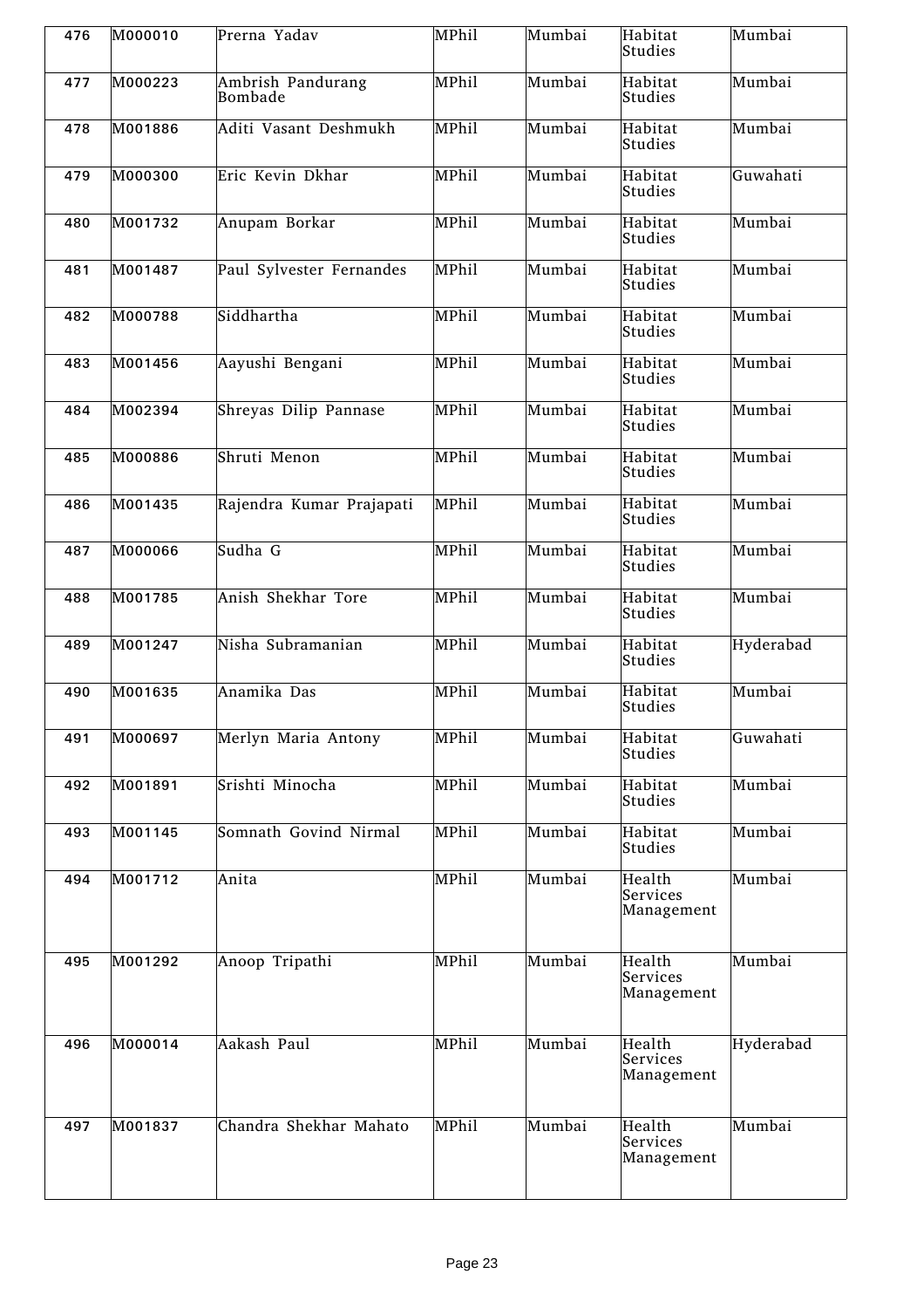| 498 | M001351 | Srinivas Alakuntla      | MPhil        | Mumbai | Health<br>Services<br>Management                  | Mumbai    |
|-----|---------|-------------------------|--------------|--------|---------------------------------------------------|-----------|
| 499 | M001979 | Mayura Tonpe            | MPhil        | Mumbai | Health<br>Services<br>Management                  | Mumbai    |
| 500 | M001757 | Monatri Nag             | MPhil        | Mumbai | Health<br>Services<br>Management                  | Mumbai    |
| 501 | M000039 | Kiran Johnson           | MPhil        | Mumbai | Inclusive<br>Development<br>and Social<br>Justice | Hyderabad |
| 502 | M002630 | Asmita Raju Gudadhe     | MPhil        | Mumbai | Inclusive<br>Development<br>and Social<br>Justice | Mumbai    |
| 503 | M001832 | Phuntsog Namgial        | MPhil        | Mumbai | Inclusive<br>Development<br>and Social<br>Justice | Mumbai    |
| 504 | M000103 | Mayur Jeevan Kamble     | MPhil        | Mumbai | Inclusive<br>Development<br>and Social<br>Justice | Mumbai    |
| 505 | M000632 | Sunil Laxman Shirishkar | MPhil        | Mumbai | Inclusive<br>Development<br>and Social<br>Justice | Mumbai    |
| 506 | M001743 | Sai Ashish Yadaveni     | MPhil        | Mumbai | Inclusive<br>Development<br>and Social<br>Justice | Hyderabad |
| 507 | M002100 | Vaishali Rawat          | <b>MPhil</b> | Mumbai | Inclusive<br>Development<br>and Social<br>Justice | Mumbai    |
| 508 | M001650 | Akanksha Yadav          | MPhil        | Mumbai | Inclusive<br>Development<br>and Social<br>Justice | Mumbai    |
| 509 | M001762 | Shreya Sharma           | MPhil        | Mumbai | Inclusive<br>Development<br>and Social<br>Justice | Mumbai    |
| 510 | M001759 | Ehsan Ahmad             | MPhil        | Mumbai | Inclusive<br>Development<br>and Social<br>Justice | Mumbai    |
| 511 | M000108 | Lavanya Gupta           | MPhil        | Mumbai | Inclusive<br>Development<br>and Social<br>Justice | Mumbai    |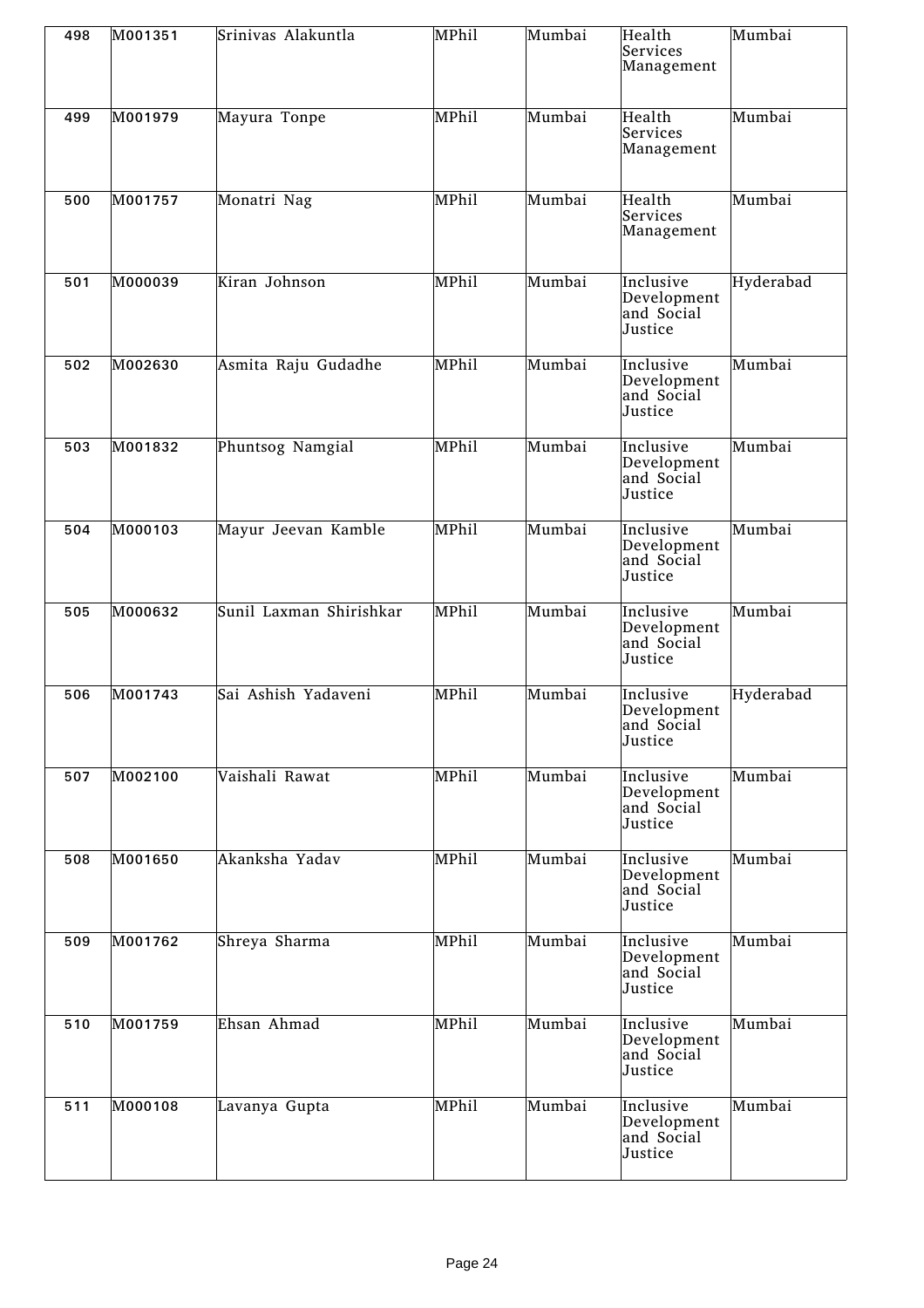| 512 | M001937 | Krishna Mohan Lal     | MPhil | Mumbai | Inclusive<br>Development<br>and Social<br>Justice | Mumbai   |
|-----|---------|-----------------------|-------|--------|---------------------------------------------------|----------|
| 513 | M001976 | Mudang Ranka          | MPhil | Mumbai | Inclusive<br>Development<br>and Social<br>Justice | Mumbai   |
| 514 | M001310 | Dharmendra Deka       | MPhil | Mumbai | Inclusive<br>Development<br>and Social<br>Justice | Guwahati |
| 515 | M001572 | Mohd Salman Ansari    | MPhil | Mumbai | Inclusive<br>Development<br>and Social<br>Justice | Mumbai   |
| 516 | M000161 | Vikas Tirkey          | MPhil | Mumbai | Inclusive<br>Development<br>and Social<br>Justice | Mumbai   |
| 517 | M001660 | Jaiwant Murmu         | MPhil | Mumbai | Inclusive<br>Development<br>and Social<br>Justice | Mumbai   |
| 518 | M002061 | Abhijeet Anand Ahiwle | MPhil | Mumbai | Inclusive<br>Development<br>and Social<br>Justice | Mumbai   |
| 519 | M001984 | Pooja Priya           | MPhil | Mumbai | Inclusive<br>Development<br>and Social<br>Justice | Guwahati |
| 520 | M000701 | Rahul Handique        | MPhil | Mumbai | Inclusive<br>Development<br>and Social<br>Justice | Guwahati |
| 521 | M000713 | Sunita Vishwas        | MPhil | Mumbai | Inclusive<br>Development<br>and Social<br>Justice | Mumbai   |
| 522 | M000071 | Shabab Pm             | MPhil | Mumbai | Inclusive<br>Development<br>and Social<br>Justice | Mumbai   |
| 523 | M001437 | Shonit Nayan          | MPhil | Mumbai | Inclusive<br>Development<br>and Social<br>Justice | Mumbai   |
| 524 | M002103 | Rishika Sharma        | MPhil | Mumbai | Inclusive<br>Development<br>and Social<br>Justice | Mumbai   |
| 525 | M000100 | Abhishek Kumar Tiwari | MPhil | Mumbai | Inclusive<br>Development<br>and Social<br>Justice | Mumbai   |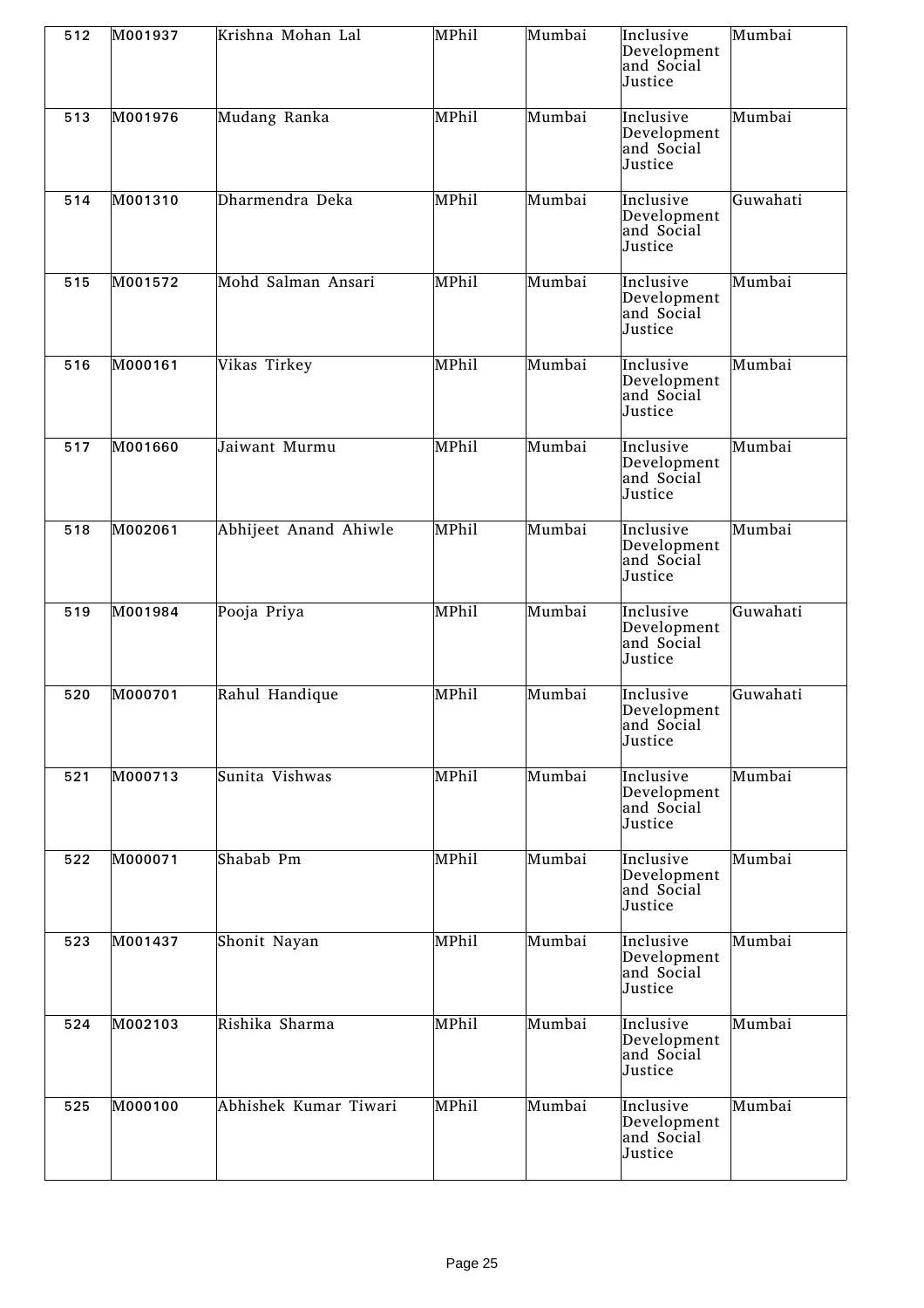| 526 | M001391 | Smita Salunkhe          | MPhil | Mumbai | Inclusive<br>Development<br>and Social<br>Justice | Mumbai    |
|-----|---------|-------------------------|-------|--------|---------------------------------------------------|-----------|
| 527 | M001621 | Amol More               | MPhil | Mumbai | Inclusive<br>Development<br>and Social<br>Justice | Hyderabad |
| 528 | M001744 | Anjana Ranjith          | MPhil | Mumbai | Inclusive<br>Development<br>and Social<br>Justice | Mumbai    |
| 529 | M002394 | Shreyas Dilip Pannase   | MPhil | Mumbai | Inclusive<br>Development<br>and Social<br>Justice | Mumbai    |
| 530 | M002516 | Duryodhan Muduli        | MPhil | Mumbai | Inclusive<br>Development<br>and Social<br>Justice | Hyderabad |
| 531 | M002142 | Vrishali                | MPhil | Mumbai | Inclusive<br>Development<br>and Social<br>Justice | Mumbai    |
| 532 | M001521 | Satendra Kumar Verma    | MPhil | Mumbai | Inclusive<br>Development<br>and Social<br>Justice | Mumbai    |
| 533 | M001247 | Nisha Subramanian       | MPhil | Mumbai | Inclusive<br>Development<br>and Social<br>Justice | Hyderabad |
| 534 | M000735 | Pratima Naskar          | MPhil | Mumbai | Inclusive<br>Development<br>and Social<br>Justice | Mumbai    |
| 535 | M001128 | Mhangte Bernady Kom     | MPhil | Mumbai | Inclusive<br>Development<br>and Social<br>Justice | Mumbai    |
| 536 | M001377 | Pavankumar Vishnu Salve | MPhil | Mumbai | Inclusive<br>Development<br>and Social<br>Justice | Mumbai    |
| 537 | M001272 | Ngaranso Kharay         | MPhil | Mumbai | Inclusive<br>Development<br>and Social<br>Justice | Mumbai    |
| 538 | M001748 | Santosh Ingle           | MPhil | Mumbai | Inclusive<br>Development<br>and Social<br>Justice | Mumbai    |
| 539 | M001326 | Bhawesh Pant            | MPhil | Mumbai | Inclusive<br>Development<br>and Social<br>Justice | Mumbai    |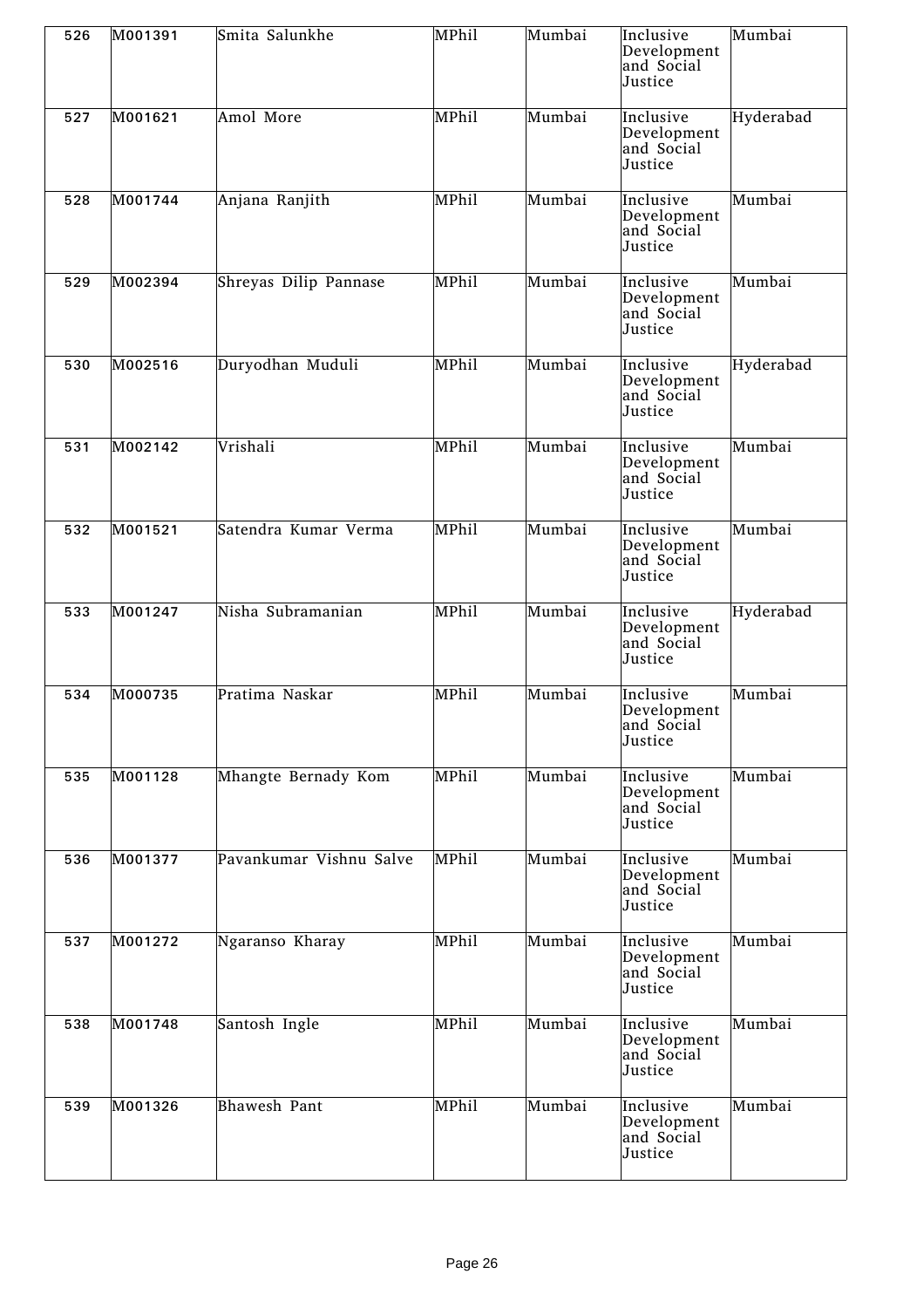| 540 | M001020 | Rameshwar Gupta         | MPhil | Mumbai | Inclusive<br>Development<br>and Social<br>Justice | Mumbai    |
|-----|---------|-------------------------|-------|--------|---------------------------------------------------|-----------|
| 541 | M001519 | Bidisha Mandal          | MPhil | Mumbai | Inclusive<br>Development<br>and Social<br>Justice | Mumbai    |
| 542 | M002427 | Ashraf                  | MPhil | Mumbai | Inclusive<br>Development<br>and Social<br>Justice | Mumbai    |
| 543 | M001562 | Pallavi Pralhad Wardhan | MPhil | Mumbai | Inclusive<br>Development<br>and Social<br>Justice | Mumbai    |
| 544 | M001690 | Ramesh Kumar Rajak      | MPhil | Mumbai | Inclusive<br>Development<br>and Social<br>Justice | Mumbai    |
| 545 | M001828 | Arvind Kumar            | MPhil | Mumbai | Inclusive<br>Development<br>and Social<br>Justice | Mumbai    |
| 546 | M001124 | Shubham Sharma          | MPhil | Mumbai | Inclusive<br>Development<br>and Social<br>Justice | Mumbai    |
| 547 | M000731 | Urmika Wadhwa           | MPhil | Mumbai | Inclusive<br>Development<br>and Social<br>Justice | Mumbai    |
| 548 | M002361 | Pragya Kakaty           | MPhil | Mumbai | Inclusive<br>Development<br>and Social<br>Justice | Mumbai    |
| 549 | M001168 | Soma Mandal             | MPhil | Mumbai | Inclusive<br>Development<br>and Social<br>Justice | Mumbai    |
| 550 | M000398 | Neeraj Kumar Pal        | MPhil | Mumbai | Management<br>and Labour<br>Studies               | Mumbai    |
| 551 | M001644 | Trishna Verma           | MPhil | Mumbai | Management<br>and Labour<br>Studies               | Hyderabad |
| 552 | M002184 | Divya Khurana           | MPhil | Mumbai | Management<br>and Labour<br>Studies               | Mumbai    |
| 553 | M001048 | Suyash Garg             | MPhil | Mumbai | Management<br>and Labour<br>Studies               | Mumbai    |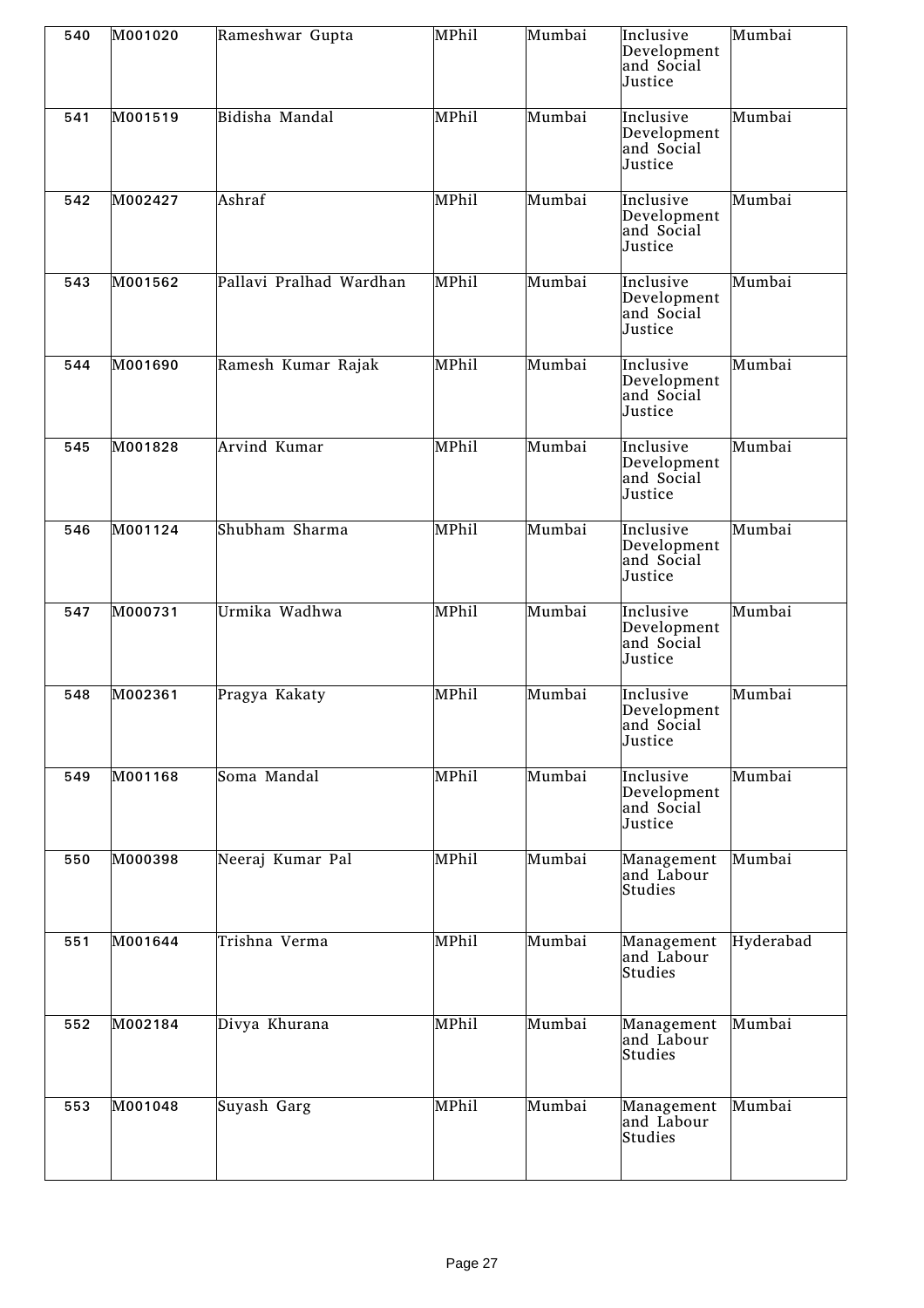| 554 | M001918 | Aniket Vishwanath Kurane        | MPhil | Mumbai | Management<br>and Labour<br>Studies | Mumbai    |
|-----|---------|---------------------------------|-------|--------|-------------------------------------|-----------|
| 555 | M000910 | Shivani Shrivastava             | MPhil | Mumbai | Management<br>and Labour<br>Studies | Hyderabad |
| 556 | M001890 | Shiraine V                      | MPhil | Mumbai | Management<br>and Labour<br>Studies | Mumbai    |
| 557 | M001940 | Aarushi                         | MPhil | Mumbai | Management<br>and Labour<br>Studies | Mumbai    |
| 558 | M000935 | Padmavathi Anandam<br>Pulliadi  | MPhil | Mumbai | Management<br>and Labour<br>Studies | Mumbai    |
| 559 | M002118 | Priyanka Akshay Birwadkar MPhil |       | Mumbai | Management<br>and Labour<br>Studies | Mumbai    |
| 560 | M002007 | Anchal Sachan                   | MPhil | Mumbai | Management<br>and Labour<br>Studies | Mumbai    |
| 561 | M002496 | Hema Mathew                     | MPhil | Mumbai | Management<br>and Labour<br>Studies | Mumbai    |
| 562 | M000360 | Sushant Malhotra                | MPhil | Mumbai | Management<br>and Labour<br>Studies | Mumbai    |
| 563 | M000852 | Pankhuri Sharma                 | MPhil | Mumbai | Management<br>and Labour<br>Studies | Mumbai    |
| 564 | M001306 | Sayali Gorakh Shinde            | MPhil | Mumbai | Management<br>and Labour<br>Studies | Mumbai    |
| 565 | M000197 | Sumesh Ps                       | MPhil | Mumbai | Management<br>and Labour<br>Studies | Mumbai    |
| 566 | M001599 | Reetika Dadheech                | MPhil | Mumbai | Management<br>and Labour<br>Studies | Mumbai    |
| 567 | M000878 | Pravesh Prakash Sute            | MPhil | Mumbai | Management<br>and Labour<br>Studies | Mumbai    |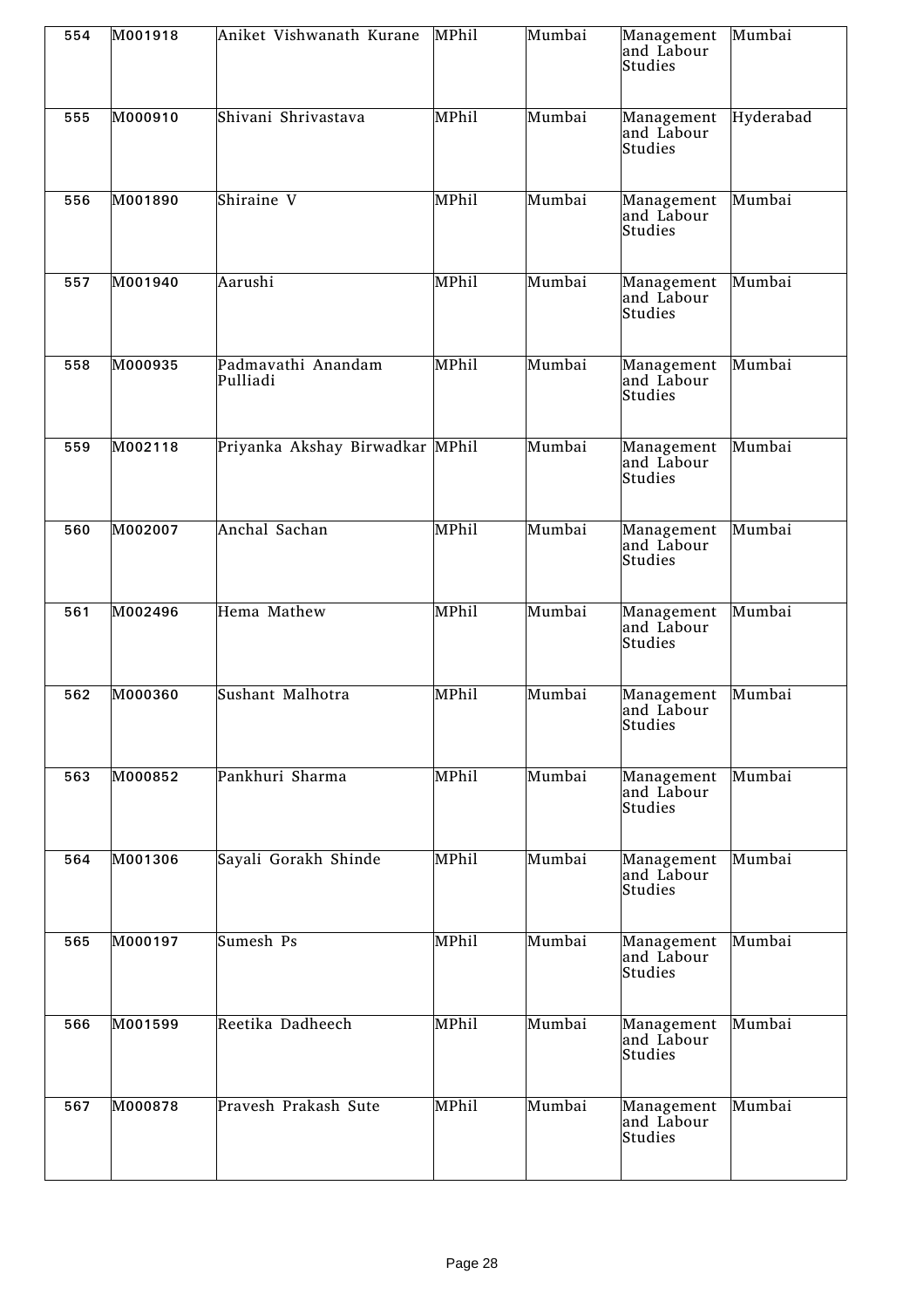| 568 | M001995 | Dipti Mishra           | MPhil | Mumbai | Management<br>and Labour<br>Studies | Mumbai    |
|-----|---------|------------------------|-------|--------|-------------------------------------|-----------|
| 569 | M000721 | Anandita Kumar         | MPhil | Mumbai | Management<br>and Labour<br>Studies | Mumbai    |
| 570 | M001639 | Gyandeep Hazarika      | MPhil | Mumbai | Management<br>and Labour<br>Studies | Mumbai    |
| 571 | M001291 | Syed Umar Ashraf       | MPhil | Mumbai | Management<br>and Labour<br>Studies | Mumbai    |
| 572 | M002021 | Lynda Nianghauching    | MPhil | Mumbai | Management<br>and Labour<br>Studies | Hyderabad |
| 573 | M001962 | Vikalp Raj             | MPhil | Mumbai | Management<br>and Labour<br>Studies | Mumbai    |
| 574 | M002017 | Sabrina A Sangma       | MPhil | Mumbai | Management<br>and Labour<br>Studies | Guwahati  |
| 575 | M001712 | Anita                  | MPhil | Mumbai | Management<br>and Labour<br>Studies | Mumbai    |
| 576 | M002081 | Nandita Latha Nair     | MPhil | Mumbai | Management<br>and Labour<br>Studies | Mumbai    |
| 577 | M001876 | Srija Mitra            | MPhil | Mumbai | Management<br>and Labour<br>Studies | Guwahati  |
| 578 | M001490 | Mehul Rajaram Soudagar | MPhil | Mumbai | Management<br>and Labour<br>Studies | Mumbai    |
| 579 | M000042 | Divya Raman Nair       | MPhil | Mumbai | Management<br>and Labour<br>Studies | Mumbai    |
| 580 | M002005 | Anagha Jayakumar       | MPhil | Mumbai | Management<br>and Labour<br>Studies | Mumbai    |
| 581 | M001980 | Priyanka Kaushik       | MPhil | Mumbai | Management<br>and Labour<br>Studies | Mumbai    |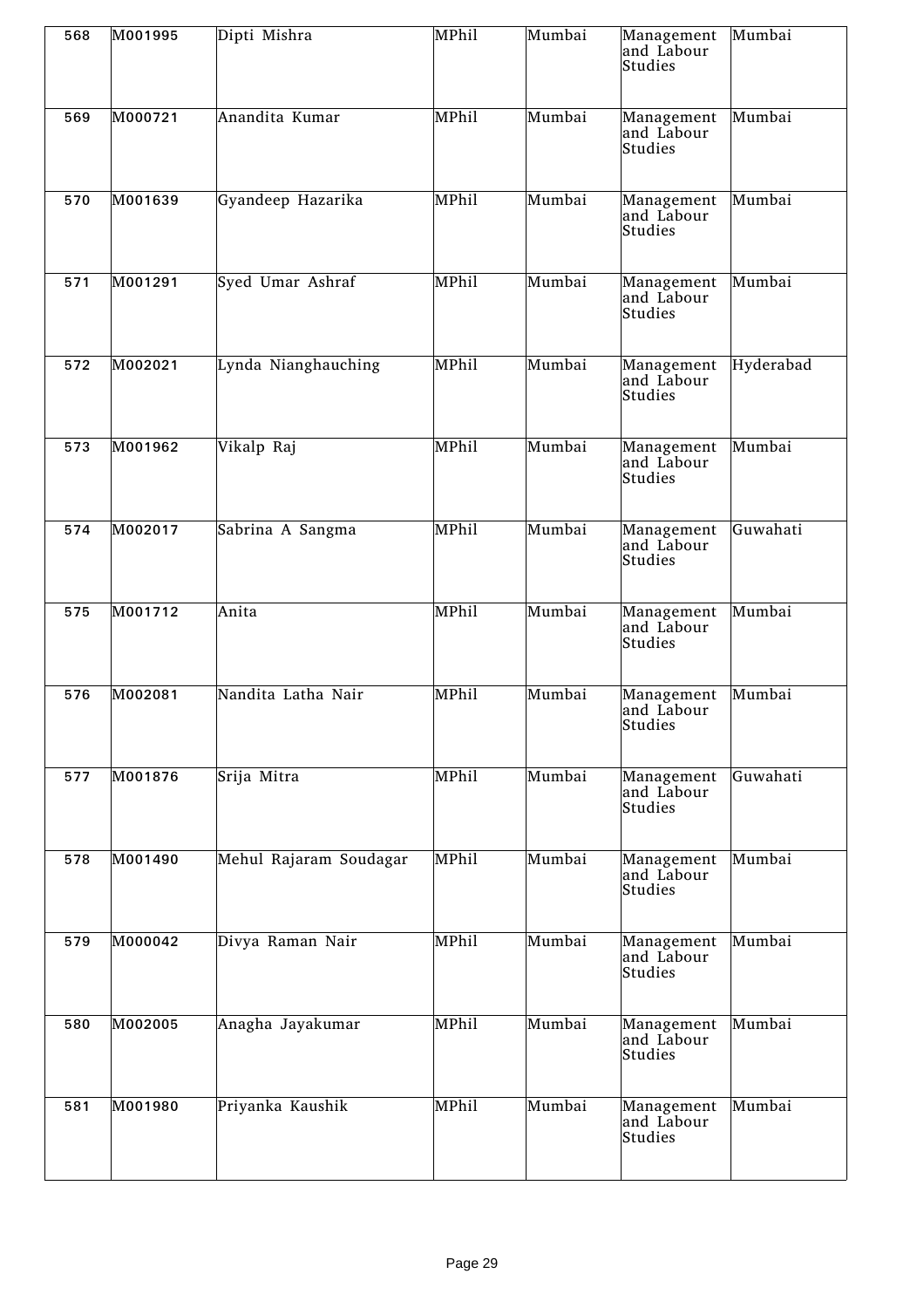| 582 | M001838 | Ashonshok Kachui              | MPhil | Mumbai | Management<br>and Labour<br>Studies | Mumbai    |
|-----|---------|-------------------------------|-------|--------|-------------------------------------|-----------|
| 583 | M001111 | Gokul R V                     | MPhil | Mumbai | Management<br>and Labour<br>Studies | Mumbai    |
| 584 | M000760 | Neha Kashyap Mehta            | MPhil | Mumbai | Management<br>and Labour<br>Studies | Mumbai    |
| 585 | M001332 | Juman Iqbal                   | MPhil | Mumbai | Management<br>and Labour<br>Studies | Mumbai    |
| 586 | M001440 | Kavita Rishikesh Chohan       | MPhil | Mumbai | Management<br>and Labour<br>Studies | Mumbai    |
| 587 | M002152 | Tukaram Badiger               | MPhil | Mumbai | Management<br>and Labour<br>Studies | Mumbai    |
| 588 | M001519 | Bidisha Mandal                | MPhil | Mumbai | Management<br>and Labour<br>Studies | Mumbai    |
| 589 | M002482 | Rupa Umesh Jaiswal            | MPhil | Mumbai | Management<br>and Labour<br>Studies | Mumbai    |
| 590 | M001879 | Dolaipabam Muhammad Ali MPhil |       | Mumbai | Management<br>and Labour<br>Studies | Mumbai    |
| 591 | M002507 | Pouhimdailiu Kg               | MPhil | Mumbai | Management<br>and Labour<br>Studies | Mumbai    |
| 592 | M002580 | Jimmy Jose                    | MPhil | Mumbai | Management<br>and Labour<br>Studies | Mumbai    |
| 593 | M001121 | Sandeep Kumar                 | MPhil | Mumbai | Management<br>and Labour<br>Studies | Mumbai    |
| 594 | M001179 | Faisal Nadeem                 | MPhil | Mumbai | Management<br>and Labour<br>Studies | Mumbai    |
| 595 | M000041 | Aparna Chandran P             | MPhil | Mumbai | Management<br>and Labour<br>Studies | Hyderabad |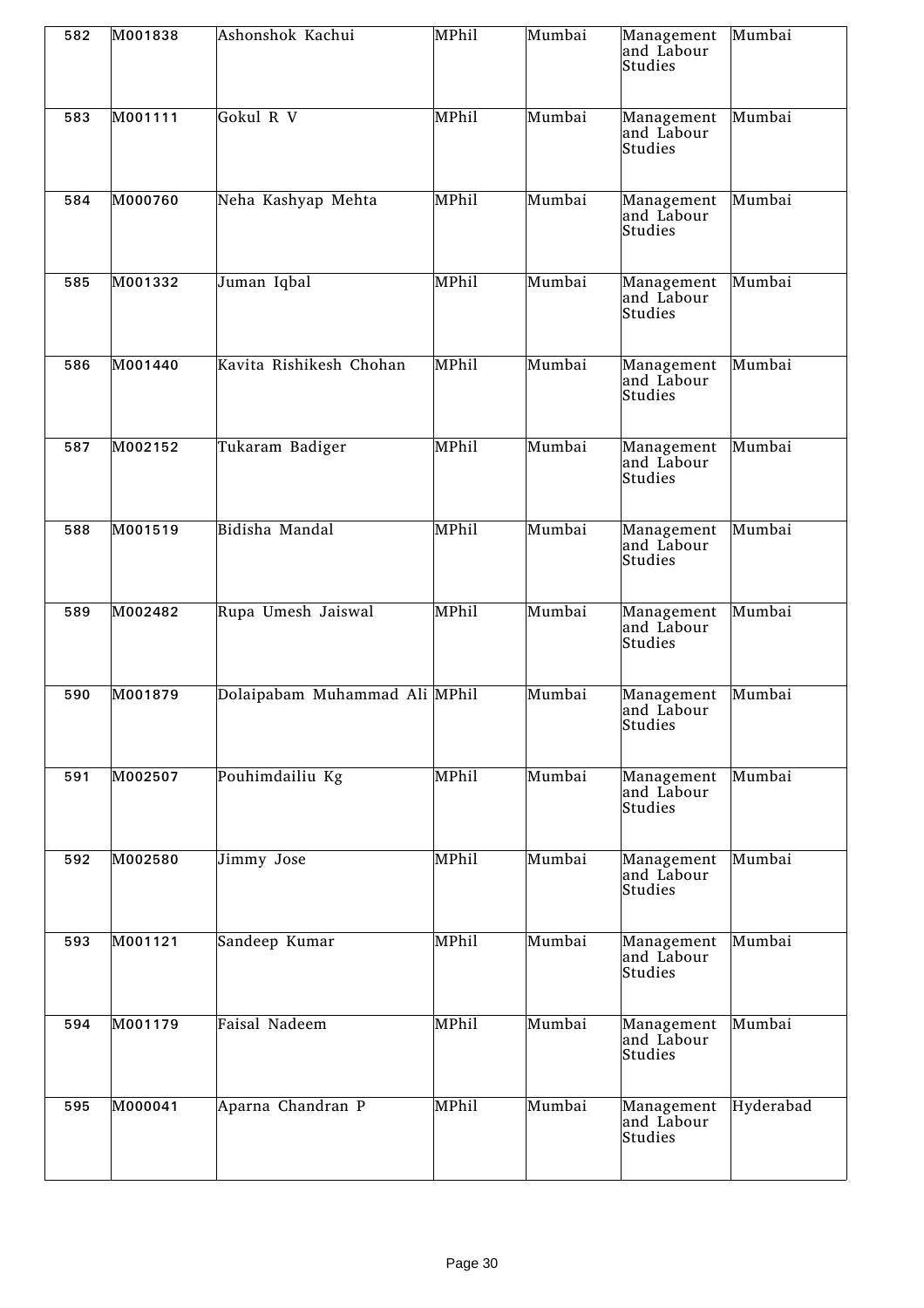| 596 | M002139 | Ankita Kailas Kanse      | MPhil | Mumbai                        | Management<br>and Labour<br>Studies                      | Mumbai    |
|-----|---------|--------------------------|-------|-------------------------------|----------------------------------------------------------|-----------|
| 597 | M001627 | Sunil Kumar              | MPhil | Mumbai                        | Management<br>and Labour<br>Studies                      | Guwahati  |
| 598 | M000605 | Harshika Sondhi          | MPhil | Mumbai                        | Management<br>and Labour<br>Studies                      | Mumbai    |
| 599 | M001437 | Shonit Nayan             | MPhil | Mumbai                        | Management<br>and Labour<br>Studies                      | Mumbai    |
| 600 | M002205 | Aashima Gaba             | MPhil | Mumbai                        | Management<br>and Labour<br>Studies                      | Mumbai    |
| 601 | M001676 | Firdosh Roowalla         | MPhil | Mumbai                        | Management<br>and Labour<br>Studies                      | Mumbai    |
| 602 | M002468 | Talla Sai Chaitanya      | MPhil | Mumbai                        | Management<br>and Labour<br>Studies                      | Hyderabad |
| 603 | M002457 | Preeti Hembrom           | MPhil | $\overline{\mathrm{M}}$ umbai | Management<br>and Labour<br>Studies                      | Mumbai    |
| 604 | M001843 | Pothu Lavanya            | MPhil | Mumbai                        | Psychiatric<br>social work<br>(school of<br>social work) | Hyderabad |
| 605 | M001001 | Bipasa Kumari            | MPhil | Mumbai                        | Psychiatric<br>social work<br>(school of<br>social work) | Guwahati  |
| 606 | M001671 | Shorin A Shimray         | MPhil | Mumbai                        | Psychiatric<br>social work<br>(school of<br>social work) | Guwahati  |
| 607 | M000085 | Binita Ekka              | MPhil | Mumbai                        | Psychiatric<br>social work<br>(school of<br>social work) | Mumbai    |
| 608 | M001435 | Rajendra Kumar Prajapati | MPhil | Mumbai                        | Psychiatric<br>social work<br>(school of<br>social work) | Mumbai    |
| 609 | M002223 | Nikita Gagneja           | MPhil | Mumbai                        | Psychiatric<br>social work<br>(school of<br>social work) | Mumbai    |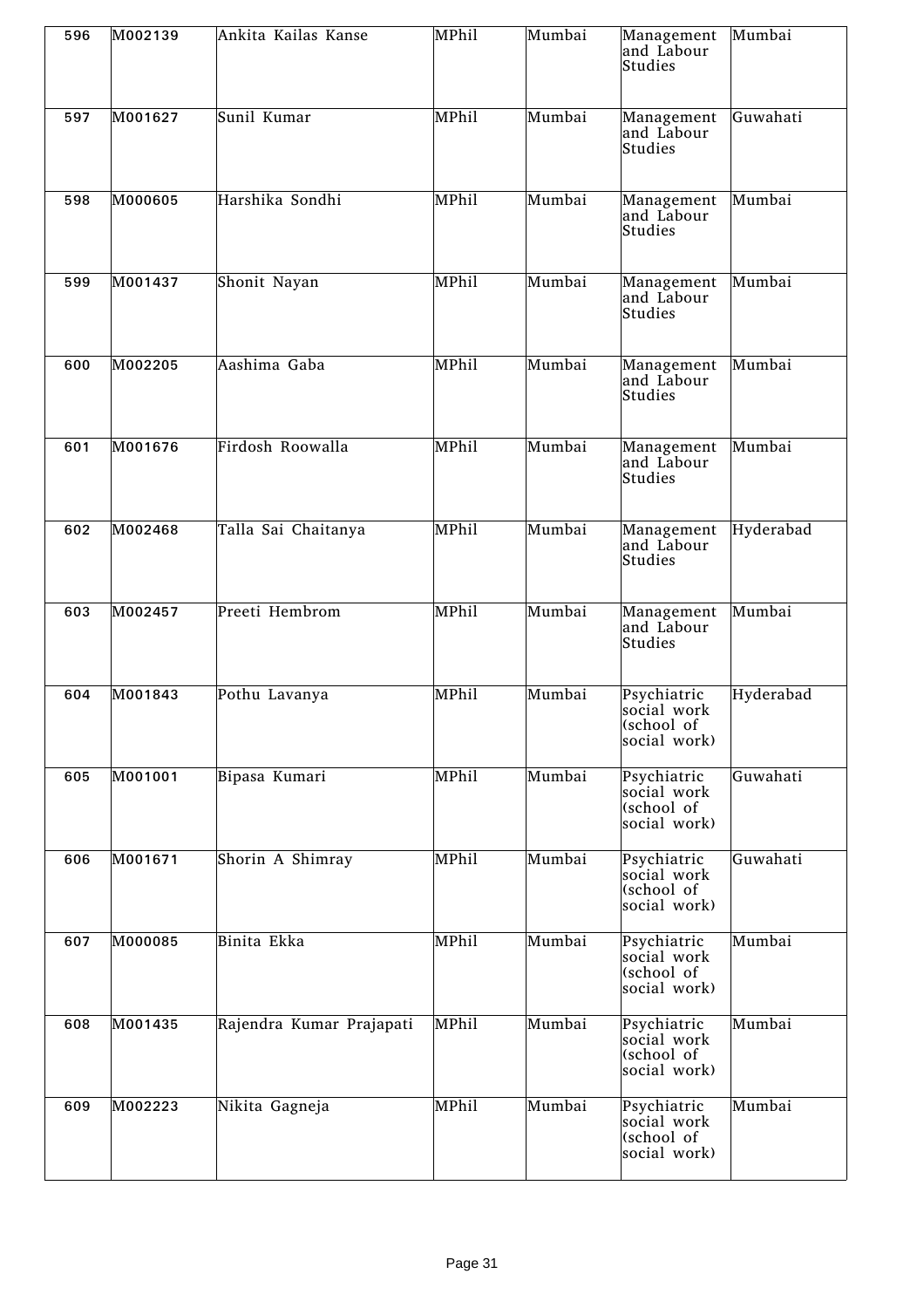| 610 | M002151 | Mary Reena Bosco                 | MPhil | Mumbai | Psychiatric<br>social work<br>(school of<br>social work) | Mumbai    |
|-----|---------|----------------------------------|-------|--------|----------------------------------------------------------|-----------|
| 611 | M002458 | Emily Elisa John                 | MPhil | Mumbai | Psychiatric<br>social work<br>(school of<br>social work) | Mumbai    |
| 612 | M001036 | Charu Khurana                    | MPhil | Mumbai | Psychiatric<br>social work<br>(school of<br>social work) | Mumbai    |
| 613 | M001071 | Satyasikha Swain                 | MPhil | Mumbai | Psychiatric<br>social work<br>(school of<br>social work) | Mumbai    |
| 614 | M001631 | Cathy Roshini Vincent Paul MPhil |       | Mumbai | Psychiatric<br>social work<br>(school of<br>social work) | Hyderabad |
| 615 | M000106 | Jaya Surin                       | MPhil | Mumbai | Psychiatric<br>social work<br>(school of<br>social work) | Mumbai    |
| 616 | M002149 | Seetha Lakshmi N                 | MPhil | Mumbai | Psychiatric<br>social work<br>(school of<br>social work) | Mumbai    |
| 617 | M002263 | Shimran Moin                     | MPhil | Mumbai | Psychiatric<br>social work<br>(school of<br>social work) | Mumbai    |
| 618 | M002585 | Sidiqa                           | MPhil | Mumbai | Psychiatric<br>social work<br>(school of<br>social work) | Hyderabad |
| 619 | M001722 | Rashmi Bhuyan                    | MPhil | Mumbai | Psychiatric<br>social work<br>(school of<br>social work) | Mumbai    |
| 620 | M002320 | Humaira Khan                     | MPhil | Mumbai | Psychiatric<br>social work<br>(school of<br>social work) | Mumbai    |
| 621 | M001986 | Indranarayan Roychowdhuri MPhil  |       | Mumbai | Psychiatric<br>social work<br>(school of<br>social work) | Mumbai    |
| 622 | M002161 | Abharani Bhuyan                  | MPhil | Mumbai | Psychiatric<br>social work<br>(school of<br>social work) | Guwahati  |
| 623 | M002565 | Vidhi Mandloi                    | MPhil | Mumbai | Psychiatric<br>social work<br>(school of<br>social work) | Hyderabad |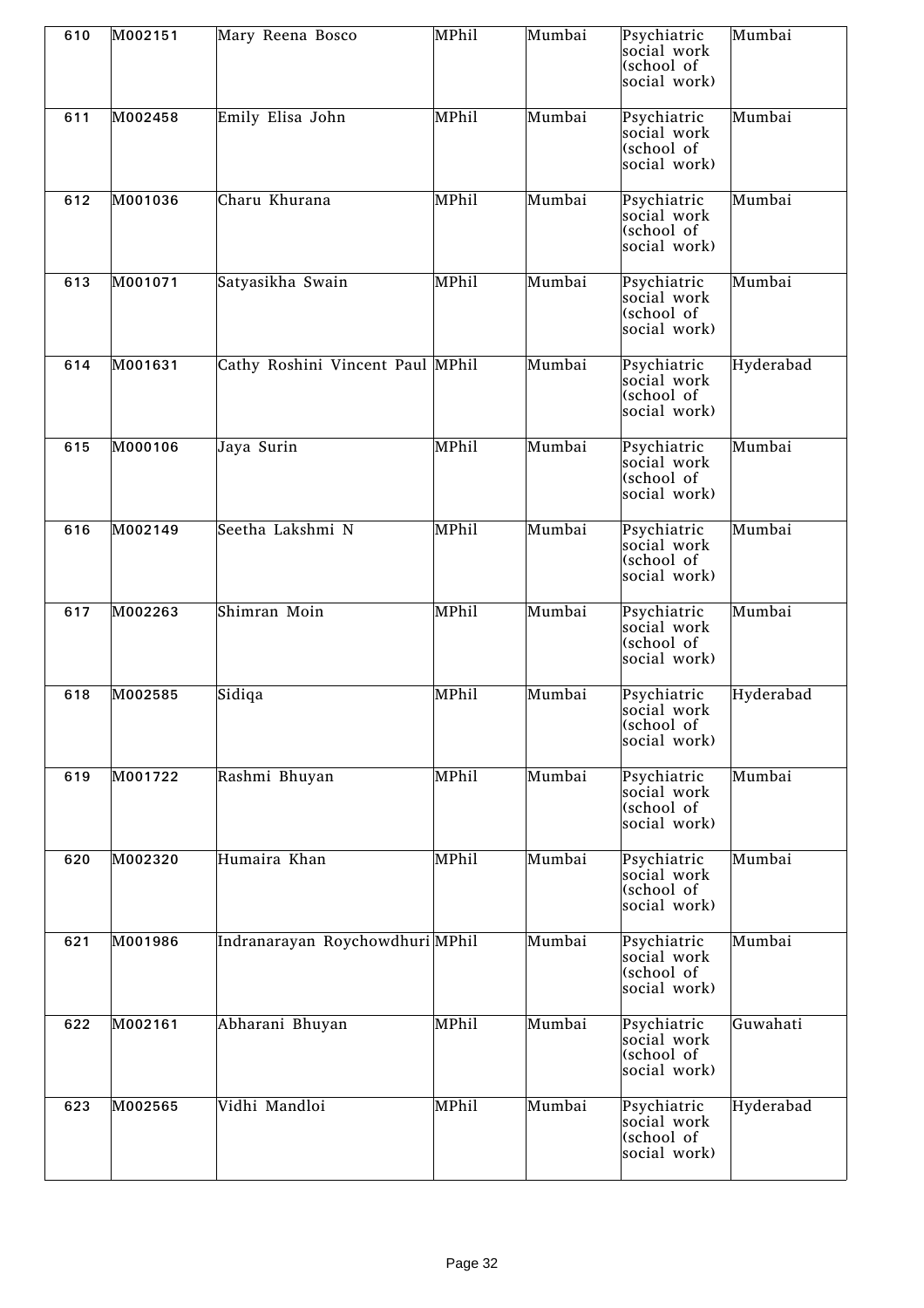| 624 | M002416 | Doni Regi              | MPhil | Mumbai | Psychiatric<br>social work<br>(school of<br>social work) | Mumbai |
|-----|---------|------------------------|-------|--------|----------------------------------------------------------|--------|
| 625 | M002351 | Mugdha Uday Kinhikar   | MPhil | Mumbai | Public Health Mumbai                                     |        |
| 626 | M000062 | Srijita Sircar         | MPhil | Mumbai | Public Health Guwahati                                   |        |
| 627 | M001837 | Chandra Shekhar Mahato | MPhil | Mumbai | Public Health Mumbai                                     |        |
| 628 | M002032 | Trisha Mukhopadhyay    | MPhil | Mumbai | Public Health Mumbai                                     |        |
| 629 | M000304 | Rohit Kumar            | MPhil | Mumbai | Public Health Hyderabad                                  |        |
| 630 | M001878 | Mohammad Zoheb         | MPhil | Mumbai | Public Health Mumbai                                     |        |
| 631 | M000944 | Ashruti Bhatt          | MPhil | Mumbai | Public Health Hyderabad                                  |        |
| 632 | M000252 | Ashwani                | MPhil | Mumbai | Public Health Mumbai                                     |        |
| 633 | M002346 | Bibudha Bijayalaxmi    | MPhil | Mumbai | Public Health Hyderabad                                  |        |
| 634 | M000952 | Vaibhav Rai            | MPhil | Mumbai | Public Health Mumbai                                     |        |
| 635 | M001126 | Ujjwal Das             | MPhil | Mumbai | Public Health Mumbai                                     |        |
| 636 | M002507 | Pouhimdailiu Kg        | MPhil | Mumbai | Public Health Mumbai                                     |        |
| 637 | M001632 | Srijani Roy            | MPhil | Mumbai | Public Health Guwahati                                   |        |
| 638 | M001765 | Stuti Chakraborty      | MPhil | Mumbai | Public Health Mumbai                                     |        |
| 639 | M002255 | <b>Babul Hossain</b>   | MPhil | Mumbai | Public Health Mumbai                                     |        |
| 640 | M000106 | Jaya Surin             | MPhil | Mumbai | Public Health Mumbai                                     |        |
| 641 | M001979 | Mayura Tonpe           | MPhil | Mumbai | Public Health Mumbai                                     |        |
| 642 | M001351 | Srinivas Alakuntla     | MPhil | Mumbai | Public Health Mumbai                                     |        |
| 643 | M001521 | Satendra Kumar Verma   | MPhil | Mumbai | Public Health Mumbai                                     |        |
| 644 | M001946 | Aparna Lanka           | MPhil | Mumbai | Public Health Hyderabad                                  |        |
| 645 | M002175 | T Ravi                 | MPhil | Mumbai | Public Health Guwahati                                   |        |
| 646 | M001606 | Namrata                | MPhil | Mumbai | Public Health Mumbai                                     |        |
| 647 | M000790 | Sai Sowmya Thota       | MPhil | Mumbai | Public Health Hyderabad                                  |        |
| 648 | M002232 | Priya                  | MPhil | Mumbai | Public Health Mumbai                                     |        |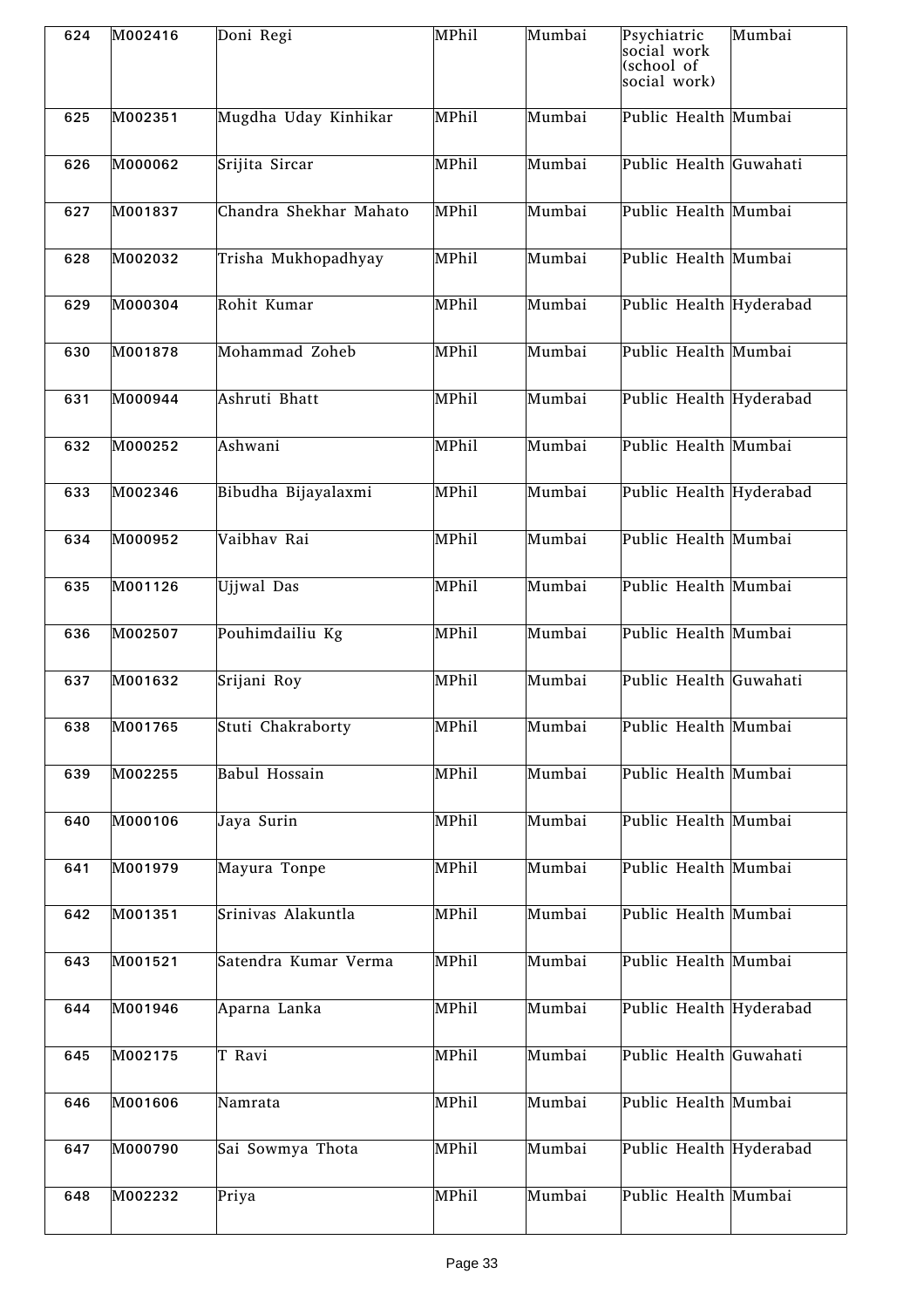| 649 | M001373 | Shriya Kuriyal        | MPhil | Mumbai | Public Health Mumbai                                      |           |
|-----|---------|-----------------------|-------|--------|-----------------------------------------------------------|-----------|
| 650 | M001829 | Sharvari Shashi Pawar | MPhil | Mumbai | Public Health Mumbai                                      |           |
| 651 | M001704 | Adishree Borgohain    | MPhil | Mumbai | Public Health Guwahati                                    |           |
| 652 | M001388 | Anshuman              | MPhil | Mumbai | School of<br>Human<br>Ecology<br>(Applied<br>Psychology)  | Mumbai    |
| 653 | M002059 | Anchita Kapoor        | MPhil | Mumbai | School of<br>Human<br>Ecology<br>(Applied<br>Psychology)  | Mumbai    |
| 654 | M001152 | Princy Mariam Thomas  | MPhil | Mumbai | School of<br>Human<br>Ecology<br>(Applied<br>Psychology)  | Hyderabad |
| 655 | M002066 | Vidhi Khanna          | MPhil | Mumbai | School of<br>Human<br>Ecology<br>(Applied<br>Psychology)  | Mumbai    |
| 656 | M000913 | Priyambada Bhagawati  | MPhil | Mumbai | School of<br>Human<br>Ecology<br>(Applied<br>Psychology)  | Guwahati  |
| 657 | M000901 | Henna Zyadu P         | MPhil | Mumbai | School of<br>Human<br>Ecology<br>(Applied<br>Psychology)  | Mumbai    |
| 658 | M001917 | Komal Kaira           | MPhil | Mumbai | School of<br>Human<br> Ecology<br>(Applied<br>Psychology) | Mumbai    |
| 659 | M001233 | Pallavi Sharma        | MPhil | Mumbai | School of<br>Human<br>Ecology<br>(Applied<br>Psychology)  | Mumbai    |
| 660 | M002183 | Femi Antony           | MPhil | Mumbai | School of<br>Human<br>Ecology<br>(Applied<br>Psychology)  | Hyderabad |
| 661 | M002268 | Rachita Sethi         | MPhil | Mumbai | School of<br>Human<br>Ecology<br>(Applied<br>Psychology)  | Mumbai    |
| 662 | M002213 | Botoli N Achumi       | MPhil | Mumbai | School of<br>Human<br>Ecology<br>(Applied<br>Psychology)  | Guwahati  |
| 663 | M000371 | Gargi                 | MPhil | Mumbai | School of<br>Human<br>Ecology<br>(Applied<br>Psychology)  | Hyderabad |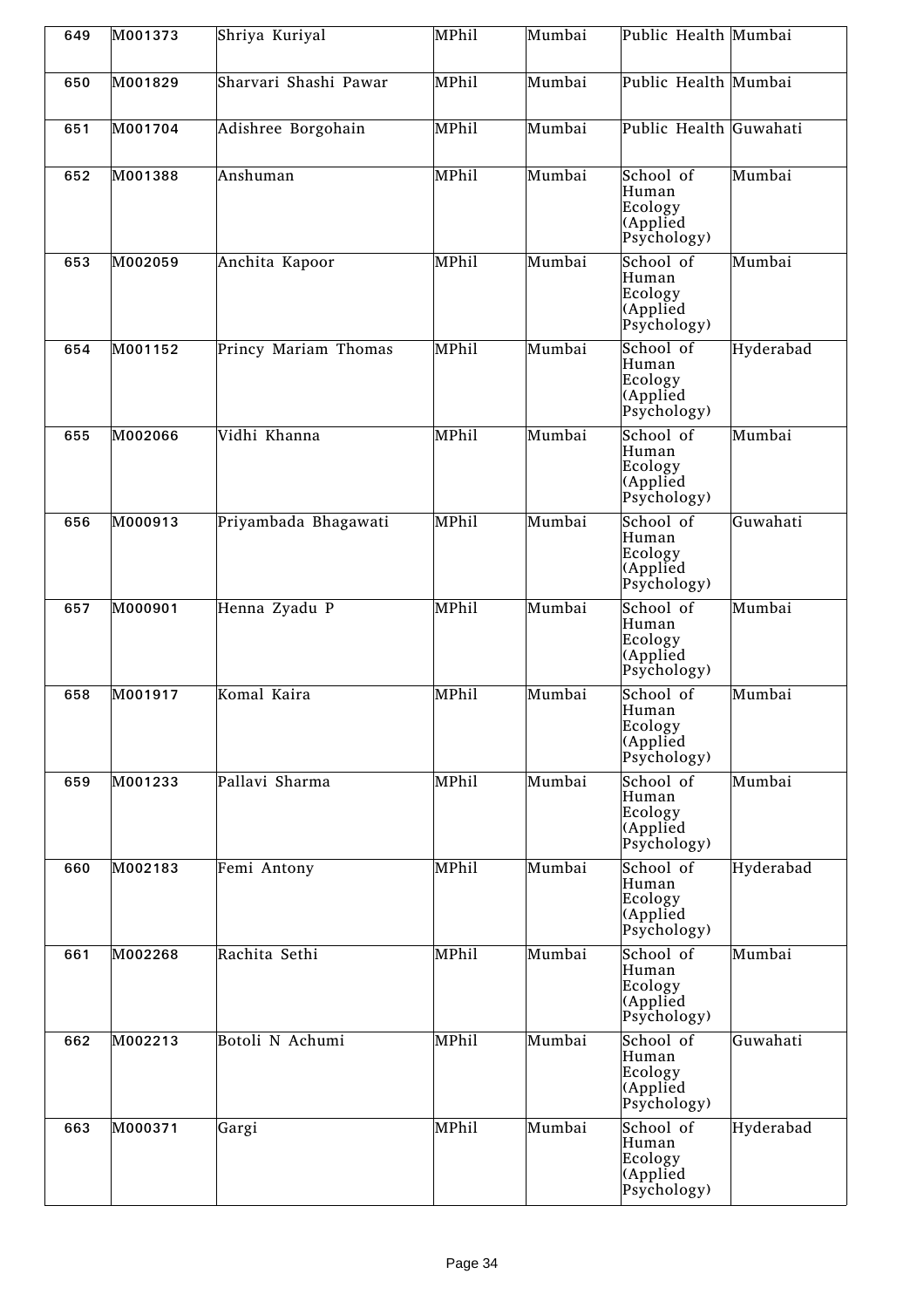| 664 | M000747 | Suvrita                 | MPhil | Mumbai | School of<br>Human<br>Ecology<br>(Applied<br>Psychology) | Mumbai    |
|-----|---------|-------------------------|-------|--------|----------------------------------------------------------|-----------|
| 665 | M000969 | Dipti Boral             | MPhil | Mumbai | School of<br>Human<br>Ecology<br>(Applied<br>Psychology) | Guwahati  |
| 666 | M001467 | Shreya Agarwal          | MPhil | Mumbai | School of<br>Human<br>Ecology<br>(Applied<br>Psychology) | Mumbai    |
| 667 | M001586 | Shreya Bakshi           | MPhil | Mumbai | School of<br>Human<br>Ecology<br>(Applied<br>Psychology) | Mumbai    |
| 668 | M002022 | Pragyan Paramita Behera | MPhil | Mumbai | School of<br>Human<br>Ecology<br>(Applied<br>Psychology) | Mumbai    |
| 669 | M000607 | Shaheen Khan            | MPhil | Mumbai | School of<br>Human<br>Ecology<br>(Applied<br>Psychology) | Mumbai    |
| 670 | M001679 | Piyali Bhattacharya     | MPhil | Mumbai | School of<br>Human<br>Ecology<br>(Applied<br>Psychology) | Mumbai    |
| 671 | M000908 | Rahael Maria Mathew     | MPhil | Mumbai | School of<br>Human<br>Ecology<br>(Applied<br>Psychology) | Mumbai    |
| 672 | M002407 | A Kayepu Assumi         | MPhil | Mumbai | School of<br>Human<br>Ecology<br>(Applied<br>Psychology) | Guwahati  |
| 673 | M001488 | Muskaan Verma           | MPhil | Mumbai | School of<br>Human<br>Ecology<br>(Applied<br>Psychology) | Mumbai    |
| 674 | M000037 | Srishti Narula          | MPhil | Mumbai | School of<br>Human<br>Ecology<br>(Applied<br>Psychology) | Mumbai    |
| 675 | M001043 | Nishtha                 | MPhil | Mumbai | School of<br>Human<br>Ecology<br>(Applied<br>Psychology) | Mumbai    |
| 676 | M001722 | Rashmi Bhuyan           | MPhil | Mumbai | School of<br>Human<br>Ecology<br>(Applied<br>Psychology) | Mumbai    |
| 677 | M001194 | Tara Sudhakar           | MPhil | Mumbai | School of<br>Human<br>Ecology<br>(Applied<br>Psychology) | Hyderabad |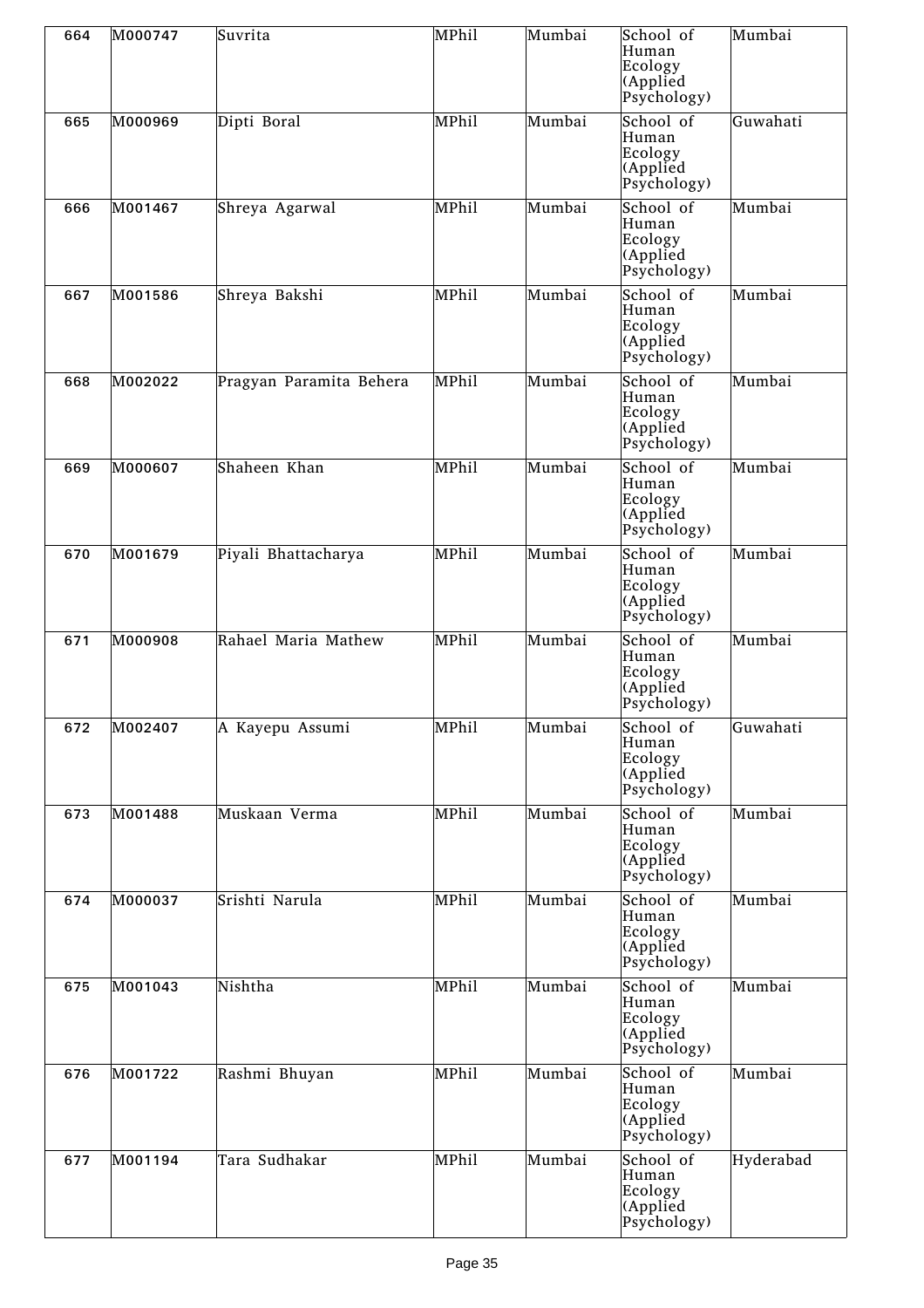| 678 | M002534 | Swati Tulshan                  | MPhil | Mumbai | School of<br>Human<br>Ecology<br>(Applied<br>Psychology)     | Mumbai    |
|-----|---------|--------------------------------|-------|--------|--------------------------------------------------------------|-----------|
| 679 | M002573 | Shubhra Badal Nandi            | MPhil | Mumbai | School of<br>Human<br>Ecology<br>(Applied<br>Psychology)     | Hyderabad |
| 680 | M001427 | Manan Tusharkumar Pathak MPhil |       | Mumbai | School of<br>Human<br>Ecology<br>(Applied<br>Psychology)     | Mumbai    |
| 681 | M001376 | Kriti Kaul                     | MPhil | Mumbai | School of<br>Human<br>Ecology<br>(Applied<br>Psychology)     | Mumbai    |
| 682 | M001115 | Amrita Gupta                   | MPhil | Mumbai | School of<br>Human<br>Ecology<br>(Applied<br>Psychology)     | Mumbai    |
| 683 | M002188 | Gauri Sudhakar Janvekar        | MPhil | Mumbai | School of<br>Human<br>Ecology<br>(Applied<br>Psychology)     | Mumbai    |
| 684 | M000349 | Anup Udaramji Raut             | MPhil | Mumbai | Social<br>Sciences<br>(School of<br>Research<br>Methodology) | Mumbai    |
| 685 | M001796 | Aniket Gautam Ovhal            | MPhil | Mumbai | Social<br>Sciences<br>(School of<br>Research<br>Methodology) | Mumbai    |
| 686 | M001271 | Chitresh Shrivastva            | MPhil | Mumbai | Social<br>Sciences<br>(School of<br>Research<br>Methodology) | Mumbai    |
| 687 | M002546 | Sreyasi Mukherjee              | MPhil | Mumbai | Social<br>Sciences<br>(School of<br>Research<br>Methodology) | Guwahati  |
| 688 | M001937 | Krishna Mohan Lal              | MPhil | Mumbai | Social<br>Sciences<br>(School of<br>Research<br>Methodology) | Mumbai    |
| 689 | M001168 | Soma Mandal                    | MPhil | Mumbai | Social<br>Sciences<br>(School of<br>Research<br>Methodology) | Mumbai    |
| 690 | M001898 | Kankana Adhyapak               | MPhil | Mumbai | Social<br>Sciences<br>(School of<br>Research<br>Methodology) | Guwahati  |
| 691 | M002237 | Preety Sarma                   | MPhil | Mumbai | Social<br>Sciences<br>(School of<br>Research<br>Methodology) | Guwahati  |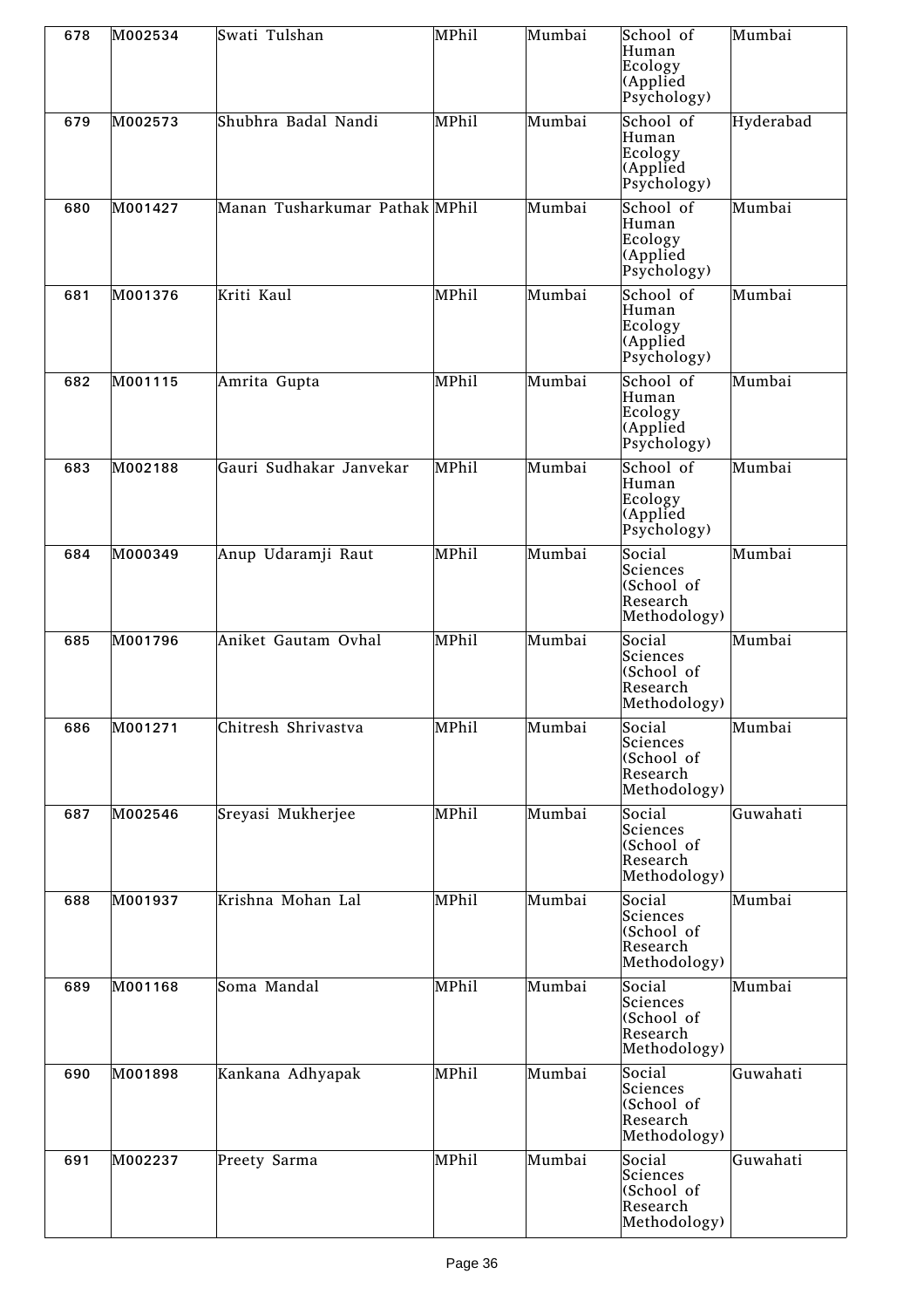| 692 | M001748 | Santosh Ingle           | MPhil | Mumbai | Social<br>Sciences<br>(School of<br>Research<br>Methodology) | Mumbai    |
|-----|---------|-------------------------|-------|--------|--------------------------------------------------------------|-----------|
| 693 | M001598 | Adwaita Banerjee        | MPhil | Mumbai | Social<br>Sciences<br>(School of<br>Research<br>Methodology) | Mumbai    |
| 694 | M001440 | Kavita Rishikesh Chohan | MPhil | Mumbai | Social<br>Sciences<br>(School of<br>Research<br>Methodology) | Mumbai    |
| 695 | M001997 | Nishanta Ghatak         | MPhil | Mumbai | Social<br>Sciences<br>(School of<br>Research<br>Methodology) | Guwahati  |
| 696 | M000377 | Krishnakoli Mandal      | MPhil | Mumbai | Social<br>Sciences<br>(School of<br>Research<br>Methodology) | Mumbai    |
| 697 | M000644 | Balbir Singh Aulakh     | MPhil | Mumbai | Social<br>Sciences<br>(School of<br>Research<br>Methodology) | Mumbai    |
| 698 | M001476 | S Nandita               | MPhil | Mumbai | Social<br>Sciences<br>(School of<br>Research<br>Methodology) | Mumbai    |
| 699 | M001730 | Ria Banerjee            | MPhil | Mumbai | Social<br>Sciences<br>(School of<br>Research<br>Methodology) | Mumbai    |
| 700 | M001246 | Namrata Samrat Mate     | MPhil | Mumbai | Social<br>Sciences<br>(School of<br>Research<br>Methodology) | Mumbai    |
| 701 | M000332 | S Lalthamuan Vaiphei    | MPhil | Mumbai | Social<br>Sciences<br>(School of<br>Research<br>Methodology) | Mumbai    |
| 702 | M000778 | Anushree Choudhury      | MPhil | Mumbai | Social<br>Sciences<br>(School of<br>Research<br>Methodology) | Mumbai    |
| 703 | M001475 | Shweta Uppal            | MPhil | Mumbai | Social<br>Sciences<br>(School of<br>Research<br>Methodology) | Mumbai    |
| 704 | M000271 | Anamika Deb             | MPhil | Mumbai | Social<br>Sciences<br>(School of<br>Research<br>Methodology) | Mumbai    |
| 705 | M001160 | Rhea Bose               | MPhil | Mumbai | Social<br>Sciences<br>(School of<br>Research<br>Methodology) | Hyderabad |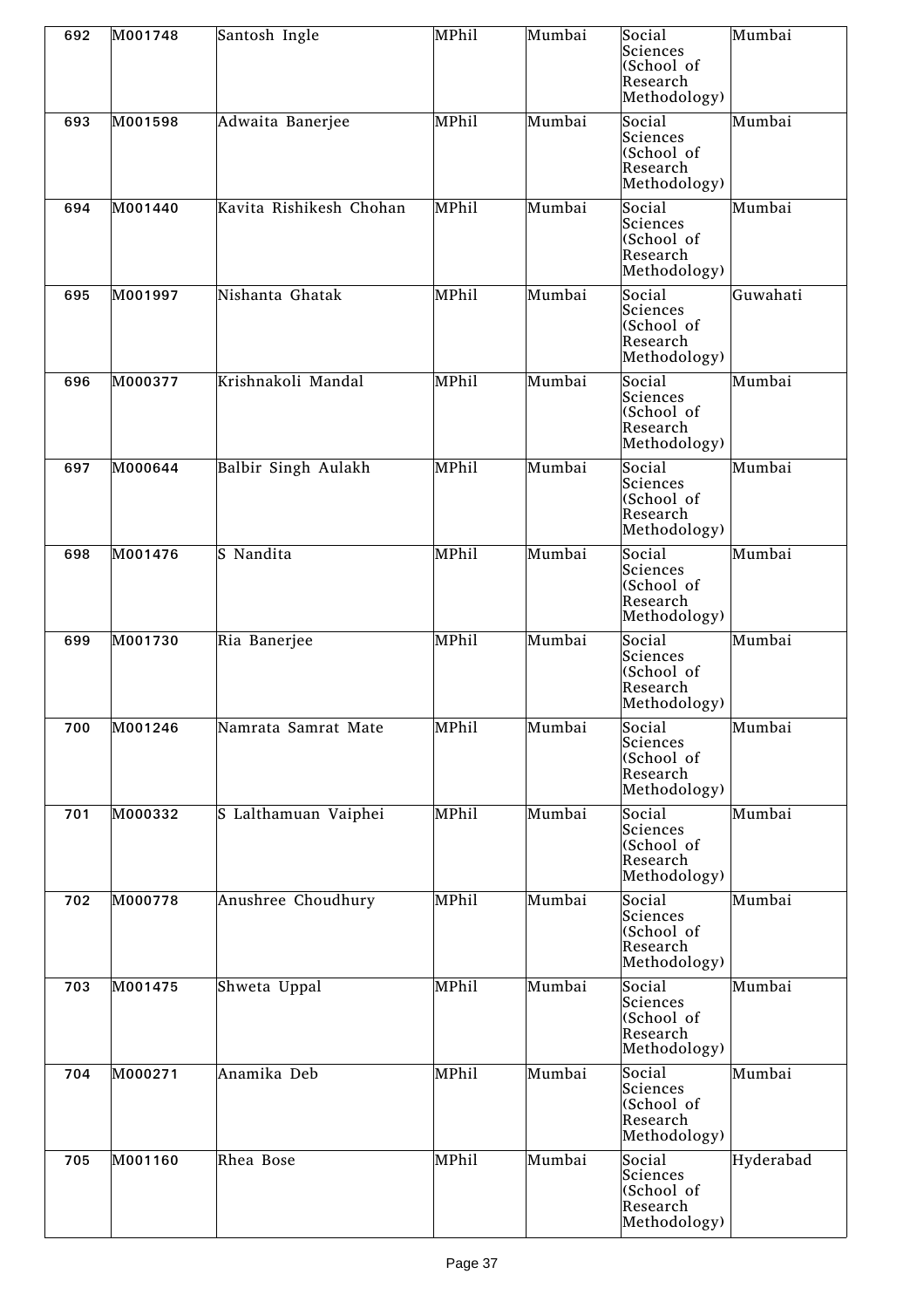| 706 | M002049 | Minakhi Tamuli         | MPhil | Mumbai | Social<br>Sciences<br>(School of<br>Research<br>Methodology) | Guwahati  |
|-----|---------|------------------------|-------|--------|--------------------------------------------------------------|-----------|
| 707 | M002206 | Eugene Soreng          | MPhil | Mumbai | SociaI<br>Sciences<br>(School of<br>Research<br>Methodology) | Mumbai    |
| 708 | M001911 | Rohini Vasishtha       | MPhil | Mumbai | Social<br>Sciences<br>(School of<br>Research<br>Methodology) | Mumbai    |
| 709 | M002361 | Pragya Kakaty          | MPhil | Mumbai | Social<br>Sciences<br>(School of<br>Research<br>Methodology) | Mumbai    |
| 710 | M001976 | Mudang Ranka           | MPhil | Mumbai | Social<br>Sciences<br>(School of<br>Research<br>Methodology) | Mumbai    |
| 711 | M002117 | Madiha Nisar           | MPhil | Mumbai | Social<br>Sciences<br>(School of<br>Research<br>Methodology) | Hyderabad |
| 712 | M000398 | Neeraj Kumar Pal       | MPhil | Mumbai | Social<br>Sciences<br>(School of<br>Research<br>Methodology) | Mumbai    |
| 713 | M002225 | Bhavya                 | MPhil | Mumbai | Social<br>Sciences<br>(School of<br>Research<br>Methodology) | Mumbai    |
| 714 | M001930 | Shobhana Ram Chandra   | MPhil | Mumbai | Social<br>Sciences<br>(School of<br>Research<br>Methodology) | Mumbai    |
| 715 | M002248 | Aman Mahajan           | MPhil | Mumbai | Social<br>Sciences<br>(School of<br>Research<br>Methodology) | Mumbai    |
| 716 | M001062 | Moubani Bagchi         | MPhil | Mumbai | Social<br>Sciences<br>(School of<br>Research<br>Methodology) | Mumbai    |
| 717 | M001728 | Rini Dasgupta          | MPhil | Mumbai | Social<br>Sciences<br>(School of<br>Research<br>Methodology) | Mumbai    |
| 718 | M002512 | Henry Robert Goldsmith | MPhil | Mumbai | Social<br>Sciences<br>(School of<br>Research<br>Methodology) | Guwahati  |
| 719 | M002178 | Anshila Raina          | MPhil | Mumbai | Social<br>Sciences<br>(School of<br>Research<br>Methodology) | Mumbai    |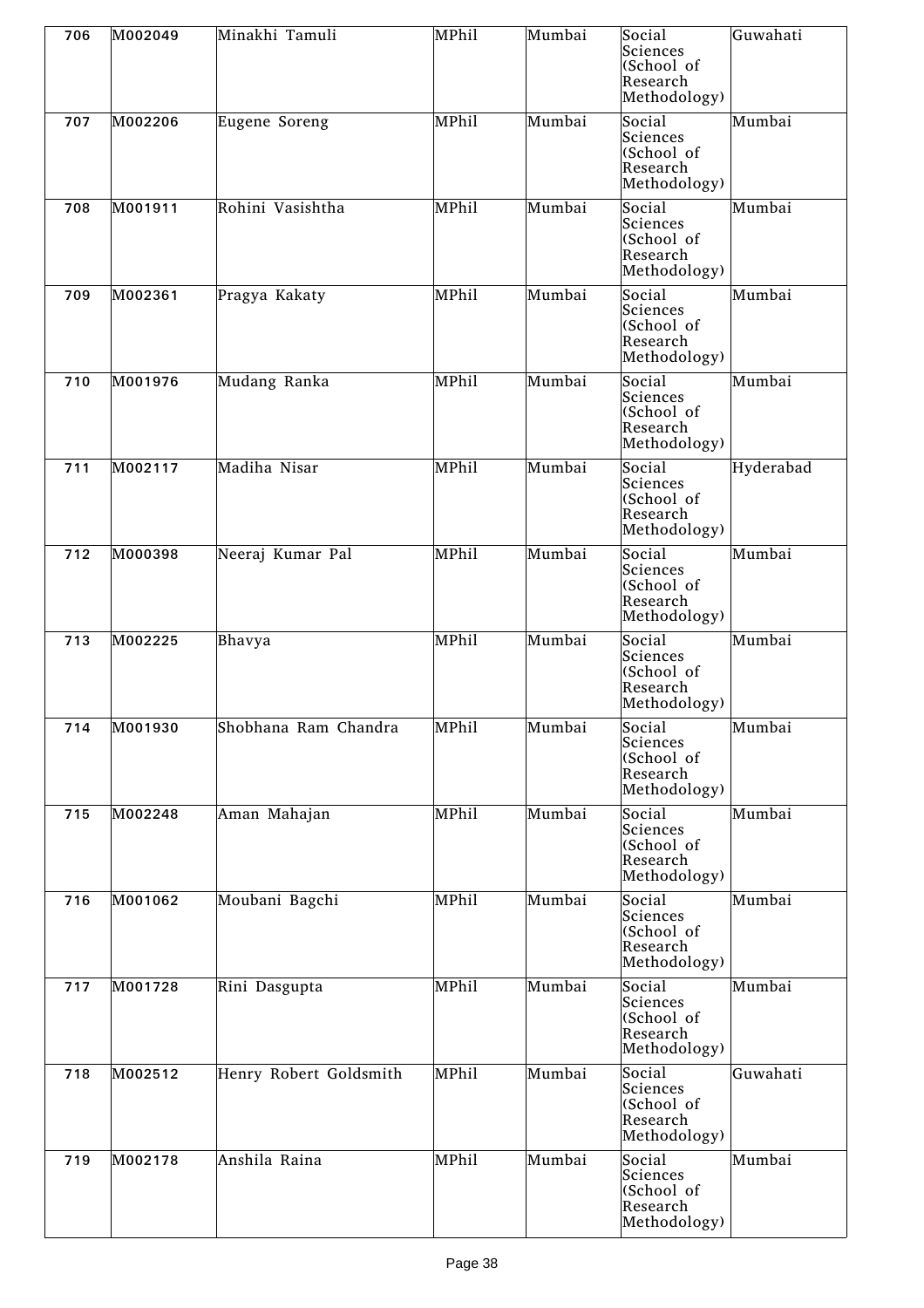| 720 | M001053 | Ranjana Digambar Kokane        | MPhil | Mumbai | Social<br>Sciences<br>(School of<br>Research<br>Methodology) | Mumbai    |
|-----|---------|--------------------------------|-------|--------|--------------------------------------------------------------|-----------|
| 721 | M002019 | Suchaita Tenneti               | MPhil | Mumbai | Social<br>Sciences<br>(School of<br>Research<br>Methodology) | Mumbai    |
| 722 | M002026 | Jyoti Rana                     | MPhil | Mumbai | Social<br>Sciences<br>(School of<br>Research<br>Methodology) | Mumbai    |
| 723 | M000002 | Nayab Parveen                  | MPhil | Mumbai | Social<br>Sciences<br>(School of<br>Research<br>Methodology) | Mumbai    |
| 724 | M001378 | Nethaji Subash I               | MPhil | Mumbai | Social<br>Sciences<br>(School of<br>Research<br>Methodology) | Hyderabad |
| 725 | M001990 | Madhuwanti Banerjee            | MPhil | Mumbai | Social<br>Sciences<br>(School of<br>Research<br>Methodology) | Guwahati  |
| 726 | M001714 | Shreya Yadav                   | MPhil | Mumbai | Social<br>Sciences<br>(Sociology of<br>Education)            | Mumbai    |
| 727 | M002010 | Mohamed Shaheer                | MPhil | Mumbai | Social<br>Sciences<br>(Sociology of<br>Education)            | Hyderabad |
| 728 | M002465 | Hena Brahma Chaudhury          | MPhil | Mumbai | Social<br>Sciences<br>(Sociology of<br>Education)            | Guwahati  |
| 729 | M001028 | Chandreyee                     | MPhil | Mumbai | Social<br>Sciences<br>(Sociology of<br>Education)            | Guwahati  |
| 730 | M001682 | Sagarkanwar Premsinh<br>Rajput | MPhil | Mumbai | Social<br>Sciences<br>(Sociology of<br>Education)            | Mumbai    |
| 731 | M001948 | Sunil Kumar K S                | MPhil | Mumbai | Social<br>Sciences<br>(Sociology of<br>Education)            | Mumbai    |
| 732 | M001702 | Varsha Poddar                  | MPhil | Mumbai | Social<br>Sciences<br>(Sociology of<br>Education)            | Mumbai    |
| 733 | M002019 | Suchaita Tenneti               | MPhil | Mumbai | Social<br>Sciences<br>(Sociology of<br>Education)            | Mumbai    |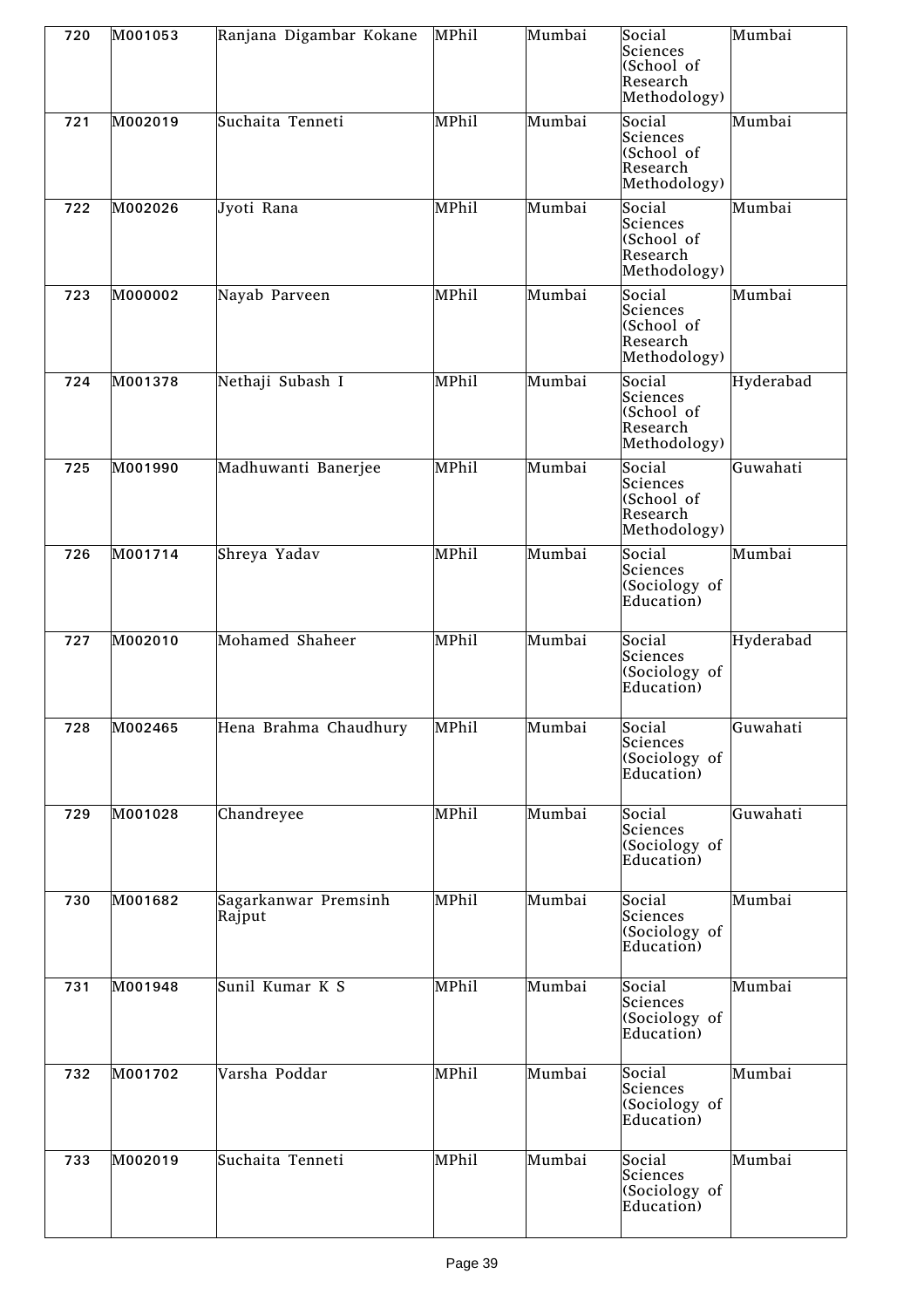| 734 | M002150 | Utkarsh Kumar Mishra             | MPhil | Mumbai | Social<br>Sciences<br>(Sociology of<br>Education) | Mumbai    |
|-----|---------|----------------------------------|-------|--------|---------------------------------------------------|-----------|
| 735 | M000084 | Emaya Kannamma                   | MPhil | Mumbai | Social<br>Sciences<br>(Sociology of<br>Education) | Mumbai    |
| 736 | M001816 | Rupali                           | MPhil | Mumbai | Social<br>Sciences<br>(Sociology of<br>Education) | Mumbai    |
| 737 | M000154 | Anushka Dutta                    | MPhil | Mumbai | Social<br>Sciences<br>(Sociology of<br>Education) | Guwahati  |
| 738 | M001697 | Yazur Rajora                     | MPhil | Mumbai | Social<br>Sciences<br>(Sociology of<br>Education) | Mumbai    |
| 739 | M002178 | Anshila Raina                    | MPhil | Mumbai | Social<br>Sciences<br>(Sociology of<br>Education) | Mumbai    |
| 740 | M001752 | Madiha Aziz                      | MPhil | Mumbai | Social<br>Sciences<br>(Sociology of<br>Education) | Mumbai    |
| 741 | M002154 | Amritamallick                    | MPhil | Mumbai | Social<br>Sciences<br>(Sociology of<br>Education) | Mumbai    |
| 742 | M000349 | Anup Udaramji Raut               | MPhil | Mumbai | Social<br>Sciences<br>(Sociology of<br>Education) | Mumbai    |
| 743 | M001678 | Gaijinlung Phaomei               | MPhil | Mumbai | Social<br>Sciences<br>(Sociology of<br>Education) | Hyderabad |
| 744 | M000058 | Smriti Prasad                    | MPhil | Mumbai | Social<br>Sciences<br>(Sociology of<br>Education) | Mumbai    |
| 745 | M000778 | Anushree Choudhury               | MPhil | Mumbai | Social Work                                       | Mumbai    |
| 746 | M002379 | Hari R                           | MPhil | Mumbai | Social Work                                       | Mumbai    |
| 747 | M000952 | Vaibhav Rai                      | MPhil | Mumbai | Social Work                                       | Mumbai    |
| 748 | M000157 | Rahish Khan                      | MPhil | Mumbai | Social Work                                       | Mumbai    |
| 749 | M001684 | Harshali Prabhakar Nagrale MPhil |       | Mumbai | Social Work                                       | Mumbai    |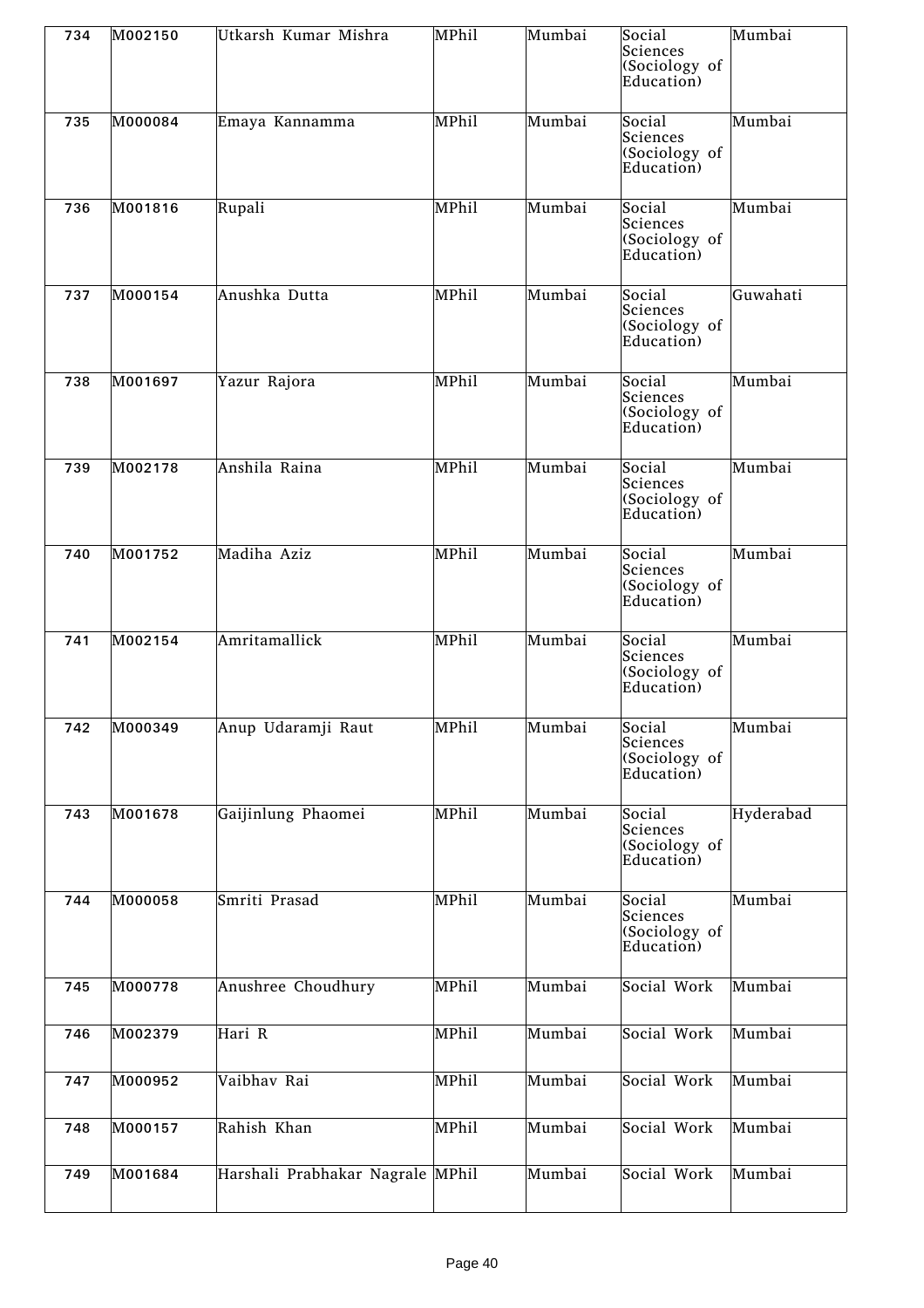| 750 | M001302 | Archana Bilung                  | MPhil | Mumbai | Social Work | Hyderabad |
|-----|---------|---------------------------------|-------|--------|-------------|-----------|
| 751 | M000294 | Maitrayie Mishra                | MPhil | Mumbai | Social Work | Mumbai    |
| 752 | M000712 | Juliana Phaomei                 | MPhil | Mumbai | Social Work | Mumbai    |
| 753 | M001766 | Cynthia Raphael                 | MPhil | Mumbai | Social Work | Hyderabad |
| 754 | M000119 | Satya Sandhya Hira              | MPhil | Mumbai | Social Work | Hyderabad |
| 755 | M002152 | Tukaram Badiger                 | MPhil | Mumbai | Social Work | Mumbai    |
| 756 | M001572 | Mohd Salman Ansari              | MPhil | Mumbai | Social Work | Mumbai    |
| 757 | M002161 | Abharani Bhuyan                 | MPhil | Mumbai | Social Work | Guwahati  |
| 758 | M000202 | Smriti Sikri                    | MPhil | Mumbai | Social Work | Mumbai    |
| 759 | M001487 | Paul Sylvester Fernandes        | MPhil | Mumbai | Social Work | Mumbai    |
| 760 | M002030 | Sopemla Shithung                | MPhil | Mumbai | Social Work | Guwahati  |
| 761 | M001682 | Sagarkanwar Premsinh<br>Rajput  | MPhil | Mumbai | Social Work | Mumbai    |
| 762 | M001217 | Riddhi Mehta                    | MPhil | Mumbai | Social Work | Mumbai    |
| 763 | M001986 | Indranarayan Roychowdhuri MPhil |       | Mumbai | Social Work | Mumbai    |
| 764 | M001845 | Ravichandra Sudhakar Raut MPhil |       | Mumbai | Social Work | Hyderabad |
| 765 | M000713 | Sunita Vishwas                  | MPhil | Mumbai | Social Work | Mumbai    |
| 766 | M000708 | Priyanka Prakash T              | MPhil | Mumbai | Social Work | Mumbai    |
| 767 | M002038 | Vishal Mishra                   | MPhil | Mumbai | Social Work | Mumbai    |
| 768 | M001671 | Shorin A Shimray                | MPhil | Mumbai | Social Work | Guwahati  |
| 769 | M000118 | Remigius                        | MPhil | Mumbai | Social Work | Hyderabad |
| 770 | M000896 | Sania Mariam                    | MPhil | Mumbai | Social Work | Guwahati  |
| 771 | M001374 | Midhun Manohar                  | MPhil | Mumbai | Social Work | Hyderabad |
| 772 | M000230 | Aarti Parcha                    | MPhil | Mumbai | Social Work | Mumbai    |
| 773 | M002095 | Krishna Priya S                 | MPhil | Mumbai | Social Work | Mumbai    |
| 774 | M001009 | Simran Hatkar                   | MPhil | Mumbai | Social Work | Mumbai    |
| 775 | M001829 | Sharvari Shashi Pawar           | MPhil | Mumbai | Social Work | Mumbai    |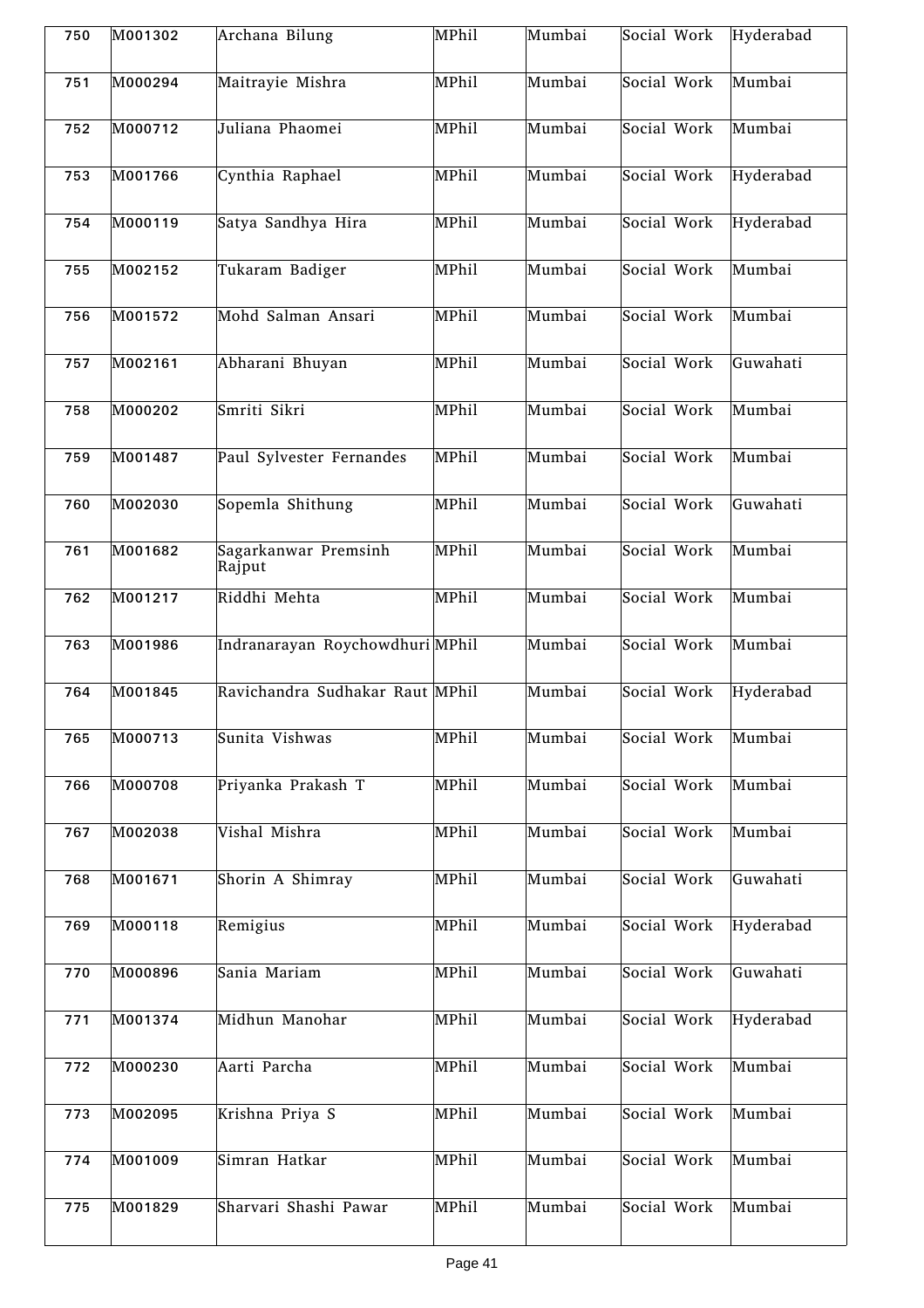| 776 | M000353 | Kusha Singh                     | MPhil | Mumbai | Social Work | Mumbai    |
|-----|---------|---------------------------------|-------|--------|-------------|-----------|
| 777 | M001813 | Sochanphy Chilhang              | MPhil | Mumbai | Social Work | Mumbai    |
| 778 | M000048 | Parul                           | MPhil | Mumbai | Social Work | Mumbai    |
| 779 | M002216 | Urasmita Ghosh                  | MPhil | Mumbai | Social Work | Mumbai    |
| 780 | M001621 | Amol More                       | MPhil | Mumbai | Social Work | Hyderabad |
| 781 | M001333 | Miranda Sonowal                 | MPhil | Mumbai | Social Work | Guwahati  |
| 782 | M000638 | Gargi Sahu                      | MPhil | Mumbai | Social Work | Mumbai    |
| 783 | M000649 | Ashwini Ramchandra<br>Pandhare  | MPhil | Mumbai | Social Work | Mumbai    |
| 784 | M002124 | Bidintha Narzary                | MPhil | Mumbai | Social Work | Guwahati  |
| 785 | M000237 | Shabeeba N<br>Noorainganakam    | MPhil | Mumbai | Social Work | Mumbai    |
| 786 | M001948 | Sunil Kumar K S                 | MPhil | Mumbai | Social Work | Mumbai    |
| 787 | M000633 | Prakasham Gadipe                | MPhil | Mumbai | Social Work | Hyderabad |
| 788 | M001975 | Wilson Hasda                    | MPhil | Mumbai | Social Work | Guwahati  |
| 789 | M001294 | Jasmin J                        | MPhil | Mumbai | Social Work | Hyderabad |
| 790 | M000603 | Shalvi Dixit                    | MPhil | Mumbai | Social Work | Mumbai    |
| 791 | M002585 | Sidiqa                          | MPhil | Mumbai | Social Work | Hyderabad |
| 792 | M002206 | Eugene Soreng                   | MPhil | Mumbai | Social Work | Mumbai    |
| 793 | M001974 | Kshetrimayum Dayananda<br>Singh | MPhil | Mumbai | Social Work | Guwahati  |
| 794 | M001742 | Badal Dhangada Majhi            | MPhil | Mumbai | Social Work | Hyderabad |
| 795 | M001441 | Isha Sharma                     | MPhil | Mumbai | Social Work | Mumbai    |
| 796 | M001871 | Balashem Kshiar                 | MPhil | Mumbai | Social Work | Mumbai    |
| 797 | M000605 | Harshika Sondhi                 | MPhil | Mumbai | Social Work | Mumbai    |
| 798 | M001526 | Ashitha C M                     | MPhil | Mumbai | Social Work | Hyderabad |
| 799 | M002313 | Ankit Gupta                     | MPhil | Mumbai | Social Work | Mumbai    |
| 800 | M000932 | Sk Rinchanpam                   | MPhil | Mumbai | Social Work | Mumbai    |
| 801 | M000369 | Shuaib Muhammed R V             | MPhil | Mumbai | Social Work | Mumbai    |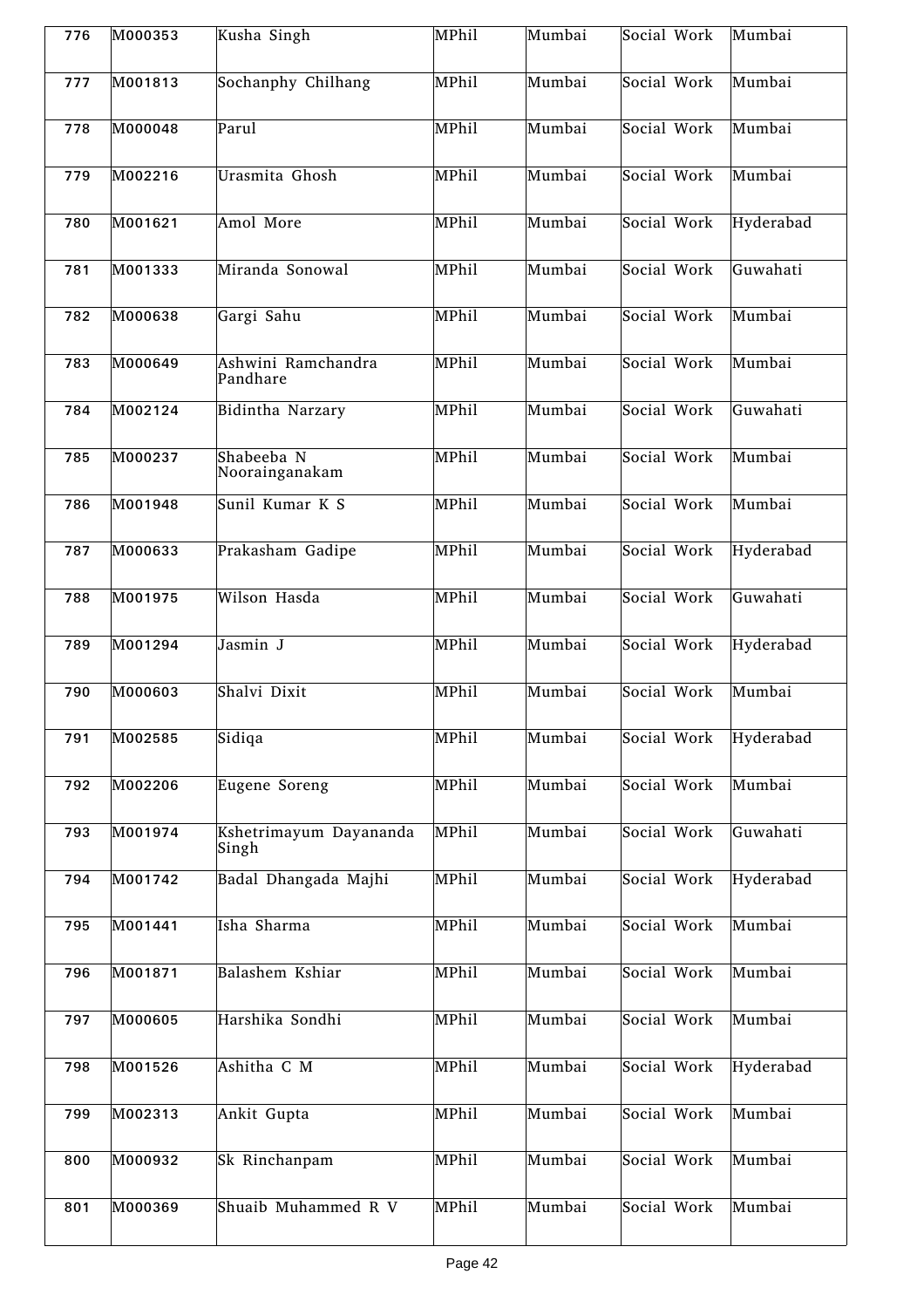| 802 | M000284 | Mehreena Manzoor Tak  | MPhil | Mumbai | Social Work | Mumbai   |
|-----|---------|-----------------------|-------|--------|-------------|----------|
| 803 | M001138 | Rituparna Dey         | MPhil | Mumbai | Social Work | Mumbai   |
| 804 | M001036 | Charu Khurana         | MPhil | Mumbai | Social Work | Mumbai   |
| 805 | M002263 | Shimran Moin          | MPhil | Mumbai | Social Work | Mumbai   |
| 806 | M002396 | Ts Newry Anal         | MPhil | Mumbai | Social Work | Guwahati |
| 807 | M001968 | Liklaleima Ningombam  | MPhil | Mumbai | Social Work | Guwahati |
| 808 | M002427 | Ashraf                | MPhil | Mumbai | Social Work | Mumbai   |
| 809 | M001128 | Mhangte Bernady Kom   | MPhil | Mumbai | Social Work | Mumbai   |
| 810 | M001890 | Shiraine V            | MPhil | Mumbai | Social Work | Mumbai   |
| 811 | M001804 | Akanksha Kumari       | MPhil | Mumbai | Social Work | Mumbai   |
| 812 | M000337 | Nafeesath Sabida Sm   | MPhil | Mumbai | Social Work | Mumbai   |
| 813 | M001391 | Smita Salunkhe        | MPhil | Mumbai | Social Work | Mumbai   |
| 814 | M001268 | Rumpu Nguri           | MPhil | Mumbai | Social Work | Guwahati |
| 815 | M001700 | Alka T D              | MPhil | Mumbai | Social Work | Mumbai   |
| 816 | M000100 | Abhishek Kumar Tiwari | MPhil | Mumbai | Social Work | Mumbai   |
| 817 | M000801 | Vinish Shaji          | MPhil | Mumbai | Social Work | Mumbai   |
| 818 | M000735 | Pratima Naskar        | MPhil | Mumbai | Social Work | Mumbai   |
| 819 | M001313 | Pranay Thapa          | MPhil | Mumbai | Social Work | Mumbai   |
| 820 | M002223 | Nikita Gagneja        | MPhil | Mumbai | Social Work | Mumbai   |
| 821 | M000015 | Aesha Singh           | MPhil | Mumbai | Social Work | Mumbai   |
| 822 | M001306 | Sayali Gorakh Shinde  | MPhil | Mumbai | Social Work | Mumbai   |
| 823 | M001449 | Tapan Kanti Debbarma  | MPhil | Mumbai | Social Work | Guwahati |
| 824 | M002233 | Anant Kumar           | MPhil | Mumbai | Social Work | Mumbai   |
| 825 | M001557 | David Thanggou Haokip | MPhil | Mumbai | Social Work | Guwahati |
| 826 | M001516 | Stuti Sharma          | MPhil | Mumbai | Social Work | Mumbai   |
| 827 | M001230 | Sapna                 | MPhil | Mumbai | Social Work | Mumbai   |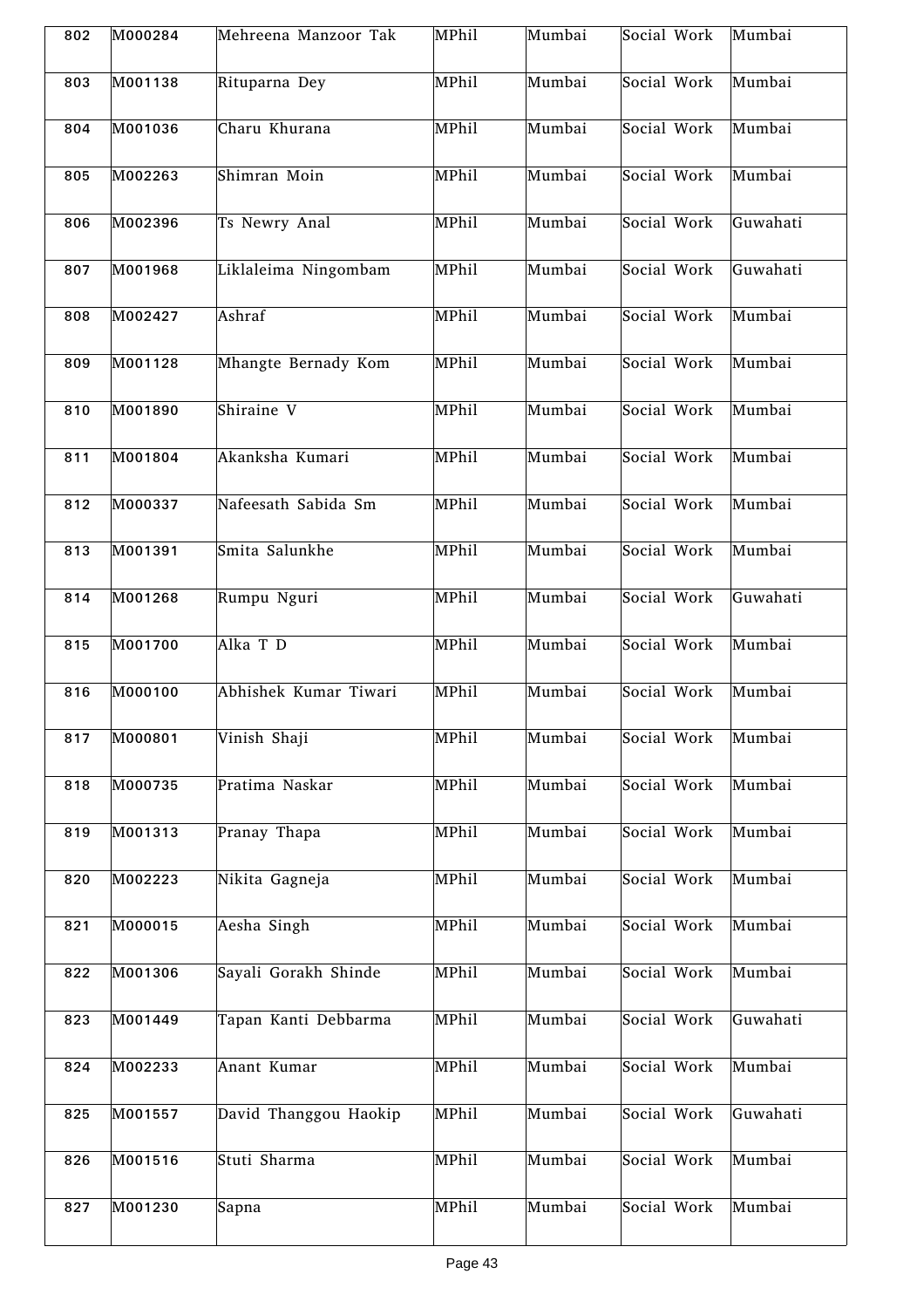| 828 | M000755 | Mohammad Ahsan        | MPhil | Mumbai | Social Work        | Mumbai    |
|-----|---------|-----------------------|-------|--------|--------------------|-----------|
| 829 | M000111 | Siva Prasath T R      | MPhil | Mumbai | Social Work        | Hyderabad |
| 830 | M000208 | Deepali Kapoor        | MPhil | Mumbai | Social Work        | Mumbai    |
| 831 | M001911 | Rohini Vasishtha      | MPhil | Mumbai | Social Work        | Mumbai    |
| 832 | M001001 | Bipasa Kumari         | MPhil | Mumbai | Social Work        | Guwahati  |
| 833 | M002231 | Nevin Sulthan Sn      | MPhil | Mumbai | Social Work        | Mumbai    |
| 834 | M001422 | Akhil S Kumar         | MPhil | Mumbai | Social Work        | Mumbai    |
| 835 | M001304 | Sunita Babu Mekale    | MPhil | Mumbai | Social Work        | Mumbai    |
| 836 | M000233 | Mary Sharon Godwin    | MPhil | Mumbai | Social Work        | Mumbai    |
| 837 | M001697 | Yazur Rajora          | MPhil | Mumbai | Social Work        | Mumbai    |
| 838 | M000060 | Sunita Singh          | MPhil | Mumbai | Women's<br>Studies | Mumbai    |
| 839 | M000137 | Medhashree Ghosh      | MPhil | Mumbai | Women's<br>Studies | Mumbai    |
| 840 | M001632 | Srijani Roy           | MPhil | Mumbai | Women's<br>Studies | Guwahati  |
| 841 | M001352 | Deepika Singh         | MPhil | Mumbai | Women's<br>Studies | Mumbai    |
| 842 | M001557 | David Thanggou Haokip | MPhil | Mumbai | Women's<br>Studies | Guwahati  |
| 843 | M001331 | Neha Minnat           | MPhil | Mumbai | Women's<br>Studies | Guwahati  |
| 844 | M002064 | Khushboo Savita       | MPhil | Mumbai | Women's<br>Studies | Hyderabad |
| 845 | M001469 | S Bhavasudha          | MPhil | Mumbai | Women's<br>Studies | Hyderabad |
| 846 | M001980 | Priyanka Kaushik      | MPhil | Mumbai | Women's<br>Studies | Mumbai    |
| 847 | M001767 | Santosh Kumari        | MPhil | Mumbai | Women's<br>Studies | Mumbai    |
| 848 | M002131 | Anuparna Majumder     | MPhil | Mumbai | Women's<br>Studies | Mumbai    |
| 849 | M002035 | Chingyaiso Vashum     | MPhil | Mumbai | Women's<br>Studies | Mumbai    |
| 850 | M002101 | Sreyoshi Dhar         | MPhil | Mumbai | Women's<br>Studies | Mumbai    |
| 851 | M001745 | Bushra Ali Khan       | MPhil | Mumbai | Women's<br>Studies | Mumbai    |
| 852 | M001751 | Swapna Narzary        | MPhil | Mumbai | Women's<br>Studies | Mumbai    |
| 853 | M001283 | Rakshita Shri         | MPhil | Mumbai | Women's<br>Studies | Mumbai    |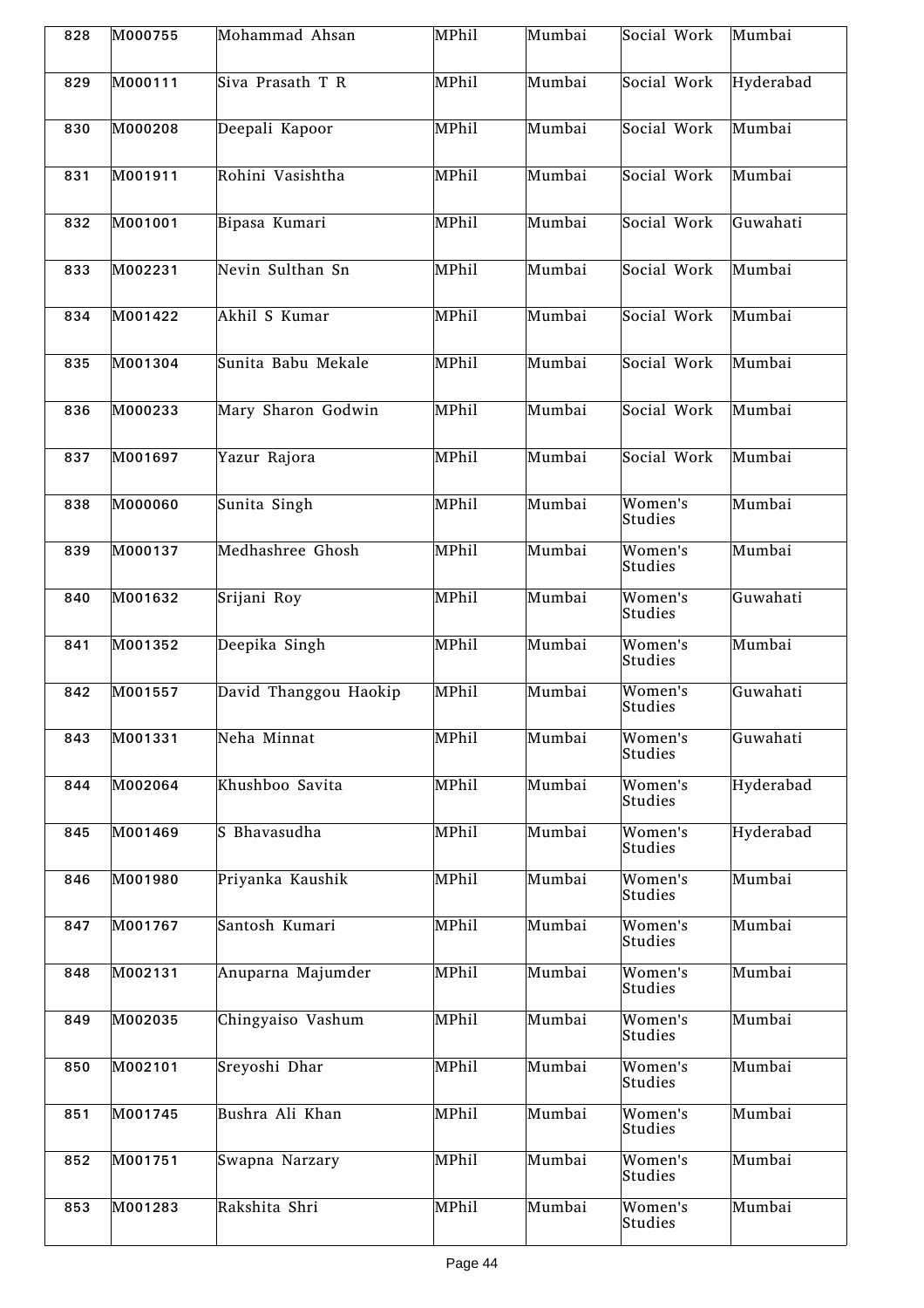| 854 | M000786 | Shelley Basumatary    | MPhil | Mumbai | Women's<br><b>Studies</b>               | Guwahati  |
|-----|---------|-----------------------|-------|--------|-----------------------------------------|-----------|
| 855 | M001234 | Anupreeta Chatterjee  | MPhil | Mumbai | Women's<br>Studies                      | Hyderabad |
| 856 | M001700 | Alka T D              | MPhil | Mumbai | Women's<br>Studies                      | Mumbai    |
| 857 | M002647 | Rhythm                | MPhil | Mumbai | Women's<br>Studies                      | Hyderabad |
| 858 | M002207 | Priyanka Basumatary   | MPhil | Mumbai | Women's<br>Studies                      | Guwahati  |
| 859 | M002103 | Rishika Sharma        | MPhil | Mumbai | Women's<br>Studies                      | Mumbai    |
| 860 | M002484 | Anwesha Bhattacharjee | MPhil | Mumbai | Women's<br>Studies                      | Mumbai    |
| 861 | M001461 | Shivani Khati         | MPhil | Mumbai | $\overline{W}$ omen's<br><b>Studies</b> | Mumbai    |
| 862 | M000390 | Daisy Zacharia        | MPhil | Mumbai | Women's<br>Studies                      | Mumbai    |
| 863 | M002560 | Jaya Nigam            | MPhil | Mumbai | Women's<br><b>Studies</b>               | Mumbai    |
| 864 | M001997 | Nishanta Ghatak       | MPhil | Mumbai | Women's<br>Studies                      | Guwahati  |
| 865 | M001011 | Manglika Tripathi     | MPhil | Mumbai | Women's<br>Studies                      | Mumbai    |
| 866 | M002029 | Dipa Sunil Narvekar   | MPhil | Mumbai | Women's<br>Studies                      | Mumbai    |
| 867 | M001968 | Liklaleima Ningombam  | MPhil | Mumbai | Women's<br>Studies                      | Guwahati  |
| 868 | M002026 | Jyoti Rana            | MPhil | Mumbai | Women's<br><b>Studies</b>               | Mumbai    |
| 869 | M001667 | Rohan Biju Babjan     | MPhil | Mumbai | Women's<br>Studies                      | Hyderabad |
| 870 | M000396 | Uthara G              | MPhil | Mumbai | Women's<br>Studies                      | Hyderabad |
| 871 | M002403 | Yashasvi Gaur         | MPhil | Mumbai | Women's<br>Studies                      | Mumbai    |
| 872 | M000057 | Ashwini Kirti         | MPhil | Mumbai | Women's<br>Studies                      | Mumbai    |
| 873 | M002634 | Baby Kumari           | MPhil | Mumbai | Women's<br>Studies                      | Mumbai    |
| 874 | M002117 | Madiha Nisar          | MPhil | Mumbai | Women's<br>Studies                      | Hyderabad |
| 875 | M001990 | Madhuwanti Banerjee   | MPhil | Mumbai | Women's<br>Studies                      | Guwahati  |
| 876 | M000676 | Surachita Lal         | MPhil | Mumbai | Women's<br>Studies                      | Mumbai    |
| 877 | M002129 | Kaushal Kumar         | MPhil | Mumbai | Women's<br>Studies                      | Mumbai    |
| 878 | M001160 | Rhea Bose             | MPhil | Mumbai | Women's<br>Studies                      | Hyderabad |
| 879 | M002586 | Anushka Sharma        | MPhil | Mumbai | Women's<br>Studies                      | Mumbai    |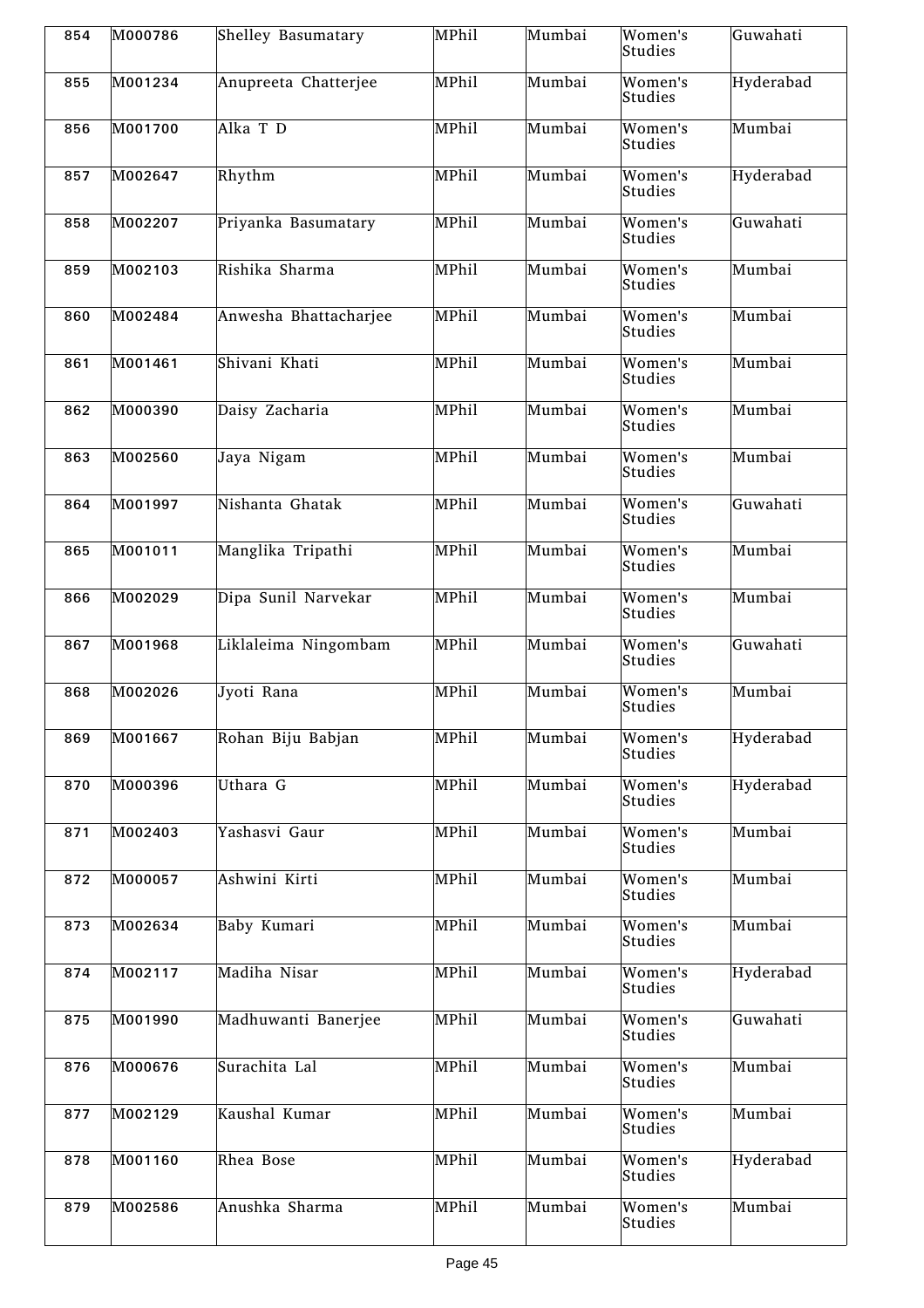| 880 | M001545 | Peimipem Shanglai             | MPhil | Mumbai | Women's<br>Studies                        | Hyderabad |
|-----|---------|-------------------------------|-------|--------|-------------------------------------------|-----------|
| 881 | M001960 | Gitali Monga                  | MPhil | Mumbai | Women's<br>Studies                        | Mumbai    |
| 882 | M002093 | Sandesh P                     | MPhil | Mumbai | Women's<br>Studies                        | Hyderabad |
| 883 | M001166 | Sonam Bhardwaj                | MPhil | Mumbai | Women's<br>Studies                        | Mumbai    |
| 884 | M002380 | Syed Hafsa Altaf              | MPhil | Mumbai | Women's<br>Studies                        | Hyderabad |
| 885 | M000205 | Shweta Pandey                 | MPhil | Mumbai | Women's<br>Studies                        | Mumbai    |
| 886 | M000307 | Trivedi Grishma<br>Manishbhai | MPhil | Mumbai | Women's<br>Studies                        | Mumbai    |
| 887 | M001217 | Riddhi Mehta                  | MPhil | Mumbai | Women's<br>Studies                        | Mumbai    |
| 888 | M001150 | Krishna Mech                  | MPhil | Mumbai | Women's<br>Studies                        | Guwahati  |
| 889 | M000184 | Bonti Sharma                  | MPhil | Mumbai | $\overline{\textrm{W}}$ omen's<br>Studies | Guwahati  |
| 890 | M001052 | Riya Ganguly                  | MPhil | Mumbai | Women's<br>Studies                        | Hyderabad |
| 891 | M001341 | Asha Mary Kuruvilla           | MPhil | Mumbai | Women's<br>Studies                        | Hyderabad |
| 892 | M001949 | Nilakshi Chakraborty          | MPhil | Mumbai | Women's<br>Studies                        | Guwahati  |
| 893 | M002521 | Neha Sen                      | MPhil | Mumbai | $\overline{W}$ omen's<br>Studies          | Mumbai    |
| 894 | M001457 | Tejaswinee Hazarika           | MPhil | Mumbai | Women's<br>Studies                        | Mumbai    |
| 895 | M002164 | Rupali Pangtey                | MPhil | Mumbai | Women's<br>Studies                        | Mumbai    |
| 896 | M000092 | Nalin Nath                    | MPhil | Mumbai | Women's<br>Studies                        | Mumbai    |
| 897 | M001235 | Preeti Barikrao Doiphode      | MPhil | Mumbai | Women's<br>Studies                        | Mumbai    |
| 898 | M000984 | Kajol Hinduja                 | MPhil | Mumbai | Women's<br>Studies                        | Mumbai    |
| 899 | M002049 | Minakhi Tamuli                | MPhil | Mumbai | Women's<br>Studies                        | Guwahati  |
| 900 | M001081 | Sethulakshmi Vinayan          | MPhil | Mumbai | Women's<br>Studies                        | Mumbai    |
| 901 | M002237 | Preety Sarma                  | MPhil | Mumbai | Women's<br>Studies                        | Guwahati  |
| 902 | M001839 | Viraj Devidas Godage          | MPhil | Mumbai | Women's<br>Studies                        | Mumbai    |
| 903 | M001130 | Km Pushpa Rani                | MPhil | Mumbai | Women's<br>Studies                        | Mumbai    |
| 904 | M001900 | Devashish Saurav              | MPhil | Mumbai | Women's<br>Studies                        | Mumbai    |
| 905 | M001281 | Neerja Mayur Pathak           | MPhil | Mumbai | Women's<br>Studies                        | Mumbai    |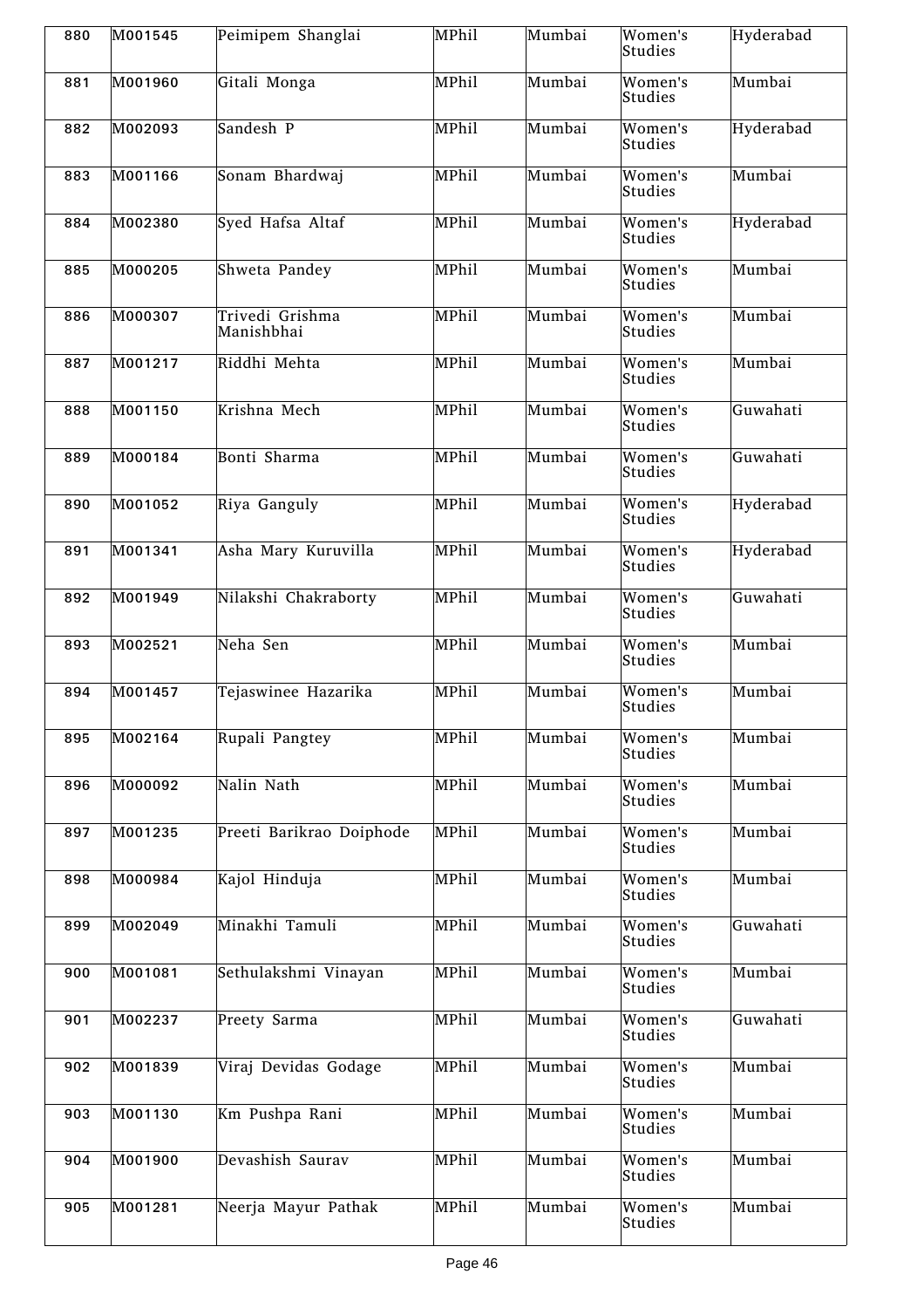| 906 | M001727 | Shivani Rawat                    | MPhil | Mumbai   | Women's<br>Studies   | Mumbai    |
|-----|---------|----------------------------------|-------|----------|----------------------|-----------|
| 907 | M000306 | Akash Lonkar                     | MPhil | Mumbai   | Women's<br>Studies   | Mumbai    |
| 908 | M002169 | Pramiti Negi                     | MPhil | Mumbai   | Women's<br>Studies   | Mumbai    |
| 909 | M000322 | Nikita Saha                      | MPhil | Mumbai   | Women's<br>Studies   | Hyderabad |
| 910 | M002425 | Sandeep Yadav                    | MPhil | Tuljapur | Rural<br>Development | Hyderabad |
| 911 | M002524 | Md Salim Khan                    | MPhil | Tuljapur | Rural<br>Development | Mumbai    |
| 912 | M000878 | Pravesh Prakash Sute             | MPhil | Tuljapur | Rural<br>Development | Mumbai    |
| 913 | M001737 | Jagannath Ramanathan             | MPhil | Tuljapur | Rural<br>Development | Mumbai    |
| 914 | M001634 | Sharanappa Lakshmanna<br>Tilagul | MPhil | Tuljapur | Rural<br>Development | Mumbai    |
| 915 | M001743 | Sai Ashish Yadaveni              | MPhil | Tuljapur | Rural<br>Development | Hyderabad |
| 916 | M001720 | Shreya Akarshna                  | MPhil | Tuljapur | Rural<br>Development | Mumbai    |
| 917 | M001246 | Namrata Samrat Mate              | MPhil | Tuljapur | Rural<br>Development | Mumbai    |
| 918 | M000173 | Mohd Mehdi                       | MPhil | Tuljapur | Rural<br>Development | Mumbai    |
| 919 | M002112 | Aparna Pattathil                 | MPhil | Tuljapur | Rural<br>Development | Mumbai    |
| 920 | M000108 | Lavanya Gupta                    | MPhil | Tuljapur | Rural<br>Development | Mumbai    |
| 921 | M001302 | Archana Bilung                   | MPhil | Tuljapur | Rural<br>Development | Hyderabad |
| 922 | M000013 | Vikrant Bhaik                    | MPhil | Tuljapur | Rural<br>Development | Mumbai    |
| 923 | M002456 | Raj Kumar                        | MPhil | Tuljapur | Rural<br>Development | Mumbai    |
| 924 | M002232 | Priya                            | MPhil | Tuljapur | Rural<br>Development | Mumbai    |
| 925 | M000104 | Komal Jayant Gavali              | MPhil | Tuljapur | Rural<br>Development | Mumbai    |
| 926 | M001441 | Isha Sharma                      | MPhil | Tuljapur | Rural<br>Development | Mumbai    |
| 927 | M000025 | Meena Shamchandra<br>Shrimali    | MPhil | Tuljapur | Rural<br>Development | Mumbai    |
| 928 | M001304 | Sunita Babu Mekale               | MPhil | Tuljapur | Rural<br>Development | Mumbai    |
| 929 | M001449 | Tapan Kanti Debbarma             | MPhil | Tuljapur | Rural<br>Development | Guwahati  |
| 930 | M001967 | Rohan Prasad                     | MPhil | Tuljapur | Rural<br>Development | Guwahati  |
| 931 | M000316 | Kunchapu Shankaraiah             | MPhil | Tuljapur | Rural<br>Development | Hyderabad |